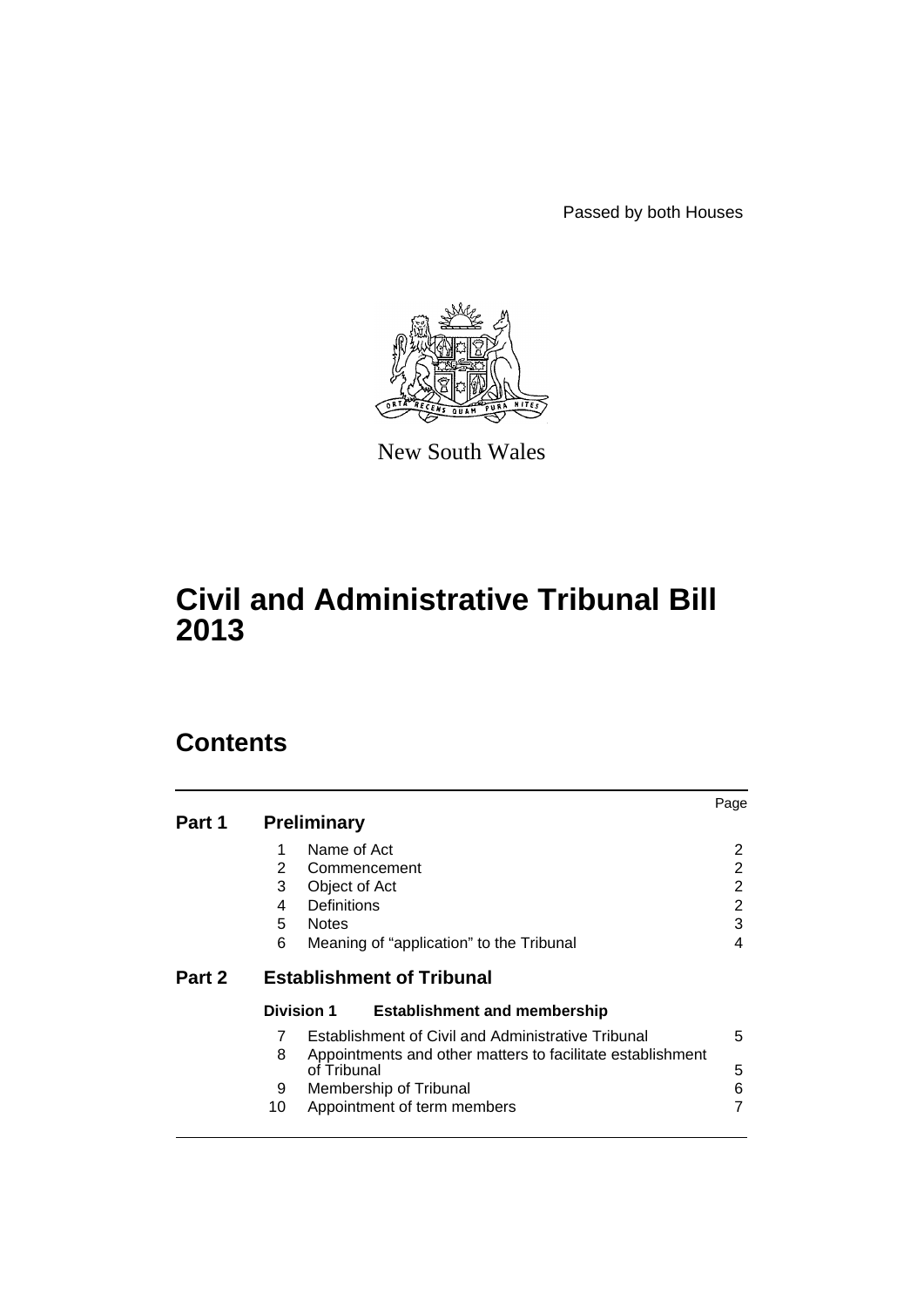**Contents** 

|                                        |                                              |                                                      |                                                                                                                                                                                                  | Page                                           |
|----------------------------------------|----------------------------------------------|------------------------------------------------------|--------------------------------------------------------------------------------------------------------------------------------------------------------------------------------------------------|------------------------------------------------|
|                                        | 11<br>12<br>13<br>14<br>15                   | <b>Division Heads</b>                                | Appointment of occasional members<br>Appointment of acting members for a period<br>Qualifications of members<br>NSW judicial officers acting as members of Tribunal                              | 7<br>8<br>9<br>10<br>10                        |
|                                        | <b>Division 2</b>                            |                                                      | <b>Divisions of Tribunal</b>                                                                                                                                                                     |                                                |
|                                        | 16<br>17<br>18<br>19                         |                                                      | Divisions of Tribunal<br>Division Schedule for a Division of Tribunal<br>Assignment of members to Divisions of Tribunal<br>Division Lists and List Managers for Divisions of Tribunal            | 12 <sup>2</sup><br>12 <sup>2</sup><br>13<br>14 |
|                                        | <b>Division 3</b>                            |                                                      | <b>Functions of members</b>                                                                                                                                                                      |                                                |
|                                        | 20<br>21                                     |                                                      | <b>Functions of President</b><br>Functions of other members and Division Heads                                                                                                                   | 14<br>15                                       |
|                                        | <b>Division 4</b>                            |                                                      | <b>Registrar, Deputy Registrars and staff</b>                                                                                                                                                    |                                                |
|                                        | 22                                           | staff                                                | Appointment of Registrar, Deputy Registrars and other                                                                                                                                            | 16                                             |
|                                        | 23                                           |                                                      | <b>Functions of Registrars and Deputy Registrars</b>                                                                                                                                             | 16                                             |
|                                        | <b>Division 5</b>                            |                                                      | <b>Rule Committee, Tribunal rules and practice</b><br>notes                                                                                                                                      |                                                |
|                                        | 24<br>25<br>26<br>27                         | Practice notes                                       | <b>Rule Committee of Tribunal</b><br><b>Meetings of Rule Committee</b><br>Tribunal rules may provide for practice and procedure                                                                  | 17<br>18<br>18<br>19                           |
|                                        | Division 6                                   |                                                      | <b>Jurisdiction and functions of Tribunal</b>                                                                                                                                                    |                                                |
|                                        | 28                                           |                                                      | General statement of jurisdiction and functions                                                                                                                                                  | 19                                             |
| Part <sub>3</sub>                      |                                              | <b>Miscellaneous</b>                                 |                                                                                                                                                                                                  |                                                |
|                                        | 29<br>30<br>31<br>32<br>33<br>34<br>35<br>36 | Act to bind Crown<br>Seal of Tribunal<br>Regulations | Authentication of documents<br>Proof of certain matters not required<br>Notices, service and lodgment of documents<br>Proceedings for offences<br>Amendment of Judicial Officers Act 1986 No 100 | 20<br>20<br>20<br>20<br>20<br>21<br>21<br>22   |
| <b>Schedule 1</b><br><b>Schedule 2</b> |                                              |                                                      | Savings, transitional and other provisions<br><b>Provisions relating to members</b>                                                                                                              | 23<br>33                                       |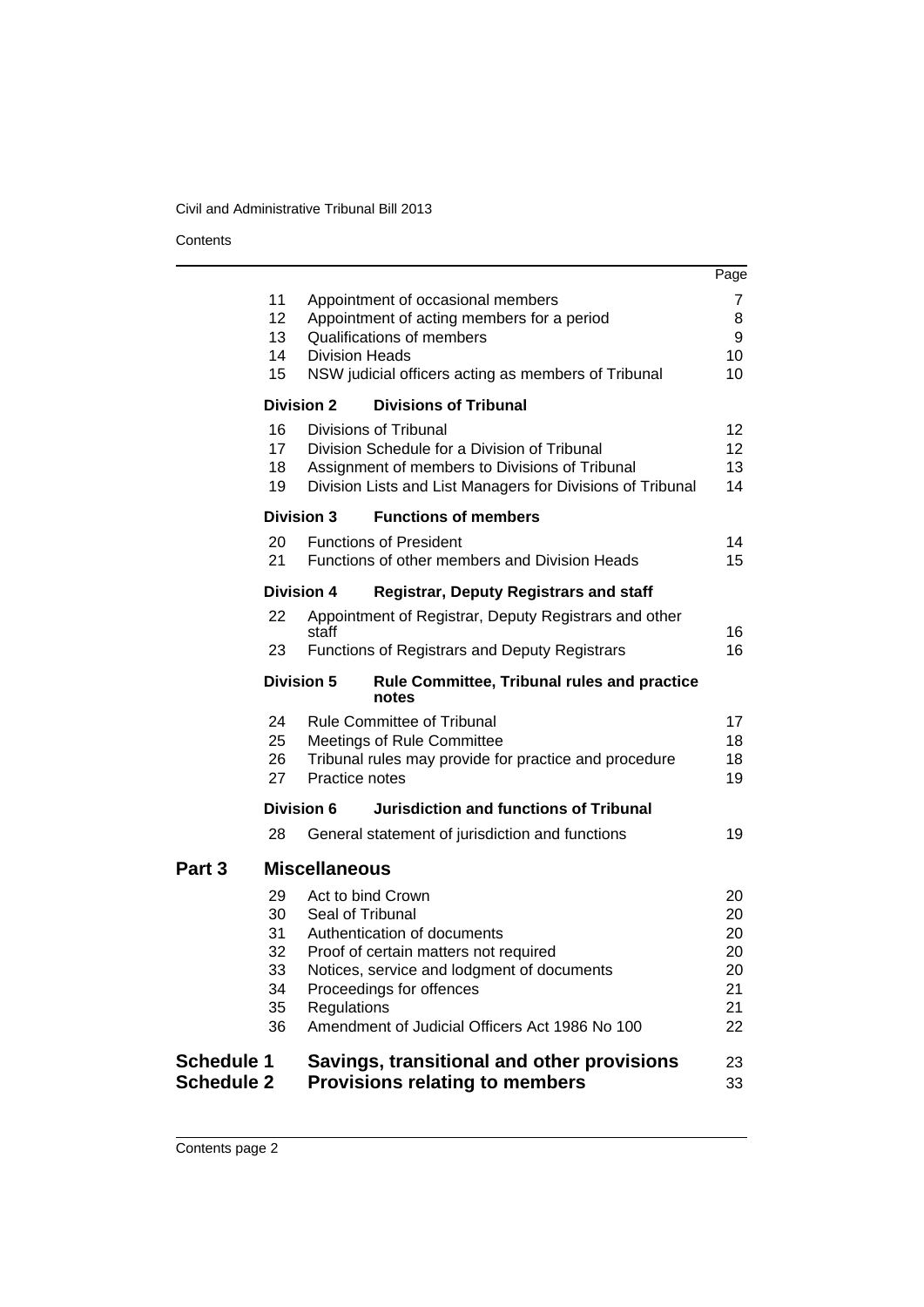**Contents** 

|                   |                                             | Page |
|-------------------|---------------------------------------------|------|
| <b>Schedule 3</b> | <b>Administrative and Equal Opportunity</b> |      |
|                   | <b>Division</b>                             | -39  |
| <b>Schedule 4</b> | <b>Consumer and Commercial Division</b>     | 40   |
| <b>Schedule 5</b> | <b>Occupational and Regulatory Division</b> | 41   |
| <b>Schedule 6</b> | <b>Guardianship Division</b>                | 44   |
| <b>Schedule 7</b> | <b>Victims Support Division</b>             | 45   |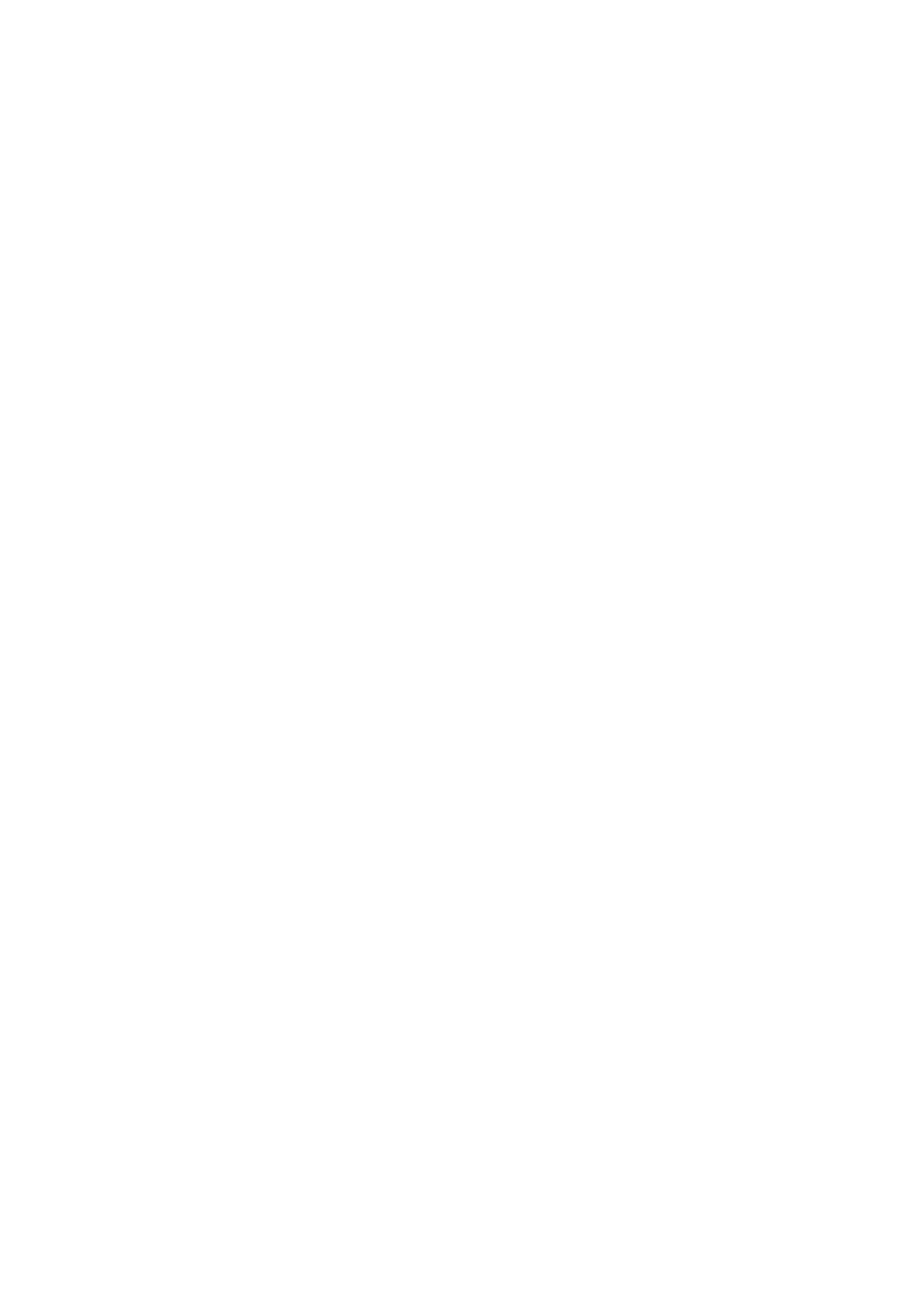*I certify that this public bill, which originated in the Legislative Assembly, has finally passed the Legislative Council and the Legislative Assembly of New South Wales.*

> *Clerk of the Legislative Assembly. Legislative Assembly, Sydney, , 2013*



New South Wales

# **Civil and Administrative Tribunal Bill 2013**

Act No , 2013

An Act to establish the Civil and Administrative Tribunal of New South Wales and to provide for its membership and functions.

*I have examined this bill and find it to correspond in all respects with the bill as finally passed by both Houses.*

*Assistant Speaker of the Legislative Assembly.*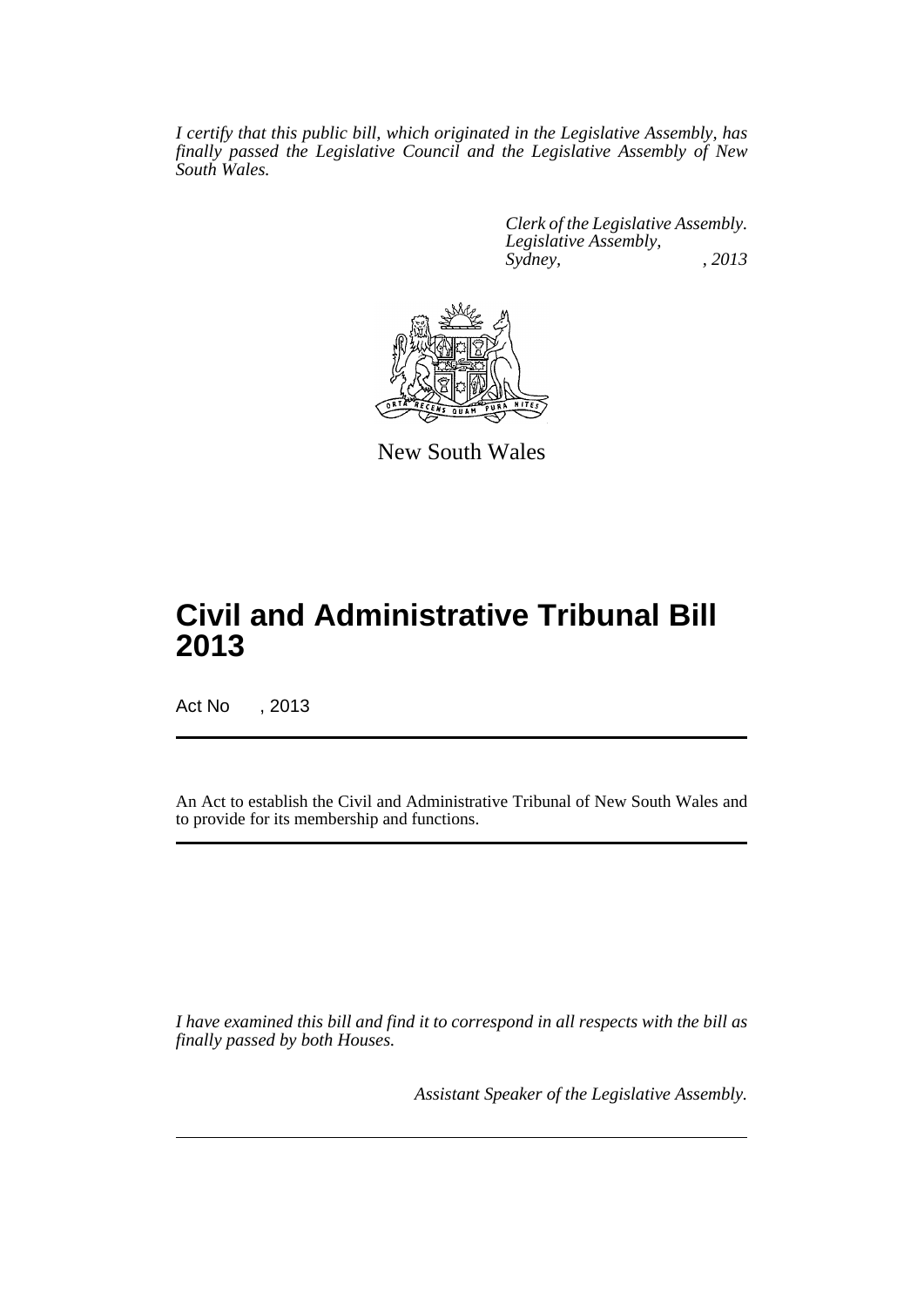Clause 1 Civil and Administrative Tribunal Bill 2013

Part 1 Preliminary

**The Legislature of New South Wales enacts:**

# <span id="page-5-1"></span><span id="page-5-0"></span>**Part 1 Preliminary**

## **1 Name of Act**

This Act is the *Civil and Administrative Tribunal Act 2013*.

## <span id="page-5-2"></span>**2 Commencement**

This Act commences on the date of assent to this Act.

<span id="page-5-3"></span>**3 Object of Act** (cf ADT Act, s 3; CTTT Act, s 3)

The object of this Act is to establish an independent Civil and Administrative Tribunal of New South Wales to replace various existing tribunals.

## <span id="page-5-4"></span>**4 Definitions** (cf ADT Act, s 4)

(1) In this Act:

*application* to the Tribunal—see section 6.

*Deputy President* means a Deputy President of the Tribunal.

*Deputy Registrar* means a Deputy Registrar of the Tribunal.

*Division* of the Tribunal means a Division of the Tribunal specified in section 16 (1).

*Division Head* of a Division of the Tribunal means the member who is appointed by or under this Act as the Division Head of that Division.

*Division List* means a list established by or under this Act for the management of a class of proceedings allocated to a Division of the Tribunal.

*Division member*, in relation to a Division of the Tribunal, means a member who is assigned by or under this Act to that Division.

*Division Schedule* for a Division of the Tribunal—see section 17.

*enabling legislation* means legislation (other than this Act or any statutory rules made under this Act) that:

- (a) provides for applications or appeals to be made to the Tribunal with respect to a specified matter or class of matters, or
- (b) otherwise enables the Tribunal to exercise functions with respect to a specified matter or class of matters.

*establishment day*—see section 7.

*function* includes a power, authority or duty, and *exercise* a function includes perform a duty.

*general member* means a general member of the Tribunal.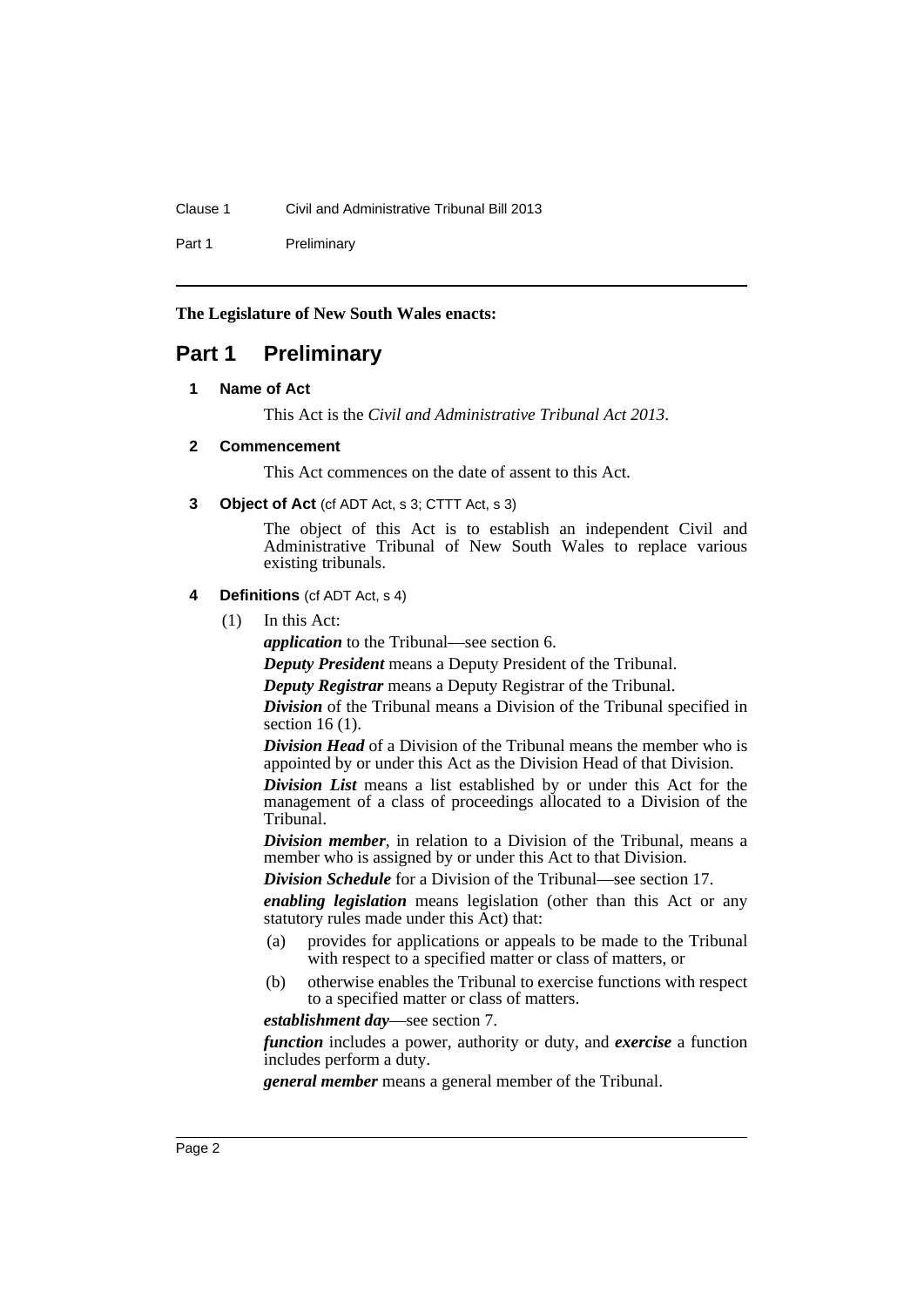Civil and Administrative Tribunal Bill 2013 Clause 5

Preliminary **Preliminary Part 1** 

*legislation* means an Act or a statutory rule.

*List Manager* for a Division of the Tribunal—see section 19. *member* means a member of the Tribunal.

*non-presidential member*—see section 9 (3).

*NSW judicial officer* means any of the following:

- (a) a Magistrate,
- (b) a Judge of the District Court,
- (c) a judicial member of the Industrial Relations Commission,
- (d) a Judge of the Land and Environment Court,
- (e) a Judge of the Supreme Court.
- *occasional member*—see section 9 (5).

*President* means the President of the Tribunal.

*presidential member*—see section 9 (2).

*principal member* means a principal member of the Tribunal.

*Registrar* means the Registrar of the Tribunal.

*Rule Committee* means the Rule Committee of the Tribunal.

*senior member* means a senior member of the Tribunal.

*term member*—see section 9 (4).

*the Tribunal* or *NCAT* means the Civil and Administrative Tribunal of New South Wales established by this Act.

*Tribunal rules* means the rules of the Tribunal made by the Rule Committee.

- (2) A reference in this Act (however expressed) to the exercise by the Tribunal of its functions in relation to other legislation includes a reference both to its functions under the legislation and its functions under this Act in relation to the legislation.
- (3) A reference (however expressed) in this Act to a decision made under other legislation is taken to include a reference to any decision made in the exercise of functions identified by the legislation.
- <span id="page-6-0"></span>**5 Notes**

Notes included in this Act do not form part of this Act.

**Note.** For the purposes of comparison, a number of provisions of this Act contain bracketed notes in headings drawing attention ("cf") to equivalent or comparable (though not necessarily identical) provisions of other Acts (as in force immediately before the enactment of this Act). Abbreviations in these notes include the following:

(a) *ADT Act* is a reference to the *Administrative Decisions Tribunal Act 1997*,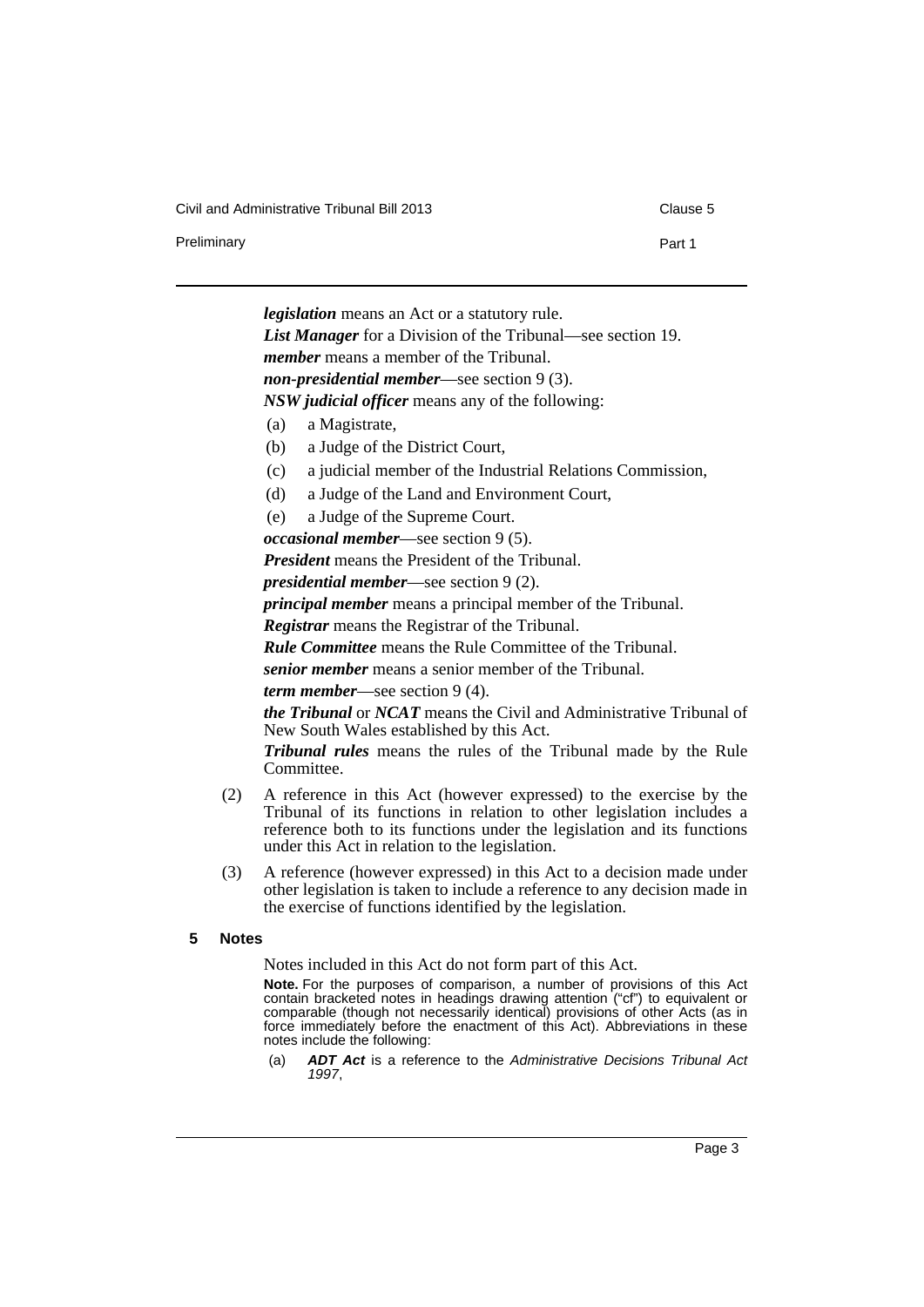#### Clause 6 Civil and Administrative Tribunal Bill 2013

Part 1 Preliminary

- (b) *CTTT Act* is a reference to the *Consumer, Trader and Tenancy Tribunal Act 2001*.
- <span id="page-7-0"></span>**6** Meaning of "application" to the Tribunal (cf ADT Act, s 142)
	- (1) An *application* to the Tribunal includes a complaint, referral or other mechanism by means of which enabling legislation provides for a matter to be brought to the attention of the Tribunal for a decision.
	- (2) If enabling legislation provides that an application may be made to the Tribunal, but does so by reference to some word or expression other than "application" or some other part of speech or grammatical forms of that word or expression:
		- (a) the Tribunal rules may refer to such applications by reference to the word or expression used in the legislation (or some other part of speech or grammatical forms of that word or expression), and
		- (b) the regulations may refer to such applications by reference to the word or expression used in the legislation (or some other part of speech or grammatical forms of that word or expression), and
		- (c) any notice or other document issued, lodged, served or given under this Act in relation to such applications may refer to the applications by reference to the word or expression used in the legislation (or some other part of speech or grammatical forms of that word or expression).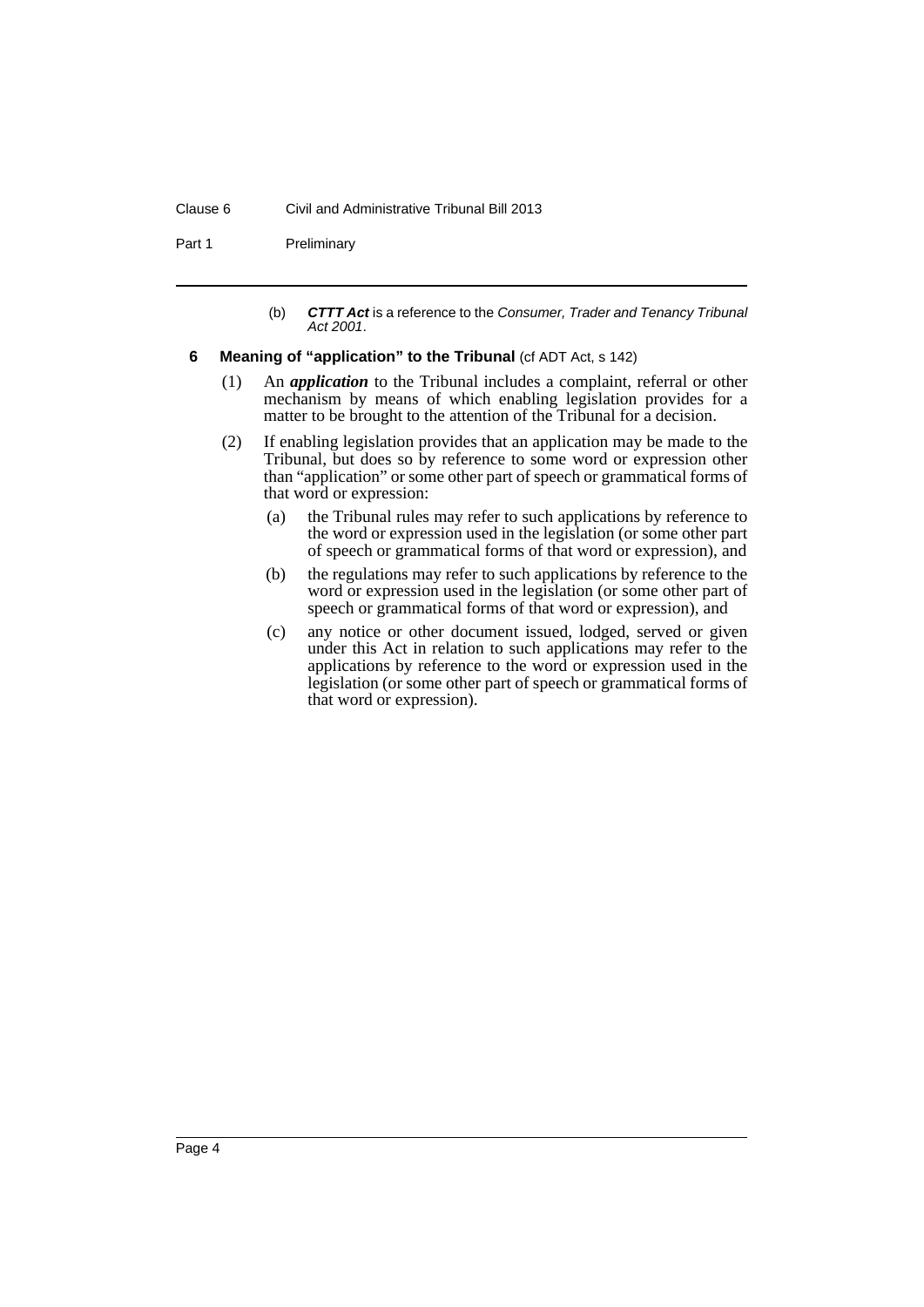Civil and Administrative Tribunal Bill 2013 Clause 7

Establishment of Tribunal **Part 2** Part 2

## <span id="page-8-0"></span>**Part 2 Establishment of Tribunal**

## <span id="page-8-2"></span><span id="page-8-1"></span>**Division 1 Establishment and membership**

- **7 Establishment of Civil and Administrative Tribunal** (cf ADT Act, s 11)
	- (1) The Civil and Administrative Tribunal of New South Wales (which may also be called *NCAT*) is established by this Act on the establishment day.
	- (2) The *establishment day* is:
		- (a) 1 January 2014, or
		- (b) such later day as may be fixed as the establishment day by a proclamation made under this section.
	- (3) The Governor may, by proclamation published on the NSW legislation website, fix a day that is later than 1 January 2014 as the establishment day for the purposes of this section.
	- (4) The Governor may, by further proclamation published on the NSW legislation website, revoke a previous proclamation fixing a day as the establishment day and fix a different day that is later than 1 January 2014 as the establishment day.
	- (5) A proclamation under this section has effect only if published before the establishment day applying for the time being.

## <span id="page-8-3"></span>**8 Appointments and other matters to facilitate establishment of Tribunal**

- (1) A person may be appointed to any office or other position under this Act before the establishment day.
- (2) Without limiting subsection (1), the following appointments may be made before the establishment day:
	- (a) appointment as the President or as any other kind of member,
	- (b) appointment as a Division Head of a Division of the Tribunal that will be created on the establishment of the Tribunal,
	- (c) appointment as a List Manager of a Division of the Tribunal that will be created on the establishment of the Tribunal,
	- (d) appointment as a member of the Rule Committee,
	- (e) appointment as the Registrar, a Deputy Registrar or other member of staff of the Tribunal.
- (3) A member appointed before the establishment day may also be assigned by or under this Act to a Division of the Tribunal that will be created on the establishment of the Tribunal.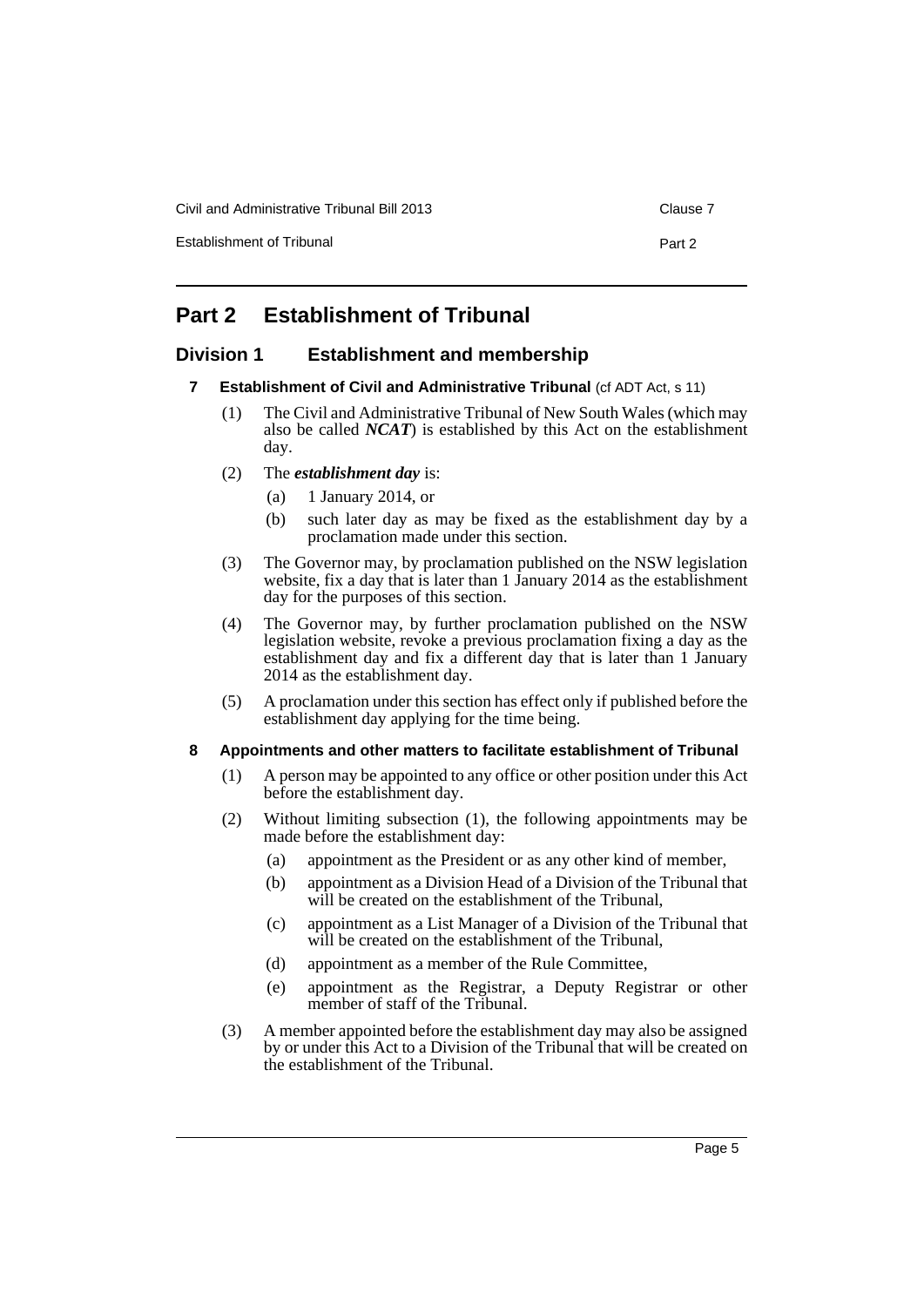#### Clause 9 Civil and Administrative Tribunal Bill 2013

Part 2 Establishment of Tribunal

- (4) Without limiting subsections (1) and (2), the Rule Committee may be constituted before the establishment day and may before that day:
	- (a) meet and transact business as if the Tribunal (and its Divisions) had been established, and
	- (b) without limiting paragraph (a), make Tribunal rules that will come into force on or after the establishment day.
- (5) Any appointment or assignment made before the establishment day has effect on and from the day specified in the instrument of appointment or assignment as the date of appointment or assignment as if the Tribunal (including its Divisions) had been established.
- (6) Despite clause 5 of Schedule 2, a member of an existing tribunal (within the meaning of Part 2 of Schedule 1) who is appointed as a member of the Tribunal before the establishment day is not entitled to be paid remuneration as a member of the Tribunal while he or she continues to receive remuneration as a member of the existing tribunal.

### <span id="page-9-0"></span>**9 Membership of Tribunal (cf ADT Act, s 12)**

- (1) The Tribunal is to consist of the following members:
	- (a) the President,
	- (b) Deputy Presidents,
	- (c) principal members,
	- (d) senior members,
	- (e) general members.
- (2) The President and the Deputy Presidents are referred to in this Act as *presidential members*.
- (3) The principal members, senior members and general members are referred to in this Act as *non-presidential members*.
- (4) A member appointed by or under this Act for a term is referred to in this Act as a *term member*.
- (5) A member appointed by or under this Act to be a member for the purposes of specified proceedings is referred to in this Act as an *occasional member*.
- (6) The President is to be appointed as a term member.
- (7) Schedule 2 sets out additional provisions with respect to members.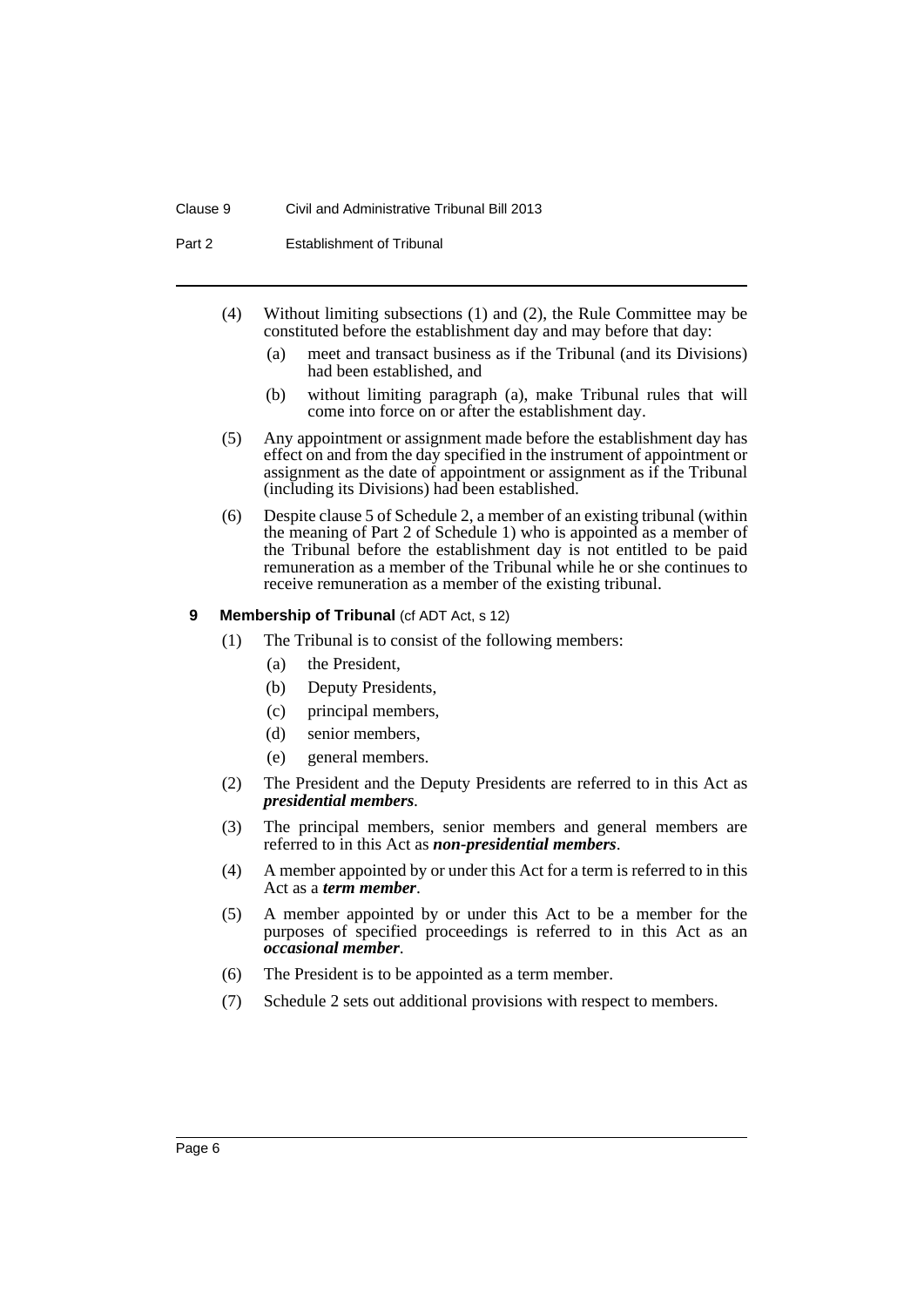| Civil and Administrative Tribunal Bill 2013 | Clause 10 |
|---------------------------------------------|-----------|
| Establishment of Tribunal                   | Part 2    |

## <span id="page-10-0"></span>**10 Appointment of term members** (cf ADT Act, s 13)

- (1) A person may be appointed as a term member if the person is qualified to be appointed as a member of the kind concerned. **Note.** Section 13 makes general provision with respect to qualifications for appointment. A Division Schedule for a Division of the Tribunal may, in some cases, make special provision for the assignment of members to that Division based on particular skills, expertise or qualifications. (2) A presidential member appointed as a term member is to be appointed
	- by the Governor by commission under the public seal of the State. **Note.** The President must be appointed as a term member. See section 9 (6).
	- (3) A non-presidential member appointed as a term member is to be appointed by the Minister by written instrument.
	- (4) The instrument of appointment of a term member is to specify:
		- (a) whether the member has been appointed as the President, a Deputy President, principal member, senior member or general member, and
		- (b) the term for which the member has been appointed.
	- (5) A term member may be appointed on a full-time basis or a part-time basis.
	- (6) However, the President is taken to be appointed on a full-time basis.

## <span id="page-10-1"></span>**11 Appointment of occasional members**

- (1) The President may, by written instrument, appoint a person to be an occasional member in relation to particular proceedings before the Tribunal if:
	- (a) the person is qualified to be appointed as a member of the kind concerned, and
	- (b) the President is satisfied that the appointment of the person as a member is necessary to enable the Tribunal to be properly constituted to exercise its functions in the proceedings.

**Note.** Section 13 makes general provision with respect to qualifications for appointment. A Division Schedule for a Division of the Tribunal may, in some cases, make special provision for the assignment of members to that Division based on particular skills, expertise or qualifications.

(2) Without limiting clause 12 of Schedule 2, the President may delegate the function of appointing occasional members to sit as Division members for a Division of the Tribunal to the Division Head of the Division or a List Manager of a Division of the Tribunal.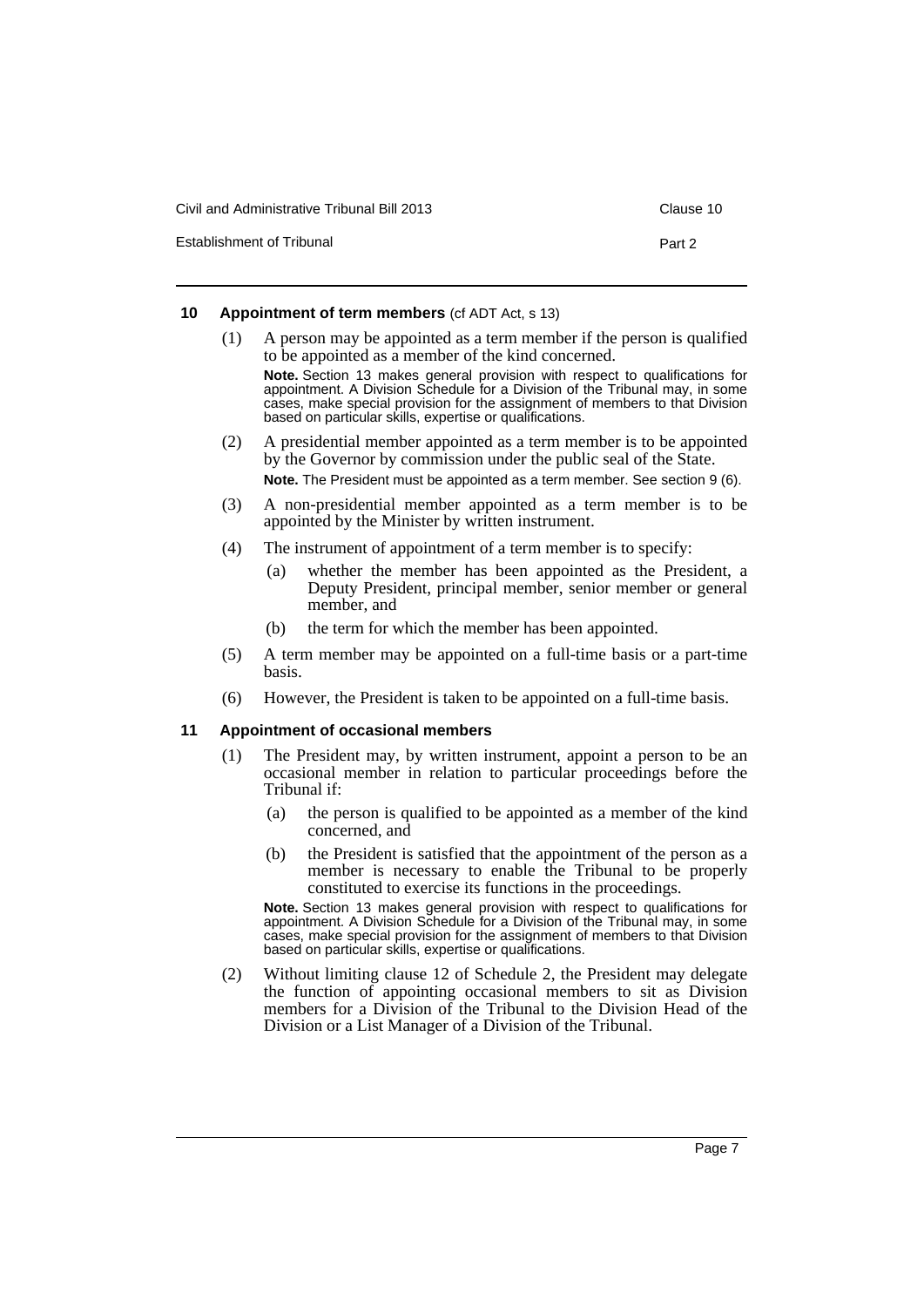Part 2 Establishment of Tribunal

- (3) The instrument of appointment of an occasional member is to specify:
	- (a) whether the member has been appointed as a Deputy President, principal member, senior member or general member, and
	- (b) the proceedings in relation to which the member has been appointed as an occasional member.
- (4) An occasional member who is appointed to be a member in relation to proceedings that are allocated to a Division of the Tribunal is taken to be assigned as a Division member of that Division.
- (5) A person who is appointed as an occasional member holds office as such until the proceedings in relation to which the member has been appointed as an occasional member have been finally determined, unless the person sooner vacates office.
- (6) The proceedings in relation to which an occasional member has been appointed as an occasional member are not *finally determined* for the purposes of subsection (5) until:
	- (a) the proceedings are withdrawn by a party before the substantial merits of the proceedings are considered by the Tribunal, or
	- (b) the proceedings are dismissed by the Tribunal (as constituted by or with the member) before the substantial merits of the proceedings are considered by the Tribunal (including, where required, the giving of reasons for the dismissal), or
	- (c) the Tribunal (as constituted by or with the member) has completed all the processes necessary to decide the substantial merits of the proceedings (including, where required, the giving of reasons for the decision),

whichever occurs first.

#### <span id="page-11-0"></span>**12 Appointment of acting members for a period** (cf ADT Act, s 15)

- (1) The Governor may, by commission under the public seal of the State, appoint as an Acting Deputy President a person qualified for appointment as a Deputy President if satisfied that the appointment is necessary to enable the Tribunal to exercise its functions effectively during the period of the appointment.
- (2) The Minister may, by written instrument, appoint as an acting principal member, acting senior member or acting general member a person qualified for appointment as a principal member, senior member or general member (as the case requires) if satisfied that the appointment is necessary to enable the Tribunal to exercise its functions effectively during the period of the appointment.
- (3) The person's appointment is for the period (not exceeding 12 months) specified in the instrument of appointment.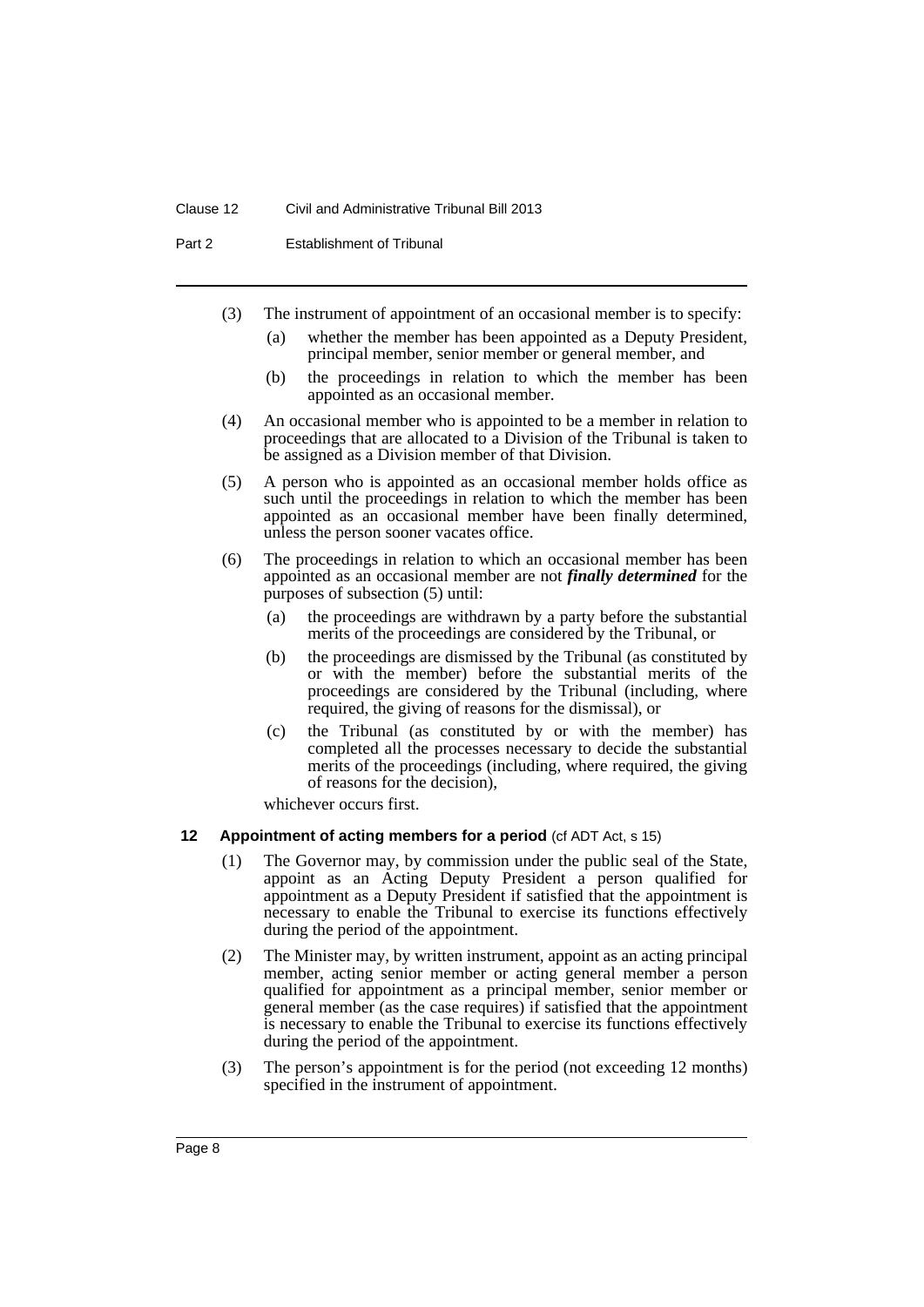Civil and Administrative Tribunal Bill 2013 Clause 13

Establishment of Tribunal **Part 2** Part 2

(4) An Acting Deputy President, acting principal member, acting senior member or acting general member has the functions of, and is taken to be, a Deputy President, principal member, senior member or general member (as the case requires) subject to any conditions or limitations specified in the instrument of appointment.

## <span id="page-12-0"></span>**13 Qualifications of members**

## (1) **The President**

A person is qualified to be appointed as the President only if the person is a Judge of the Supreme Court.

(2) However, the Minister may not recommend the appointment of a person as the President unless the Minister has consulted with the Chief Justice of the Supreme Court about the appointment.

## (3) **Deputy Presidents**

A person is qualified to be appointed as a Deputy President only if the person is:

- (a) an Australian lawyer of at least 7 years' standing, or
- (b) a person who holds, or has held, a judicial office of this State or of the Commonwealth, another State or Territory.

## (4) **Principal members**

A person is qualified to be appointed as a principal member only if the person:

- (a) is an Australian lawyer of at least 7 years' standing, or
- (b) has, in the opinion of the person making the appointment, special knowledge, skill or expertise in relation to any one or more classes of matters in respect of which the Tribunal has jurisdiction.

## (5) **Senior members**

A person is qualified to be appointed as a senior member only if the person:

- (a) is an Australian lawyer of at least 7 years' standing, or
- (b) has, in the opinion of the person making the appointment, special knowledge, skill or expertise in relation to any one or more classes of matters in respect of which the Tribunal has jurisdiction.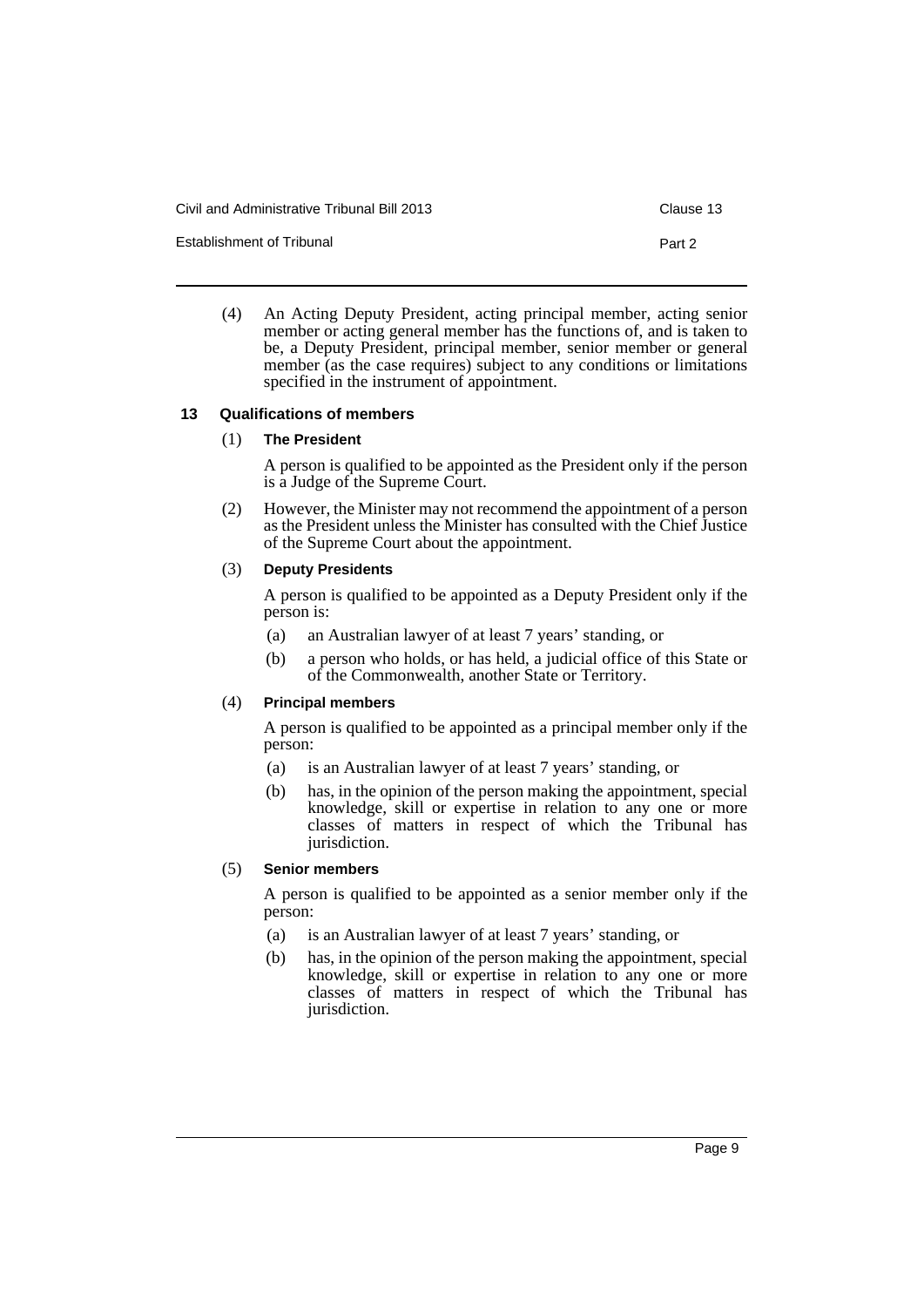#### Clause 14 Civil and Administrative Tribunal Bill 2013

Part 2 Establishment of Tribunal

### (6) **General members**

A person is qualified to be appointed as a general member only if, in the opinion of the person making the appointment, the person:

- (a) has special knowledge, skill or expertise in relation to any class of matters in respect of which the Tribunal has jurisdiction, or
- (b) is capable of representing the public (or a sector of the public), or a particular organisation, body or group of persons (or class of organisations, bodies or groups of persons), in relation to any one or more classes of matters in respect of which the Tribunal has jurisdiction.

**Note.** A Division Schedule for a Division of the Tribunal may, in some cases, make special provision for the assignment of members to that Division based on particular skills, expertise or qualifications.

## <span id="page-13-0"></span>**14 Division Heads** (cf ADT Act, s 16)

- (1) The President or a Deputy President who is a term member may be appointed by the Governor as the Division Head of one or more Divisions of the Tribunal:
	- (a) in the instrument of appointment of the President or Deputy President, or
	- (b) by subsequent instrument.

**Note.** A Division Schedule for a Division of the Tribunal may, in some cases, make special provision for the qualifications and procedure for the appointment of the Division Head for that Division.

- (2) A Division Head ceases to hold office as a Division Head if he or she:
	- (a) is removed from office as a Division Head by the Governor, or
	- (b) resigns the office by written instrument addressed to the Minister, or
	- (c) ceases to hold office as the President or a Deputy President.
- (3) However, a person does not cease to hold office as the President or a Deputy President simply because the person has been removed, or has resigned, from office as a Division Head under subsection (2).

## <span id="page-13-1"></span>**15 NSW judicial officers acting as members of Tribunal** (cf ADT Act, s 14)

#### (1) **Classes of NSW judicial officers who may act as members may be prescribed**

Any NSW judicial officer who belongs to a class of NSW judicial officer prescribed by the regulations for the purposes of this section is taken to have been duly appointed to act as a member of the Tribunal in relation to such matters within the jurisdiction of the Tribunal as are prescribed by the regulations.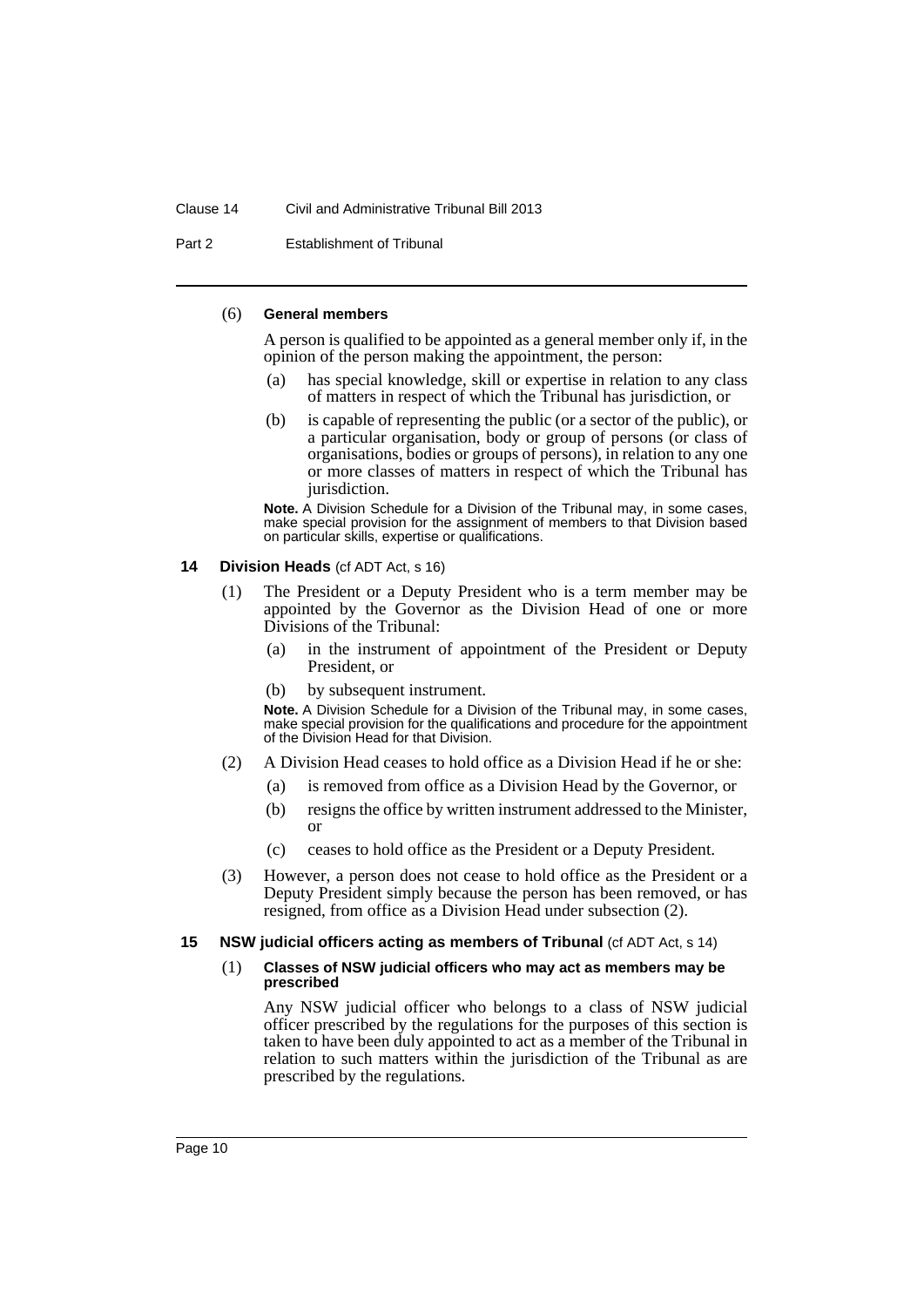Civil and Administrative Tribunal Bill 2013 Clause 15

Establishment of Tribunal **Part 2** Part 2

### (2) **President may appoint NSW judicial officer to act as member**

Without limiting subsection (1), the President may appoint any NSW judicial officer to act as a member of the Tribunal in relation to particular proceedings before the Tribunal if:

- (a) the President is satisfied that the appointment of the judicial officer to act as a member is necessary to enable the Tribunal to exercise its functions effectively in the proceedings, and
- (b) the relevant chief judicial officer agrees to the NSW judicial officer's appointment.

## (3) **Effect of appointment**

Any person who is appointed to act as a member by or under this section:

- (a) holds office as a Deputy President, principal member or senior member as specified in the regulations (in the case of an appointment under subsection  $(1)$  or the instrument of appointment (in the case of an appointment under subsection (2)), and
- (b) has and may exercise all the functions of a member while acting as a member, and
- (c) may continue to exercise his or her functions as a holder of a judicial office.

## (4) **Former acting member may complete determination of proceedings**

A NSW judicial officer who has acted as a member may attend the sittings of the Tribunal for the purpose of giving reasons for a decision in, or otherwise completing, any proceedings that have been heard by the Tribunal (or were otherwise the subject of deliberations by the Tribunal) while the officer acted as a member, even if the person has ceased to act as a member.

## (5) **Definitions**

In this section:

*NSW judicial officer* includes a retired NSW judicial officer. *relevant chief judicial officer* means:

- (a) in relation to the appointment of a Magistrate to act as a member—the Chief Magistrate of the Local Court, or
- (b) in relation to the appointment of a Judge of the District Court to act as a member—the Chief Judge of the Court, or
- (c) in relation to the appointment of a judicial member of the Industrial Relations Commission to act as a member—the President of the Commission, or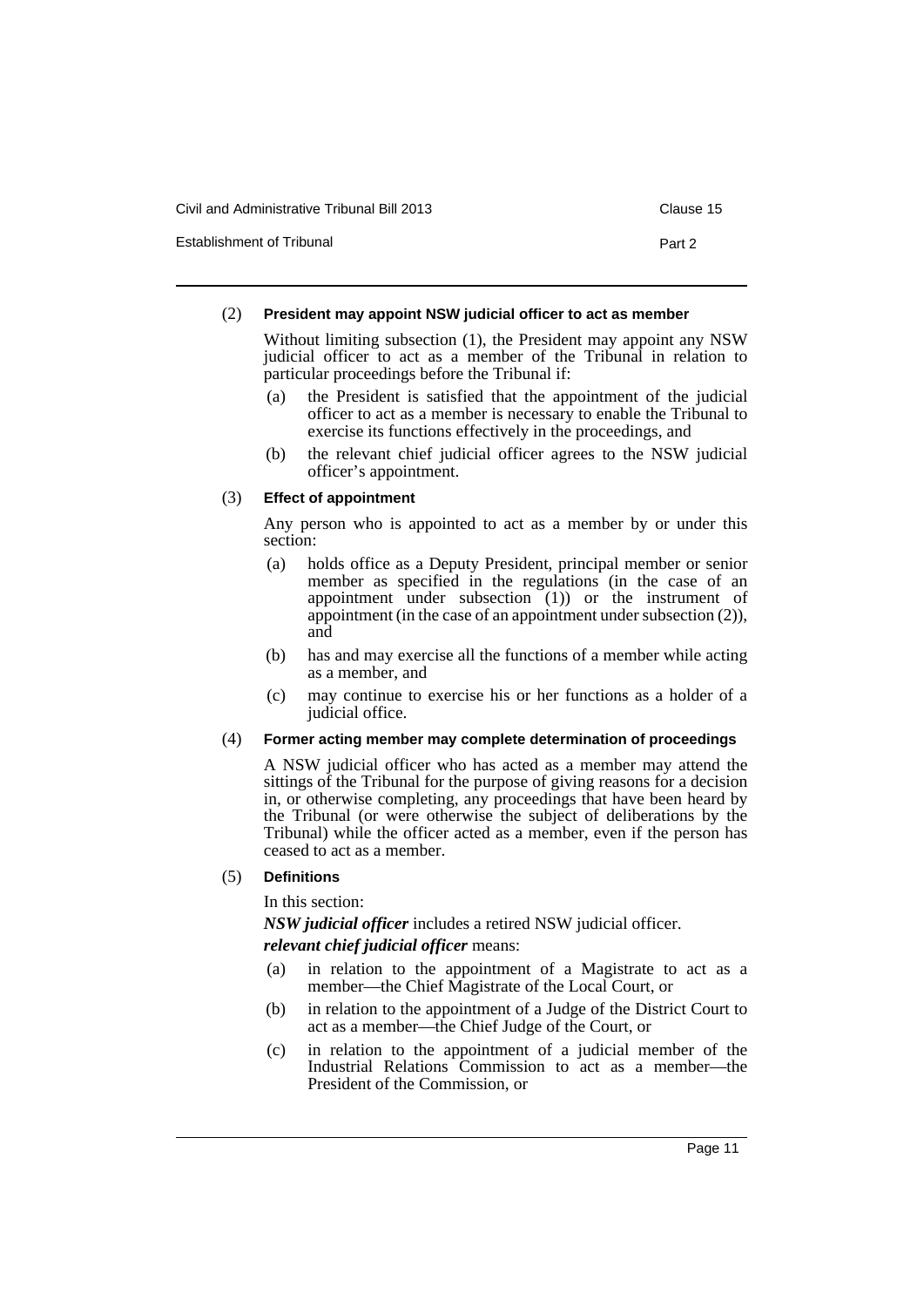#### Clause 16 Civil and Administrative Tribunal Bill 2013

Part 2 Establishment of Tribunal

- (d) in relation to the appointment of a Judge of the Land and Environment Court to act as a member—the Chief Judge of the Court, or
- (e) in relation to the appointment of a Judge of the Supreme Court to act as a member—the Chief Justice of the Court.

## <span id="page-15-1"></span><span id="page-15-0"></span>**Division 2 Divisions of Tribunal**

## **16 Divisions of Tribunal (cf ADT Act, ss 19 and 20)**

- (1) On the establishment of the Tribunal, there are to be the following Divisions of the Tribunal:
	- (a) the Administrative and Equal Opportunity Division,
	- (b) the Consumer and Commercial Division,
	- (c) the Occupational and Regulatory Division,
	- (d) the Guardianship Division,
	- (e) the Victims Support Division.
- (2) The functions of the Tribunal in relation to enabling legislation that are allocated to a Division of the Tribunal are to be exercised in that Division.

**Note.** Section 4 (2) provides that a reference in this Act (however expressed) to the exercise by the Tribunal of its functions in relation to other legislation includes a reference both to its functions under the legislation and its functions under this Act in relation to the legislation.

- (3) The functions of the Tribunal in relation to enabling legislation that are allocated to a Division of the Tribunal are the functions in relation to such legislation that are allocated to the Division by the Division Schedule for the Division.
- (4) A Division of the Tribunal is composed of such members as are assigned to it by or under this Act.

## <span id="page-15-2"></span>**17 Division Schedule for a Division of Tribunal**

- (1) The *Division Schedule* for a Division of the Tribunal is the Schedule to this Act that provides for the composition and functions of that Division.
- (2) Without limiting subsection (1), a Division Schedule for a Division of the Tribunal may include provisions about the following matters:
	- (a) the qualifications and procedure for the appointment of a Division Head of the Division,
	- (b) the qualifications and procedure for the assignment of other Division members,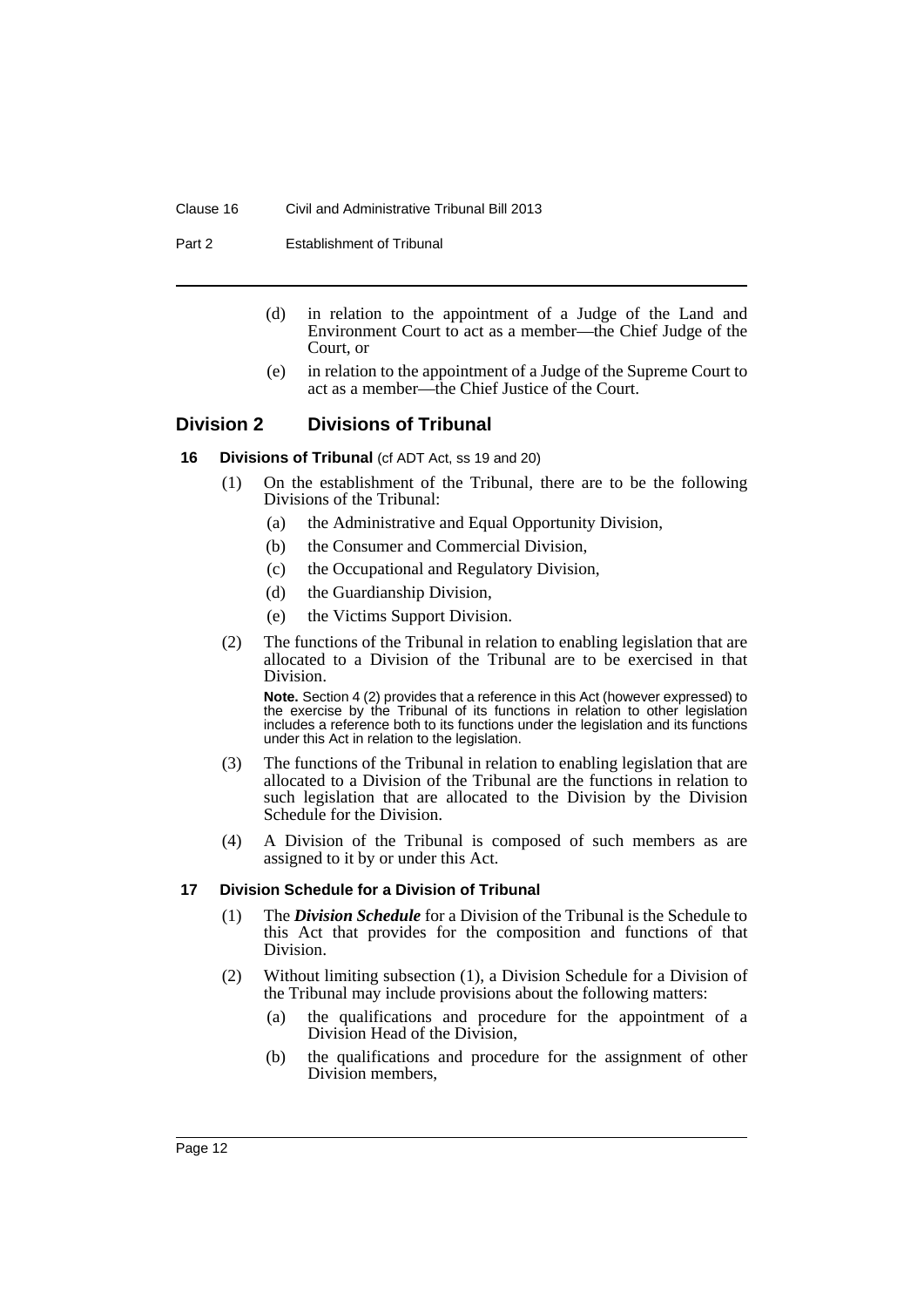Civil and Administrative Tribunal Bill 2013 Clause 18

Establishment of Tribunal **Part 2** Part 2

- 
- (c) the allocation to the Division of functions of the Tribunal in relation to enabling legislation,
- (d) the use of Division Lists in the Division and the qualifications and procedure for the appointment of, and the functions of, List Managers for the Division,
- (e) special requirements for the constitution of the Tribunal when exercising functions of the Tribunal allocated to the Division,
- (f) special requirements in relation to the powers of, and the practice and procedure to be followed by, the Tribunal in relation to proceedings in the Division,
- (g) special requirements regarding appeals from decisions made by the Tribunal in the Division.
- (3) The provisions of a Division Schedule for a Division of the Tribunal prevail to the extent of any inconsistency between those provisions and any other provisions of this Act.

## <span id="page-16-0"></span>**18 Assignment of members to Divisions of Tribunal (cf ADT Act, s 21)**

- (1) The President is assigned to each Division of the Tribunal.
- (2) A Division Head is assigned to the Division of the Tribunal in respect of which he or she is appointed as the Division Head.
- (3) Subject to this Act, the President:
	- (a) is to assign each member (other than the President or a Division Head) to one or more Divisions of the Tribunal, and
	- (b) may assign a member who is a Division Head to one or more Divisions of the Tribunal in respect of which the member is not the Division Head,

and may vary any such assignment at any time.

- (4) An assignment of a member to a Division of the Tribunal:
	- (a) is to be made in accordance with any applicable provisions of the Division Schedule for the Division or of this Act or any enabling legislation, and
	- (b) is subject to any limitations specified in the member's instrument of appointment or assignment.
- (5) An assignment of a member to a Division of the Tribunal may be limited to participating in proceedings that are entered in one or more Division Lists of the Division.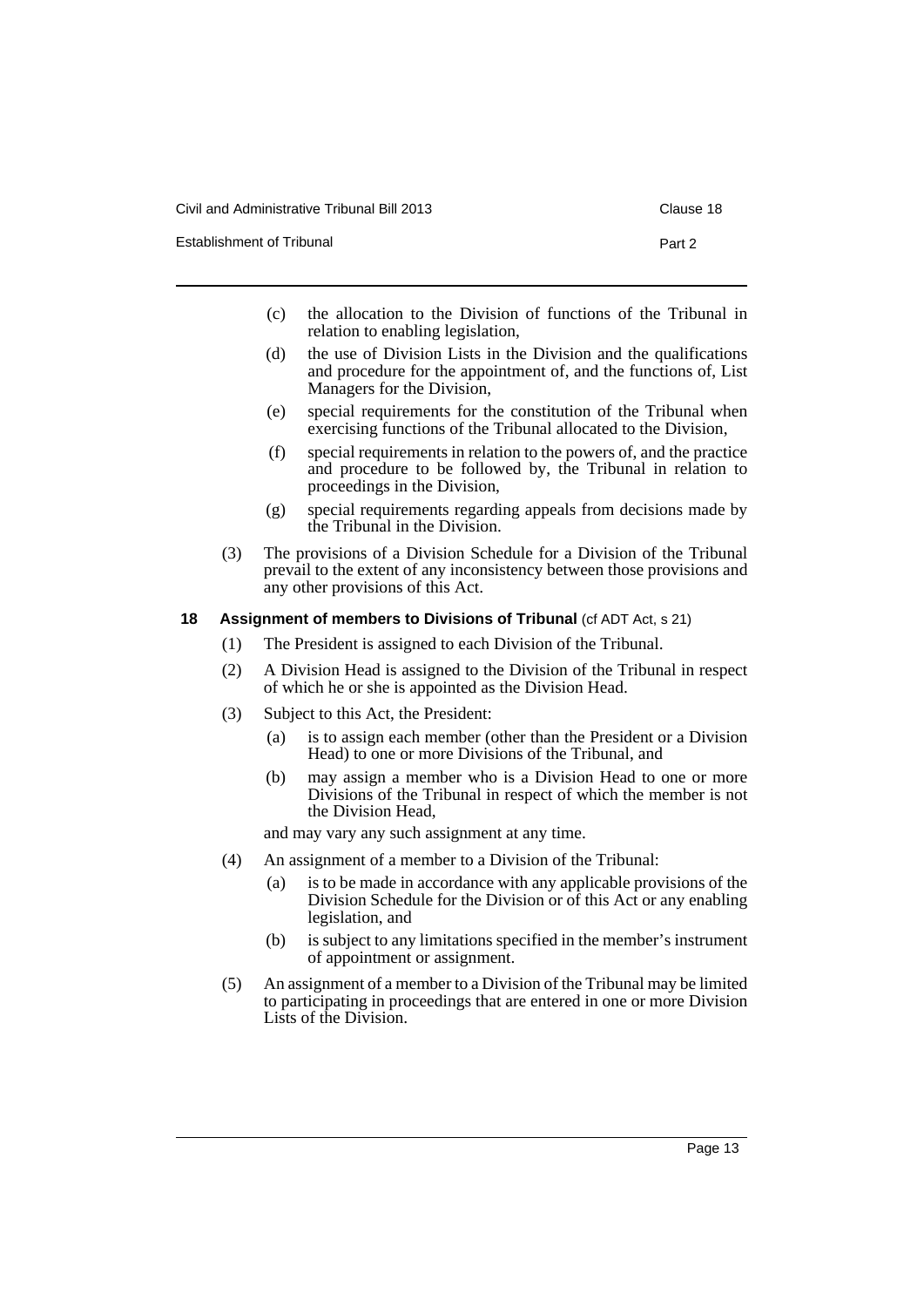#### Clause 19 Civil and Administrative Tribunal Bill 2013

Part 2 Establishment of Tribunal

#### <span id="page-17-0"></span>**19 Division Lists and List Managers for Divisions of Tribunal**

- (1) The President, or the Division Head of a Division of the Tribunal (subject to any direction of the President), may establish one or more Division Lists for a Division of the Tribunal in which proceedings allocated to the Division are to be entered for the purpose of managing those proceedings.
- (2) The President, or the Division Head of a Division of the Tribunal (subject to any direction of the President), may, by written instrument, designate a Division member to be a List Manager for a Division List of the Division.

**Note.** A Division Schedule for a Division of the Tribunal may, in some cases, provide for the use of Division Lists in the Division and for the qualifications and procedure for the designation of, and the functions of, List Managers for the Division.

- (3) A List Manager for a Division of the Tribunal has (subject to any direction from the President or the Division Head of the Division) the function of managing such Division Lists of the Division as may be specified:
	- (a) in the instrument designating the member to be a List Manager, or
	- (b) by the Division Schedule for the Division or by the Tribunal rules.

**Note.** Clause 12 of Schedule 2 also enables the Division Head of a Division of the Tribunal to delegate functions of the Division Head to a List Manager of the Division.

- (4) An instrument designating a member to be a List Manager for a Division of the Tribunal may specify a title for the member to use while exercising the functions of a List Manager.
- (5) The President, or the Division Head of a Division of the Tribunal (subject to any direction of the President), may at any time, by written instrument, revoke a member's designation as a List Manager for a Division of the Tribunal.

## <span id="page-17-1"></span>**Division 3 Functions of members**

- <span id="page-17-2"></span>**20 Functions of President (cf ADT Act, s 25)** 
	- (1) The functions of the President are:
		- (a) to direct the business of the Tribunal (including determining the places and times for sittings of the Tribunal), and
		- (b) to facilitate the adoption of good administrative practices for the conduct of the business of the Tribunal, and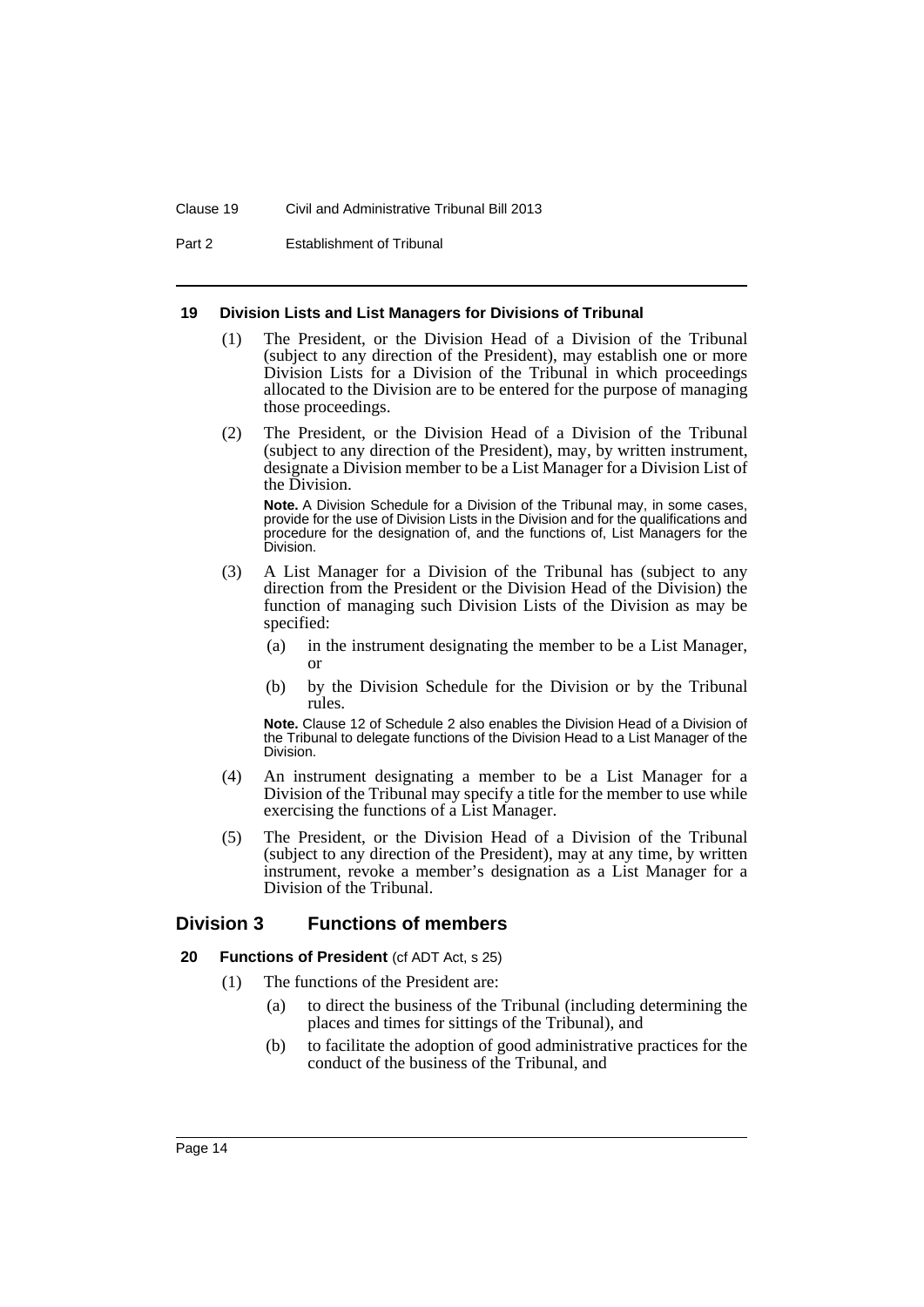Civil and Administrative Tribunal Bill 2013 Clause 21

Establishment of Tribunal **Part 2** Part 2

- 
- (c) to give directions about, and participate in the development of, the practice and procedure to be followed by the Tribunal, and
- (d) to manage members, including by:
	- (i) developing codes of conduct for members, and
	- (ii) ensuring that members are adequately and appropriately trained to enable them to exercise their functions effectively and efficiently, and
	- (iii) undertaking performance management for members (whether by means of agreements with members, reviews or otherwise), and
	- (iv) developing selection criteria for the appointment of members and, if required by the Minister, overseeing the selection process for members, and
- (e) to advise the Minister about the appointment, re-appointment and removal of members, and
- (f) to exercise such other functions as may be conferred or imposed on the President by or under this Act or any other legislation.
- (2) The President may also enter into agreements with Ministers, public officials and other persons or bodies with regulatory functions in relation to any class of matters over which the Tribunal has jurisdiction about the provision, allocation or use of funding in connection with the exercise of the jurisdiction concerned.
- (3) Without limiting subsections (1) and (2), the President has the following functions if appointed before the establishment day:
	- (a) to assist in the development of the Tribunal rules for the Tribunal to use on its establishment,
	- (b) to issue practice notes for the Tribunal to use on its establishment,
	- (c) to assign functions to other members appointed before the establishment day with respect to the establishment of the Tribunal,
	- (d) to assign functions to any Registrar, Deputy Registrar or other member of staff appointed before the establishment day,
	- (e) to exercise such other functions as are necessary or convenient to facilitate the establishment of the Tribunal.

### <span id="page-18-0"></span>**21 Functions of other members and Division Heads** (cf CTTT Act, s 14)

(1) A member has such functions as may be conferred or imposed on the member by or under this Act or any other legislation.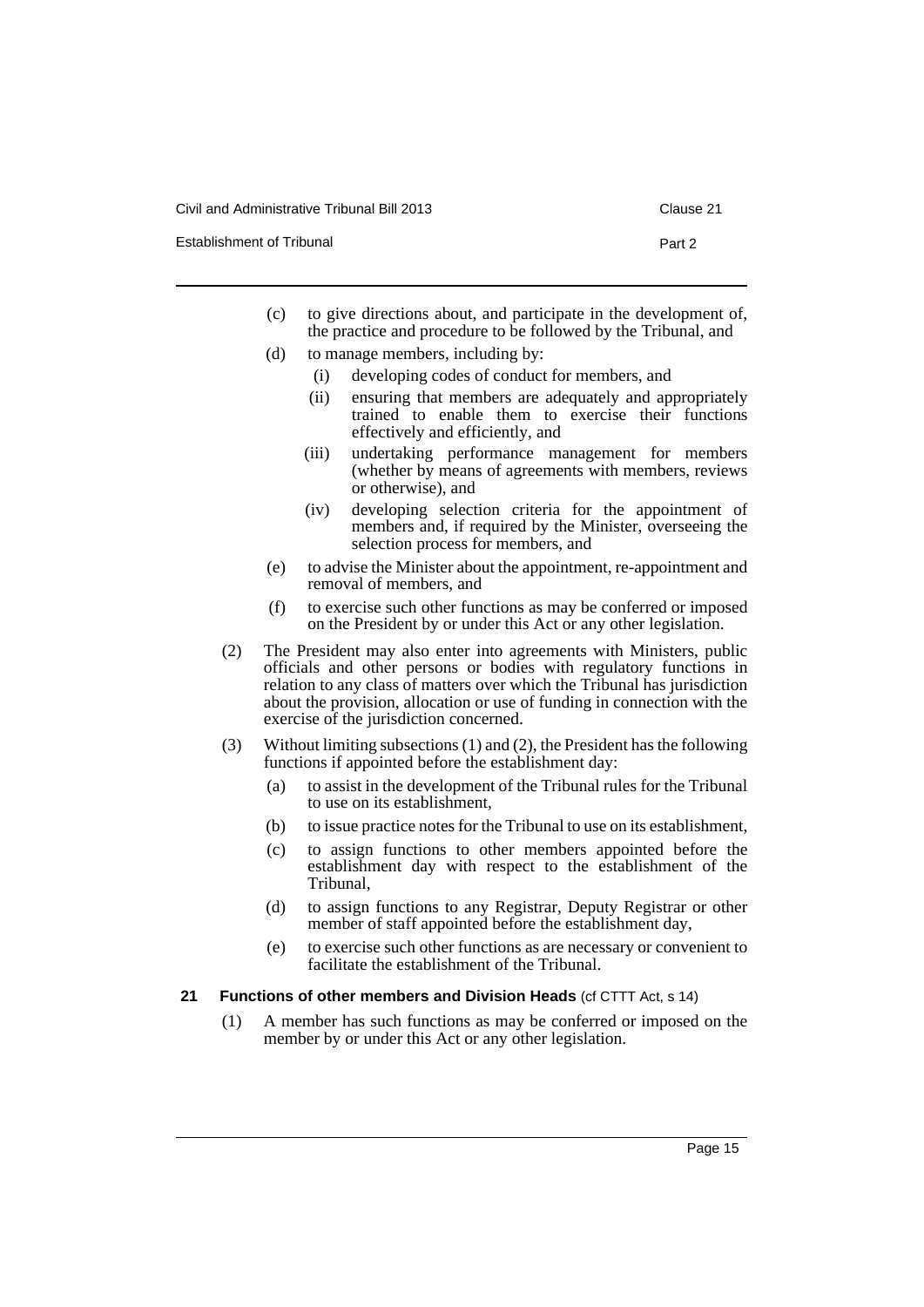Part 2 Establishment of Tribunal

- (2) Each member must comply with any procedural directions given by the President and the Division Head of the Division of the Tribunal to which the member is assigned.
- (3) The functions of a Division Head of a Division of the Tribunal are:
	- (a) to direct (subject to this Act, the regulations, the Tribunal rules and any direction of the President) the business of the Tribunal in that Division, and
	- (b) to exercise such other functions as may be conferred or imposed on the Division Head by or under this Act or any other legislation.
- (4) Without limiting subsections (1)–(3), a member (other than the President) or Division Head for a Division of the Tribunal appointed before the establishment day has and may exercise such functions with respect to the establishment of the Tribunal as may be assigned to the member under section 20 (3).

## <span id="page-19-0"></span>**Division 4 Registrar, Deputy Registrars and staff**

- <span id="page-19-1"></span>**22 Appointment of Registrar, Deputy Registrars and other staff** (cf ADT Act, s 27; CTTT Act, s 19)
	- (1) A Registrar, Deputy Registrars and such other staff as may be necessary for the purposes of this Act are to be employed under Chapter 1A of the *Public Sector Employment and Management Act 2002*.
	- (2) The President may enter into arrangements with any government agency or other body or person (whether in the public or private sector) for the provision of assistance to the Tribunal in connection with the exercise of its functions.
- <span id="page-19-2"></span>**23 Functions of Registrars and Deputy Registrars** (cf ADT Act, s 28; CTTT Act, s 20)
	- (1) The Registrar has the following functions:
		- (a) to assist the President in managing the business and the affairs of the Tribunal,
		- (b) such administrative and other functions as may be conferred or imposed on the Registrar by or under this Act or any other legislation or law.
	- (2) A Deputy Registrar may exercise the functions of the Registrar:
		- (a) as directed by the Registrar or the President, and
		- (b) during the absence of, or a vacancy in the office of, the Registrar.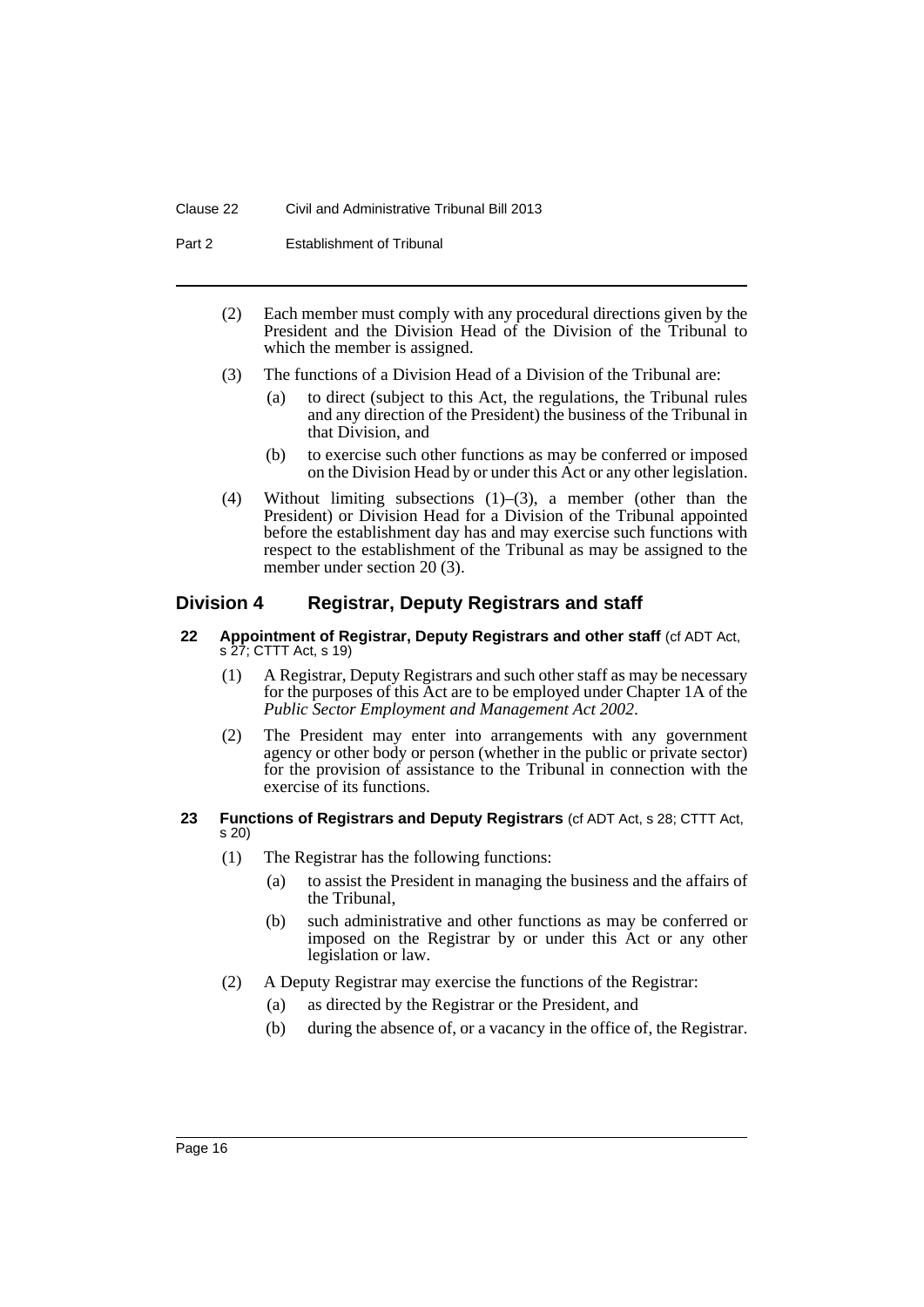| Civil and Administrative Tribunal Bill 2013 | Clause 24 |
|---------------------------------------------|-----------|
| <b>Establishment of Tribunal</b>            | Part 2    |

- (3) Anything done or omitted to be done by a Deputy Registrar in exercising a function of the Registrar has effect as if it had been done or omitted to be done by the Registrar.
- (4) The regulations and Tribunal rules may make provision for or with respect to the functions of the Registrar or a Deputy Registrar.
- (5) Without limiting subsections (1)–(4), a Registrar or Deputy Registrar appointed before the establishment day has and may exercise such functions with respect to the establishment of the Tribunal as may be assigned to the Registrar or Deputy Registrar under section 20 (3).

## <span id="page-20-0"></span>**Division 5 Rule Committee, Tribunal rules and practice notes**

## <span id="page-20-1"></span>**24 Rule Committee of Tribunal** (cf ADT Act, ss 92–95)

- (1) There is to be a Rule Committee of the Tribunal.
- (2) The functions of the Rule Committee are:
	- (a) to make the Tribunal rules, and
	- (b) to ensure that the Tribunal rules it makes are as flexible and informal as possible.
- (3) The Rule Committee is to be composed of the following:
	- (a) the President,
	- (b) each Division Head,
	- (c) such other members of the Tribunal as may be appointed by the Minister on the nomination of the President,
	- (d) such other persons as may be appointed by the Minister.
- (4) An appointed member of the Rule Committee is to hold office for the period specified in the member's instrument of appointment and is eligible (if otherwise qualified) for re-appointment.
- (5) An appointed member of the Rule Committee ceases to hold office if:
	- (a) the member is removed from office by the Minister, or
	- (b) the member resigns the office by written instrument addressed to the Minister, or
	- (c) the member completes a term of office and is not re-appointed.
- (6) If the office of an appointed member becomes vacant, a person may, subject to this Act, be appointed to fill the vacancy.
- (7) The President is to be the Chairperson of the Rule Committee.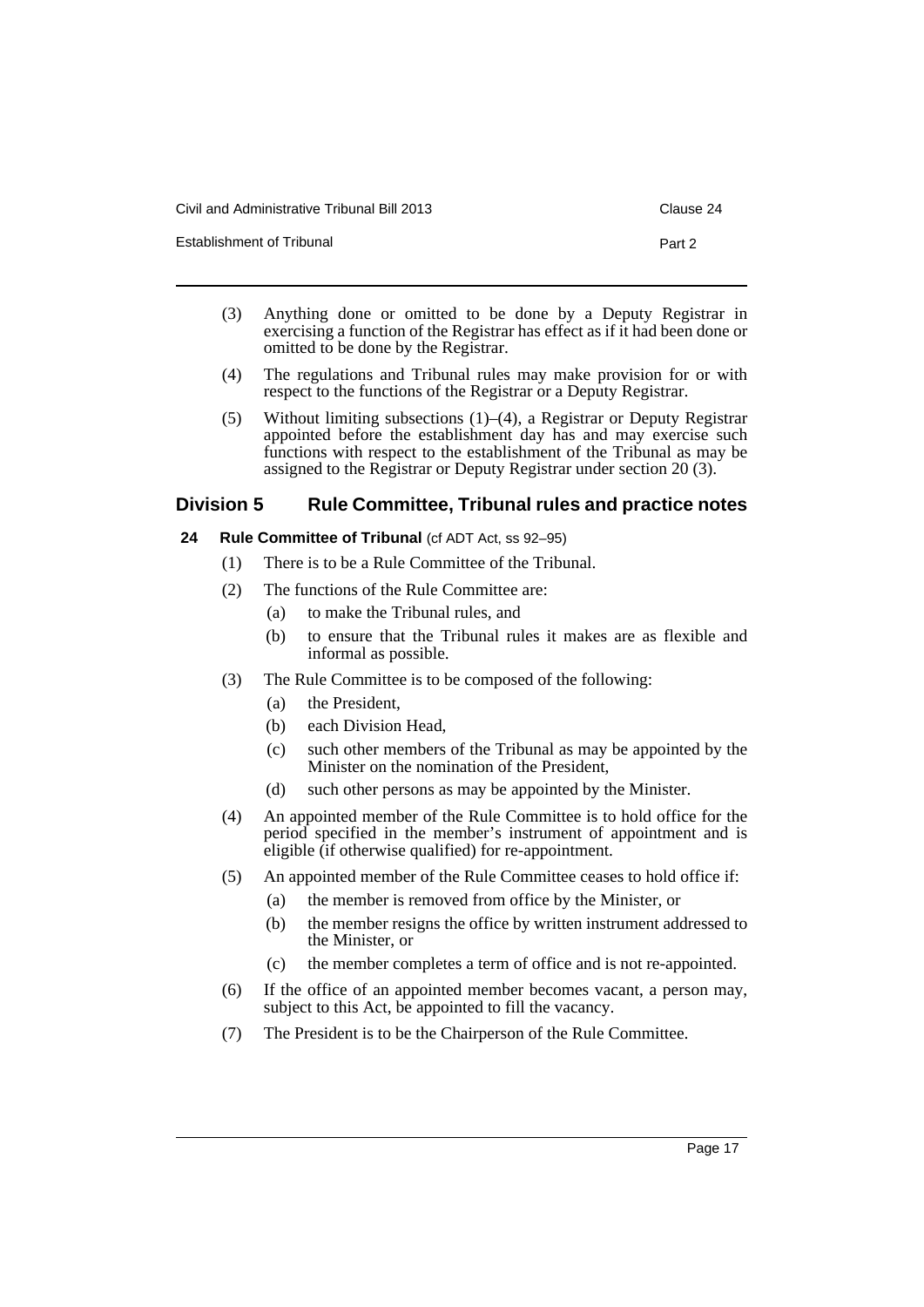#### Clause 25 Civil and Administrative Tribunal Bill 2013

Part 2 Establishment of Tribunal

(8) The President is to appoint, by written instrument, one of the other members of the Rule Committee who is a Deputy President as Deputy Chairperson of the Rule Committee.

#### <span id="page-21-0"></span>**25 Meetings of Rule Committee** (cf ADT Act, s 96)

- (1) Subject to this Division, the Rule Committee is to regulate its own procedure.
- (2) The Chairperson of the Rule Committee or, in the absence of the Chairperson, the Deputy Chairperson of the Committee is to preside at a meeting of the Committee.
- (3) In the absence from a meeting of the Rule Committee of both the Chairperson and Deputy Chairperson, another member of the Committee who is a Deputy President is to be chosen by the members present to preside at the meeting.
- (4) The quorum for a meeting of the Rule Committee is a majority of the number of the members for the time being. Any duly convened meeting of the Rule Committee at which a quorum is present is competent to transact any business of the Rule Committee and has and may exercise all the functions of the Rule Committee.
- (5) A decision supported by a majority of the votes cast at a meeting of the Rule Committee at which a quorum is present is the decision of the Committee.
- (6) The person presiding at a meeting of the Rule Committee has a deliberative vote and, in the event of an equality of votes, also has a casting vote.
- (7) The President is to call the first meeting of the Rule Committee in such manner as the President thinks fit and (subject to any decision of the Committee under subsection (1)) may call such other meetings of the Committee as the President thinks necessary.
- (8) The Rule Committee may, if it thinks fit, transact any of its business by the circulation of papers among all the members of the Committee for the time being, and a resolution in writing approved in writing by a majority of those members is taken to be a decision of the Committee.

#### <span id="page-21-1"></span>**26 Tribunal rules may provide for practice and procedure** (cf ADT Act, ss 90 and 91)

(1) The Rule Committee may make rules of the Tribunal (referred to in this Act as the *Tribunal rules*), not inconsistent with this Act, for or with respect to any matter that by this or any other Act is required or permitted to be prescribed by the Tribunal rules or that is necessary or convenient to be prescribed in relation to the practice and procedure of the Tribunal under this Act or any other legislation.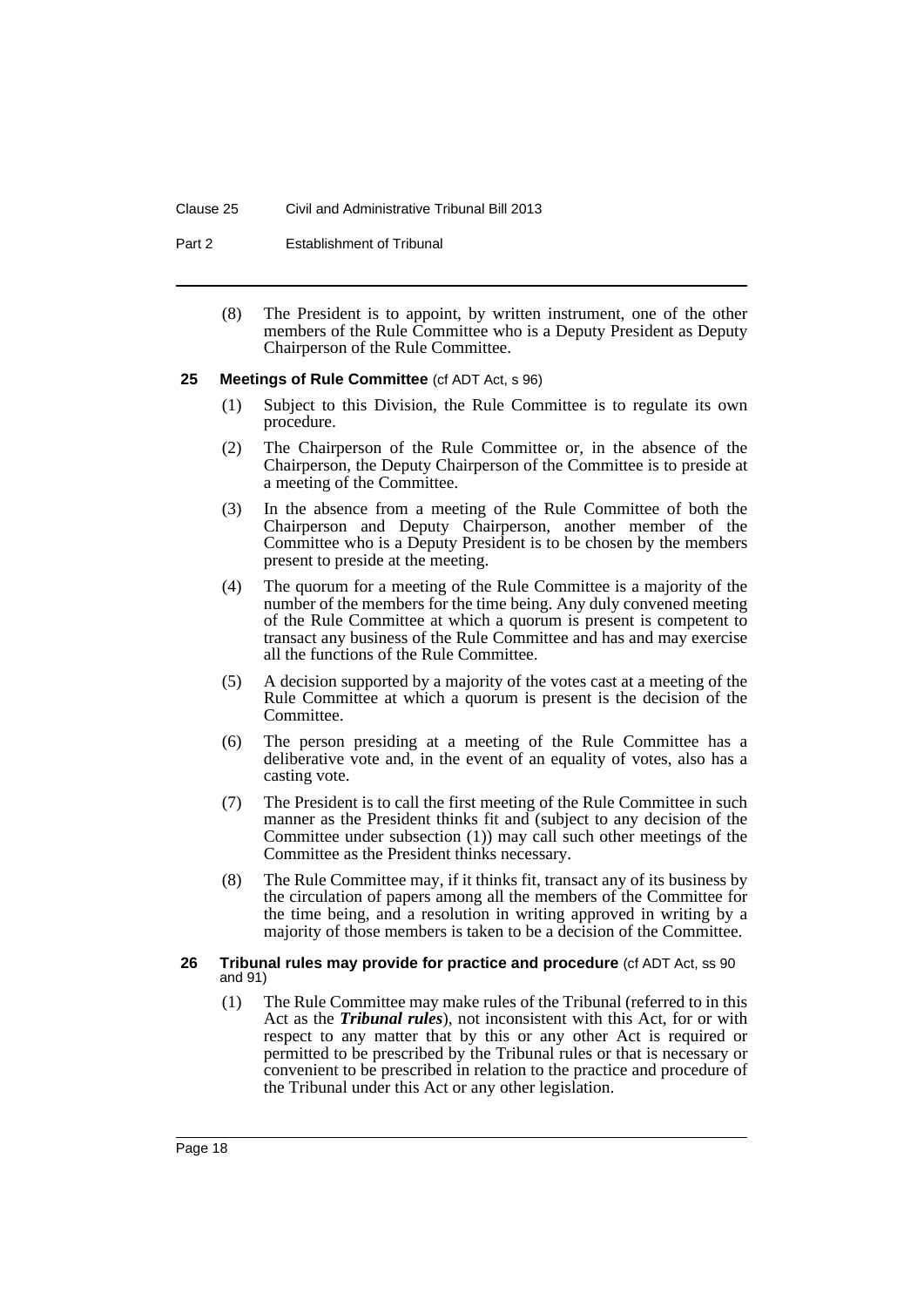| Civil and Administrative Tribunal Bill 2013 | Clause 27 |
|---------------------------------------------|-----------|
| <b>Establishment of Tribunal</b>            | Part 2    |

|  |  | Clause 2" |
|--|--|-----------|
|  |  |           |

| Without affecting the generality of subsection (1), Tribunal rules may<br>be made for or with respect to any of the following: |
|--------------------------------------------------------------------------------------------------------------------------------|

- (a) the commencement of proceedings in the Tribunal,
- (b) the practice and procedure to be followed in, or for the purposes of, proceedings before the Tribunal (including proceedings in relation to appeals),
- (c) the means for, and the practice and procedure to be followed in, the enforcement and execution of decisions of the Tribunal,
- (d) the practice and procedure to be followed in the mediation or neutral evaluation of any matter,
- (e) the functions of the Registrar or other officers under this Act, including functions in relation to proceedings instituted before the Tribunal,
- (f) the determination of the seniority of members in connection with the exercise of the functions of the Tribunal in proceedings.
- (3) Without limiting the generality of section 42 of the *Interpretation Act 1987*, the Tribunal rules may also prescribe different rules for:
	- (a) each of the Divisions of the Tribunal, and
	- (b) different classes of matters.
	- **Note.** Section 42 of the *Interpretation Act 1987* provides for the matters for which statutory rules may generally make provision.
- <span id="page-22-0"></span>**27 Practice notes** (cf ADT Act, s 91A)
	- (1) The President may issue practice notes for the Tribunal, not inconsistent with this Act or the Tribunal rules, in relation to any matter with respect to which Tribunal rules may be made.
	- (2) A practice note must be published in the Gazette.
	- (3) Sections 40 and 41 of the *Interpretation Act 1987* apply to a practice note in the same way as they apply to a statutory rule.

## <span id="page-22-1"></span>**Division 6 Jurisdiction and functions of Tribunal**

## <span id="page-22-2"></span>**28 General statement of jurisdiction and functions** (cf ADT Act, s 36; CTTT Act, s 21)

The Tribunal has such jurisdiction and functions as may be conferred or imposed on it by or under this Act or any other legislation.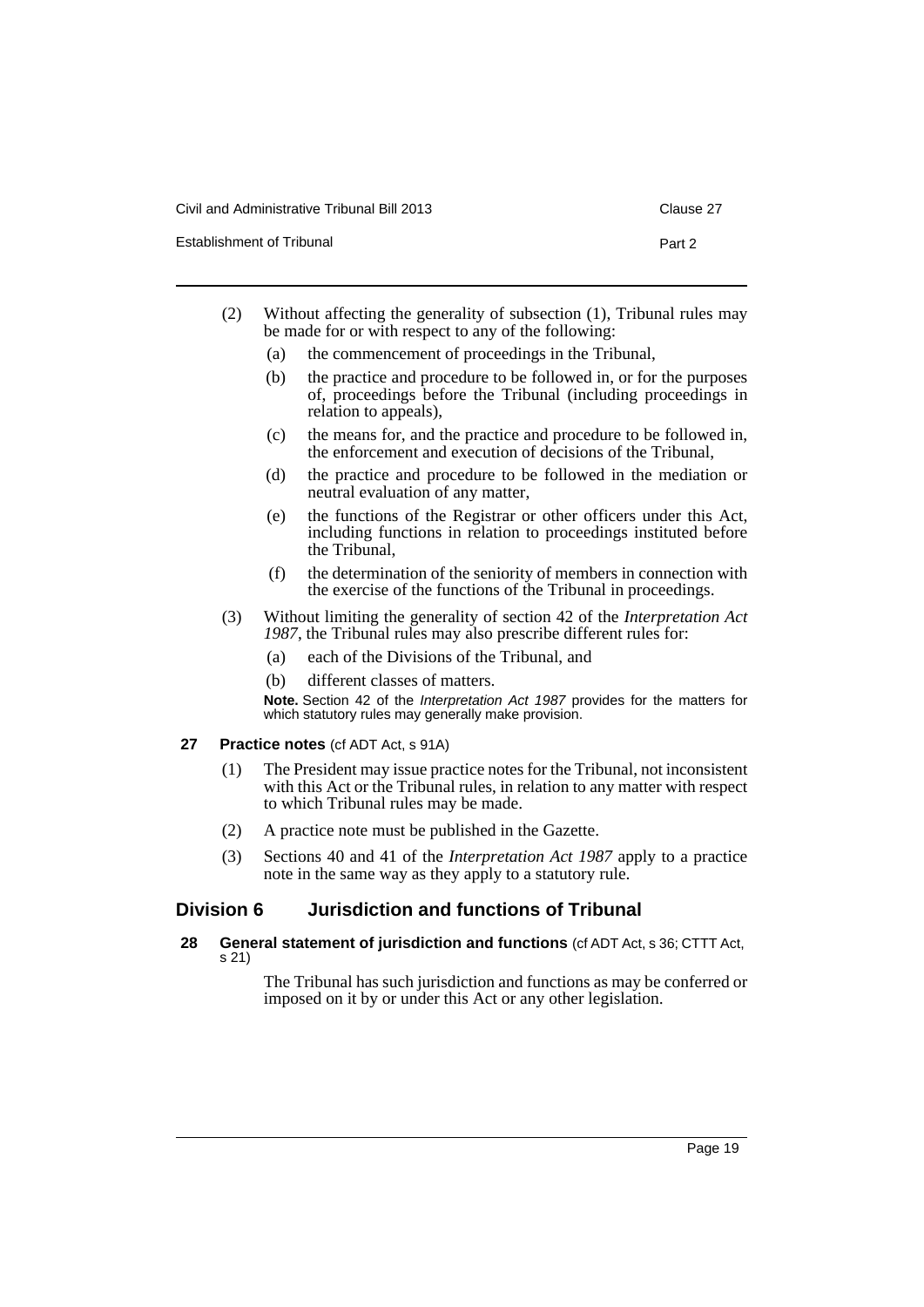## Clause 29 Civil and Administrative Tribunal Bill 2013

Part 3 Miscellaneous

## <span id="page-23-0"></span>**Part 3 Miscellaneous**

## <span id="page-23-1"></span>**29 Act to bind Crown**

This Act binds the Crown in right of New South Wales and, in so far as the legislative power of the Parliament of New South Wales permits, the Crown in all its other capacities.

## <span id="page-23-2"></span>**30 Seal of Tribunal** (cf ADT Act, s 133; CTTT Act, s 75)

The Tribunal is to a have a seal and that seal is to be judicially noticed.

## <span id="page-23-3"></span>**31 Authentication of documents** (cf ADT Act, ss 134 and 135; CTTT Act, s 76)

- (1) Every document requiring authentication by the Tribunal is sufficiently authenticated without the seal of the Tribunal if it is:
	- (a) signed by any member or the Registrar, or
	- (b) authenticated in a manner prescribed by the regulations.
- (2) Judicial notice is to be taken of the signature of the member concerned or the Registrar when appearing on a document issued by the Tribunal.

## <span id="page-23-4"></span>**32 Proof of certain matters not required** (cf ADT Act, s 136; CTTT Act, s 77)

In any legal proceedings, no proof is required (unless evidence to the contrary is given) of:

- (a) the constitution of the Tribunal, or
- (b) any decision of the Tribunal, or
- (c) the appointment of, or the holding of office by, a member.

## <span id="page-23-5"></span>**33 Notices, service and lodgment of documents** (cf ADT Act, s 138; CTTT Act, s 78)

- (1) For the purposes of this Act, a notice or document may be given to a person (and a document may be served on a person):
	- (a) in the case of a natural person—by:
		- (i) delivering it to the person personally, or
		- (ii) leaving it at, or by sending it by post to, the residential or business address, or other address for service, of the person that was last known to the person giving or serving the document, or
	- (b) in the case of a body corporate—by leaving it at, or by sending it by post to, the head office, a registered office or a principal office of the body corporate, or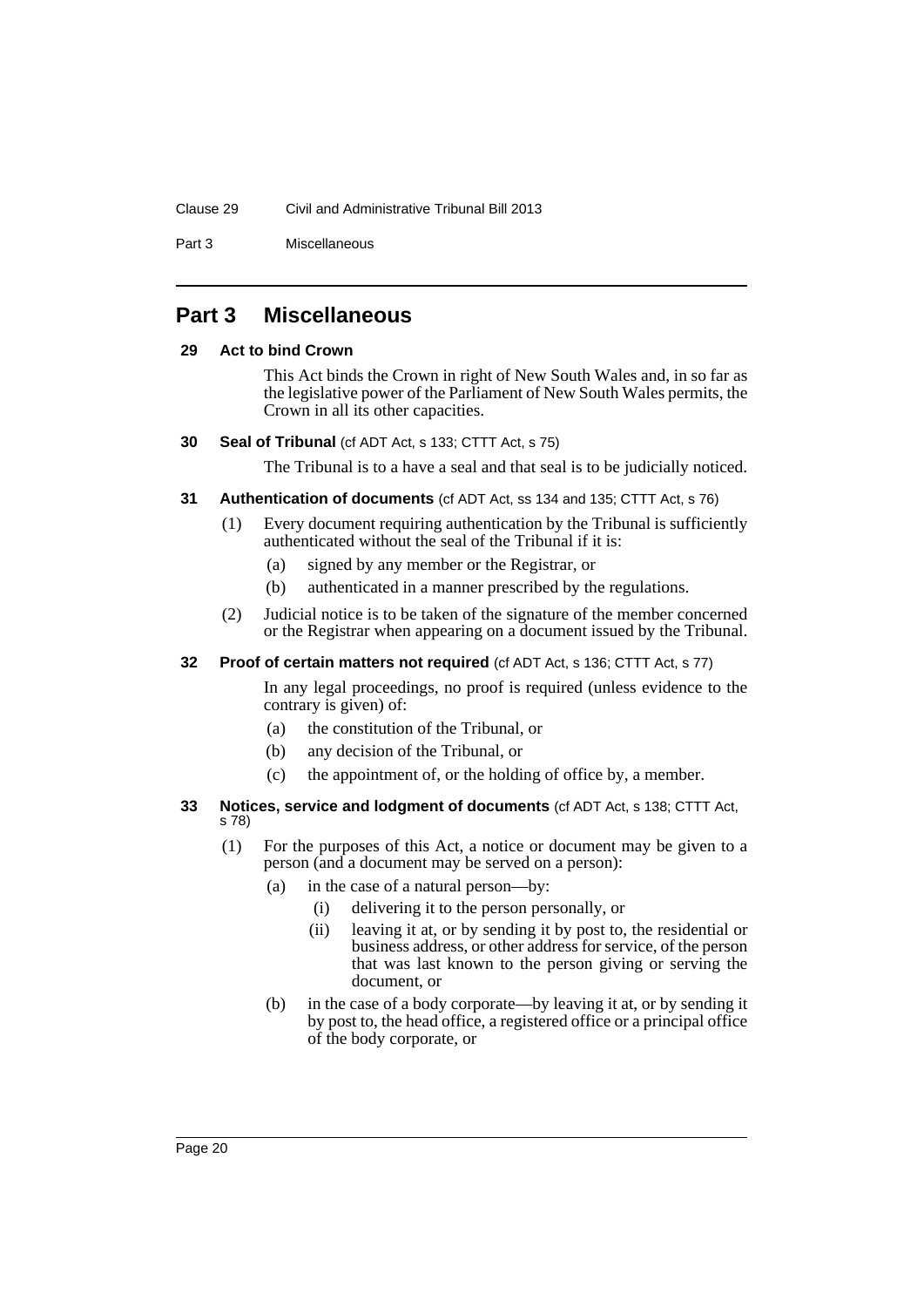Civil and Administrative Tribunal Bill 2013 Clause 34

Miscellaneous **Part 3** 

- 
- (c) in the case of a Government Department—by leaving it at, or by sending it by post to, any office of that Department addressed to the head of the Government Department.
- (2) A notice or other document may be served on the Tribunal by leaving it at, or by sending it by post to (or a document that is required or permitted to be lodged with the Tribunal may be lodged at):
	- (a) the office of the Registrar, or
	- (b) if the Registrar has more than one office, any one of those offices.
- (3) Nothing in this section affects the operation of any provision of any law or the rules of a court authorising a document to be served in a manner not provided for by this section.
- (4) The regulations may:
	- (a) provide for additional means of serving, giving or lodging any notice or document, and
	- (b) provide that a notice or document of a class specified by the regulations be served, given or lodged only in the prescribed manner.
- <span id="page-24-0"></span>**34 Proceedings for offences** (cf ADT Act, s 143; CTTT Act, s 82)
	- (1) Proceedings for an offence against this Act or the regulations are to be dealt with summarily before the Local Court.
	- (2) Proceedings for an offence against this Act or the regulations may be brought within the period of 12 months of the date on which the offence is alleged to have been committed.
- <span id="page-24-1"></span>**35 Regulations** (cf ADT Act, s 145; CTTT Act, s 86)
	- (1) The Governor may make regulations, not inconsistent with this Act, for or with respect to any matter that by this Act is required or permitted to be prescribed or that is necessary or convenient to be prescribed for carrying out or giving effect to this Act.
	- (2) Without limiting the generality of subsection (1), the regulations may make provision for or with respect to any of the following matters:
		- (a) the fees payable in respect of proceedings in the Tribunal, including fees for the following:
			- (i) applications or appeals made to the Tribunal,
			- (ii) the filing or lodgment of any document in the Tribunal,
			- (iii) the provision of transcripts of proceedings,
			- (iv) the issue of summonses or any other document out of the Tribunal,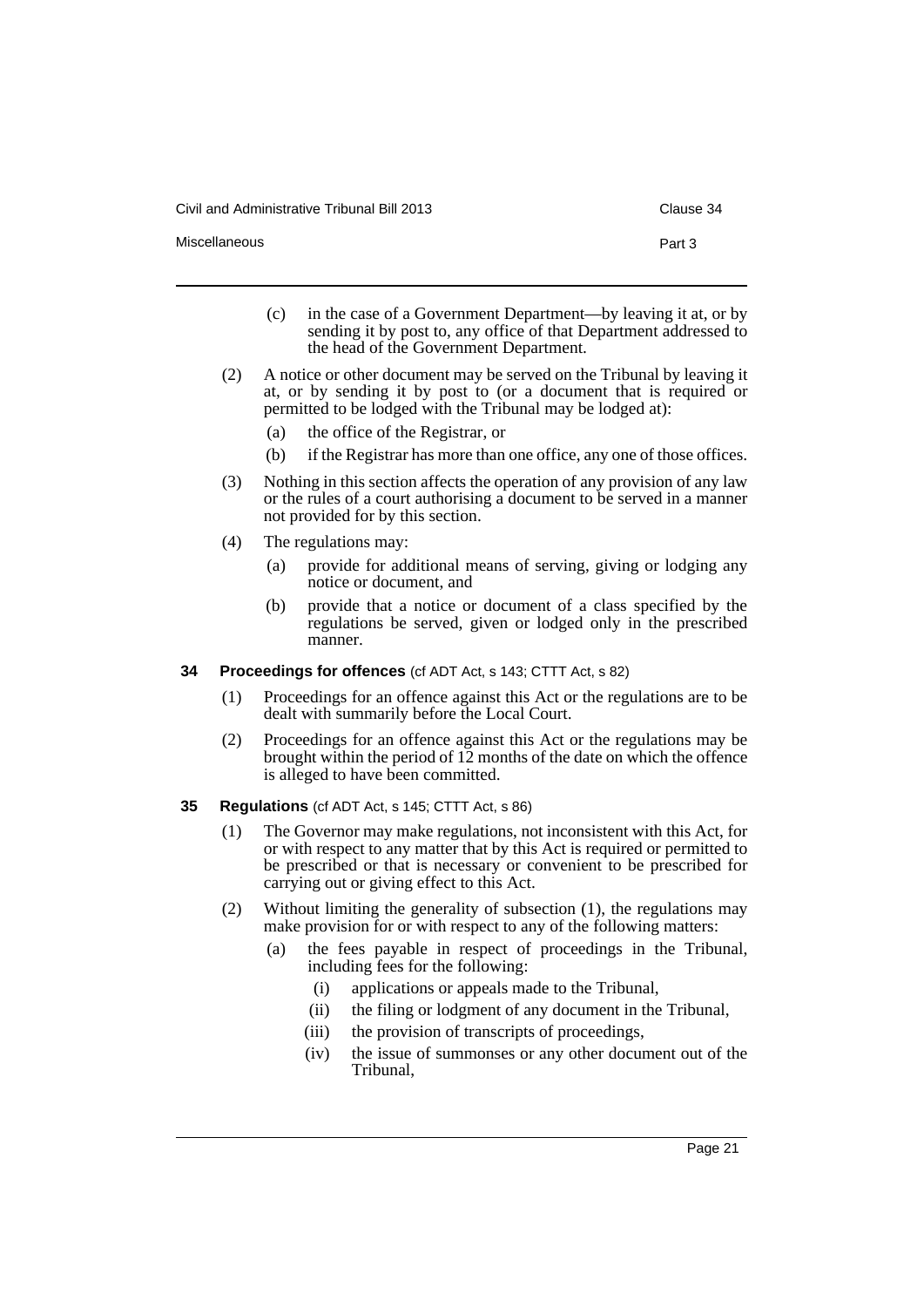#### Clause 36 Civil and Administrative Tribunal Bill 2013

Part 3 Miscellaneous

- (b) the fees payable in relation to proceedings in the Tribunal referred to mediation or neutral evaluation,
- (c) the fees payable for administrative services provided by the Registrar, a Deputy Registrar or any other officer of the Tribunal, whether in connection with the administration of this Act or otherwise,
- (d) the waiver, postponement and refund of fees and exemptions from fees,
- (e) costs in proceedings before the Tribunal.
- (3) The Minister may not, without the concurrence of the Minister for Health, recommend the making of a regulation that prescribes fees of the kind referred to in subsection  $(2)$  (a) for the exercise of the Tribunal's functions in proceedings that are entered in the Health Practitioner Division List of the Occupational and Regulatory Division of the Tribunal.
- (4) The regulations may create offences punishable by a penalty not exceeding 10 penalty units.

## <span id="page-25-0"></span>**36 Amendment of Judicial Officers Act 1986 No 100**

#### (1) **Section 3 Definitions**

Insert at the end of paragraph (g) of the definition of *judicial officer* in section  $3(1)$ :

, or

(h) the President of the Civil and Administrative Tribunal.

## (2) **Section 43 Appropriate authorities to suspend etc**

Omit "or the President of the Administrative Decisions Tribunal".

Insert instead ", the President of the Administrative Decisions Tribunal or the President of the Civil and Administrative Tribunal".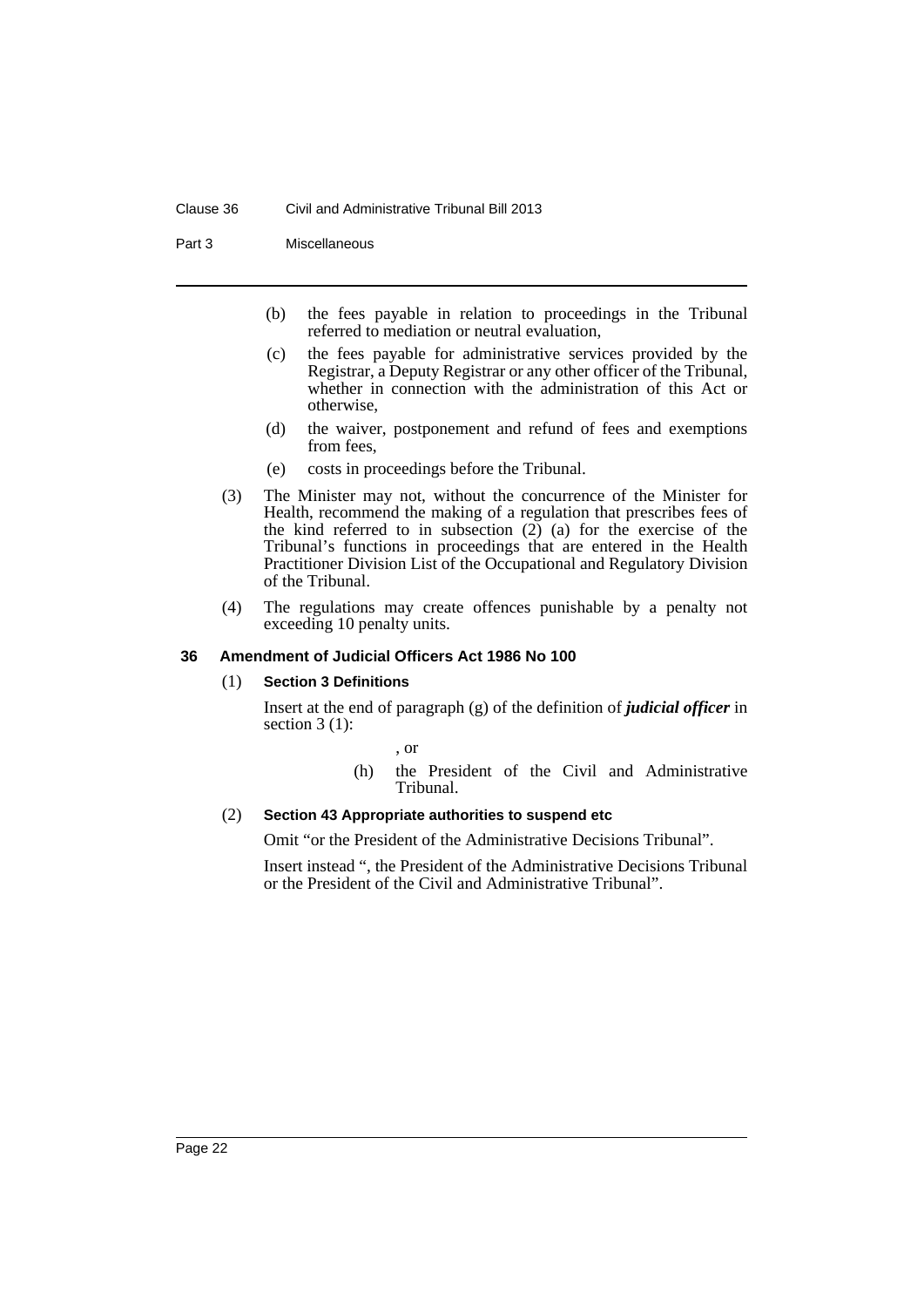Savings, transitional and other provisions Schedule 1 and the schedule 1

## <span id="page-26-0"></span>**Schedule 1 Savings, transitional and other provisions**

## **Part 1 General**

## **1 Regulations**

(1) The regulations may contain provisions of a savings or transitional nature consequent on the enactment of any of the following Acts:

this Act or any other Act that amends this Act

any other Act to the extent that it confers or imposes (or amends an Act or a statutory rule so as to confer or impose) jurisdiction or functions on the Tribunal or to alter or remove any of the jurisdiction or functions of the Tribunal

- (2) If the regulations so provide, any such provision may:
	- (a) have effect despite any specified provisions of this Act (including a provision of this Schedule), and
	- (b) take effect from the date of assent to the Act concerned or a later date.
- (3) To the extent to which any such provision takes effect from a date that is earlier than the date of its publication on the NSW legislation website, the provision does not operate so as:
	- (a) to affect, in a manner prejudicial to any person (other than the State or an authority of the State), the rights of that person existing before the date of its publication, or
	- (b) to impose liabilities on any person (other than the State or an authority of the State) in respect of anything done or omitted to be done before the date of its publication.
- (4) A regulation made for the purposes of this clause may make separate savings and transitional provisions or amend this Schedule to consolidate the savings and transitional provisions.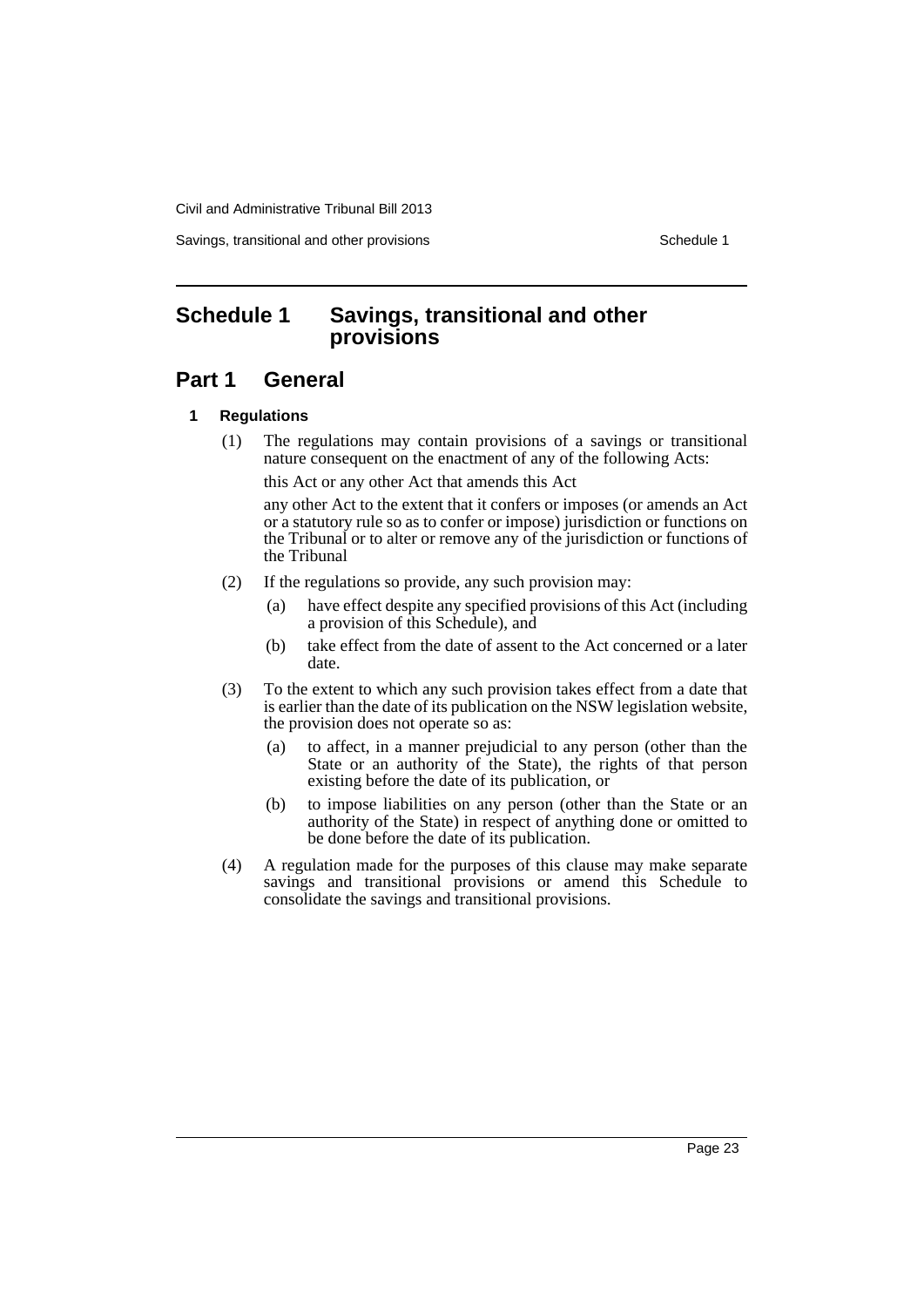## **Part 2 Provisions consequent on enactment of this Act**

## **Division 1** Interpretation

#### **2 Definitions**

(1) In this Part:

*current tribunal member* of an existing tribunal means a person who, immediately before the establishment day, held office as:

- (a) the head of the tribunal or a division of the tribunal (however described), or
- (b) a deputy head of the tribunal (however described), or
- (c) any other kind of member of the tribunal.

*existing health practitioner tribunal* means each of the following Tribunals established under section 165 of the *Health Practitioner Regulation National Law (NSW)*:

- (a) the Aboriginal and Torres Strait Islander Health Practice Tribunal of New South Wales,
- (b) the Chinese Medicine Tribunal of New South Wales,
- (c) the Chiropractic Tribunal of New South Wales,
- (d) the Dental Tribunal of New South Wales,
- (e) the Medical Radiation Practice Tribunal of New South Wales,
- (f) the Medical Tribunal of New South Wales,
- (g) the Nursing and Midwifery Tribunal of New South Wales,
- (h) the Occupational Therapy Tribunal of New South Wales,
- (i) the Optometry Tribunal of New South Wales,
- (j) the Osteopathy Tribunal of New South Wales,
- (k) the Pharmacy Tribunal of New South Wales,
- (l) the Physiotherapy Tribunal of New South Wales,
- (m) the Podiatry Tribunal of New South Wales,
- (n) the Psychology Tribunal of New South Wales.

*existing tribunal* means any of the following tribunals:

(a) the Aboriginal Land Councils Pecuniary Interest and Disciplinary Tribunal established under the *Aboriginal Land Rights Act 1983*,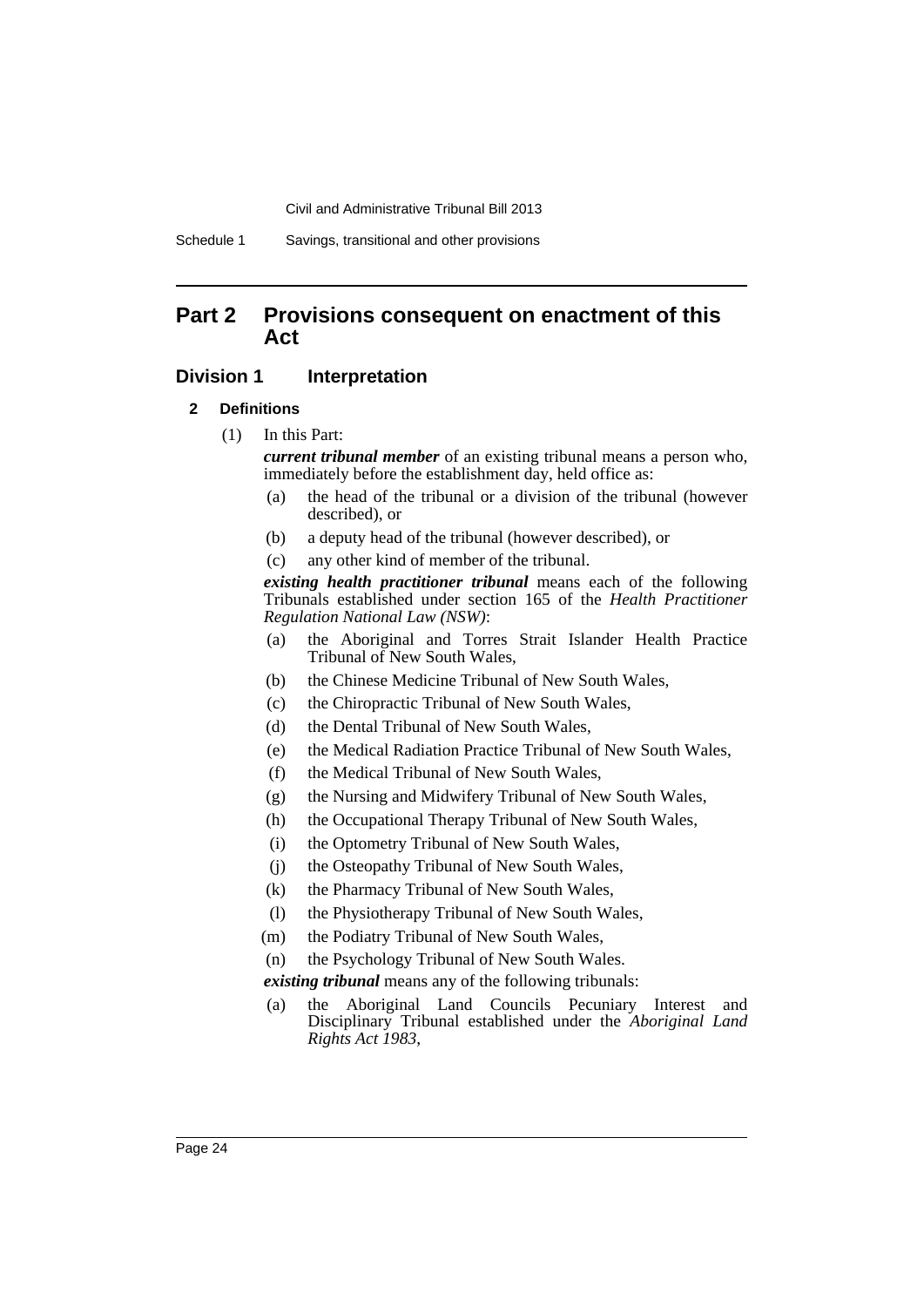- (b) the Administrative Decisions Tribunal of New South Wales established under the *Administrative Decisions Tribunal Act 1997*,
- (c) the Charity Referees constituted as provided by section 5 of the *Dormant Funds Act 1942*,
- (d) the Consumer, Trader and Tenancy Tribunal of New South Wales established under the *Consumer, Trader and Tenancy Tribunal Act 2001*,
- (e) the Guardianship Tribunal constituted under the *Guardianship Act 1987*,
- (f) each existing health practitioner tribunal,
- (g) the Local Government Pecuniary Interest and Disciplinary Tribunal established under the *Local Government Act 1993*,
- (h) each local land board constituted under the *Crown Lands Act 1989*,
- (i) the Victims Compensation Tribunal constituted under the *Victims Support and Rehabilitation Act 1996*.

*relevant amending Act*, in relation to an existing tribunal that is to be abolished, means another Act that provides for the repeal or amendment (or both) of legislation relating to the tribunal consequent on the abolition of the tribunal and the transfer of its functions to NCAT.

**Note.** A Bill for an Act to provide for the consequential repeal and amendment of legislation that establishes or constitutes (or that confers functions on) existing tribunals will be introduced in 2013.

- (2) If a provision of this Part provides for a matter or other thing to occur on a specified day, the matter or thing is taken to have occurred at the beginning of the specified day.
- (3) For the purposes of this Part (except clause 5), proceedings are not finally determined if:
	- (a) any period for bringing an appeal as of right in respect of the proceedings has not expired (ignoring any period that may be available by way of extension of time to appeal), or
	- (b) any appeal in respect of the proceedings is pending (whether or not it is an appeal brought as of right).

## **Division 2 Abolition of existing tribunals and transfer of members**

## **3 Abolition of existing tribunals**

Each existing tribunal is abolished on the establishment day.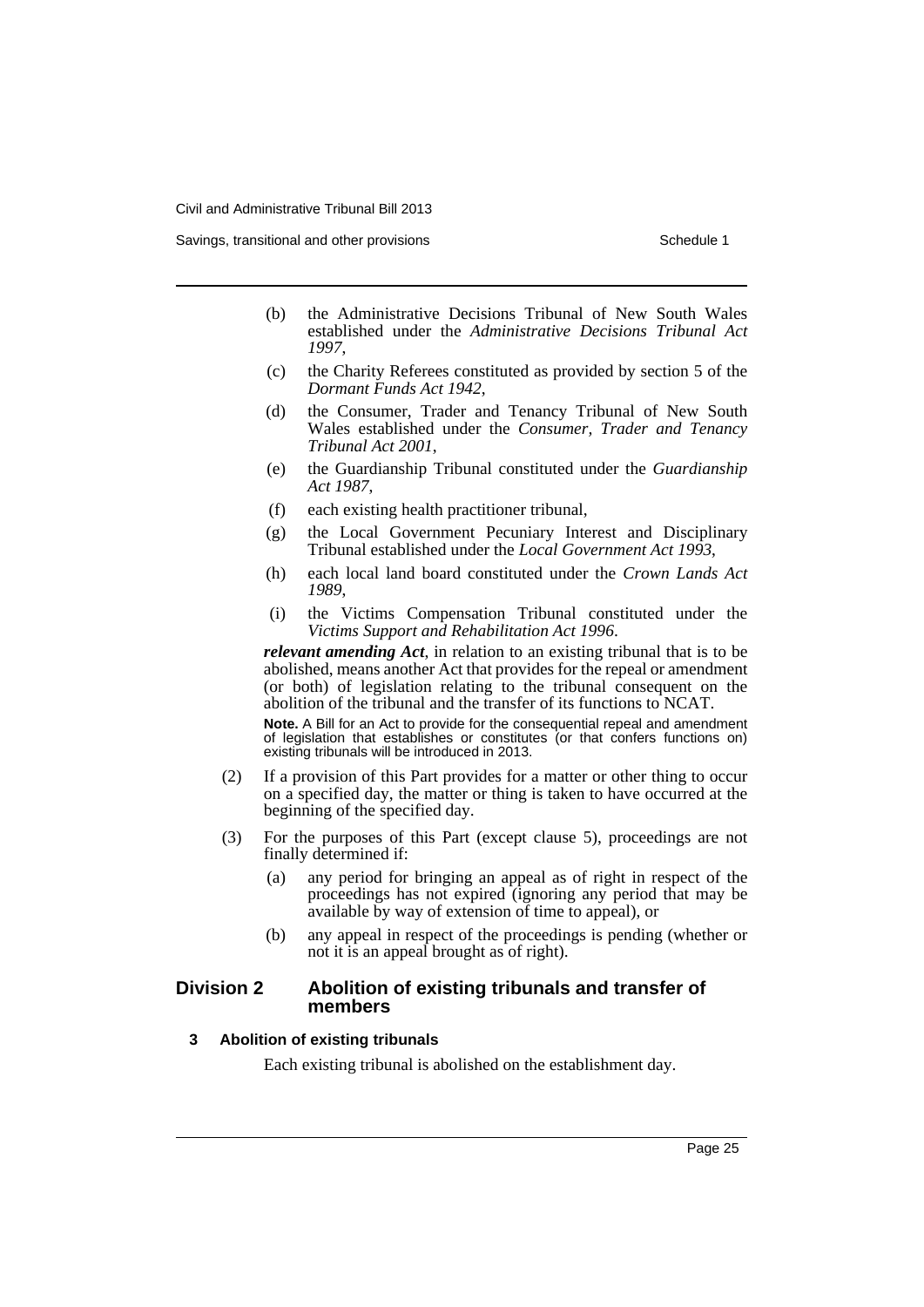Schedule 1 Savings, transitional and other provisions

#### **4 Current tribunal members cease to hold office on establishment day**

- (1) Each current tribunal member of an existing tribunal ceases to hold office as such on the establishment day.
- (2) If a person ceases to hold an office by operation of this clause:
	- (a) the person is not entitled to any remuneration or compensation because of the loss of that office, and
	- (b) the person is appointed to the new office or position in NCAT (if any) specified in clause 5 for the kind of current tribunal member concerned or, if clause 5 does not operate to make an appointment, is eligible (if otherwise qualified) to be appointed as a member of NCAT.
- (3) This clause has effect despite anything to the contrary in any other legislation concerning the circumstances or processes for the removal of (or the vacation of office by) a current tribunal member of an existing tribunal.

## **5 Transfer of current tribunal members to NCAT**

- (1) A person who is a current tribunal member of an existing tribunal of a kind specified in Column 1 of the Table to this clause is taken, on and from the establishment day, to have been appointed under this Act to the kind of office or position in NCAT specified in Column 2 next to the kind of current tribunal member specified in Column 1.
- (2) A current tribunal member of an existing tribunal who is appointed as a member of NCAT by operation of this clause is taken:
	- (a) if the current tribunal member's current office was for a term or the member was entitled to hold his or her current office until a specified age—to have been appointed as a term member, or
	- (b) if the current tribunal member's held his or her current office only in relation to specified proceedings before the existing tribunal and those proceedings have been transferred to NCAT by clause 6—to have been appointed as an occasional member for the proceedings until the proceedings are finally determined (within the meaning of section 11).
- (3) Despite clause 2 of Schedule 2, a current tribunal member of an existing tribunal who is appointed as a term member of NCAT by operation of this clause is taken to hold his or her new office in NCAT for:
	- (a) if the current tribunal member's current office was for a term the balance of that term, or
	- (b) if the current tribunal member was entitled to hold his or her current office until a specified age—the period expiring on the day the person attains that age.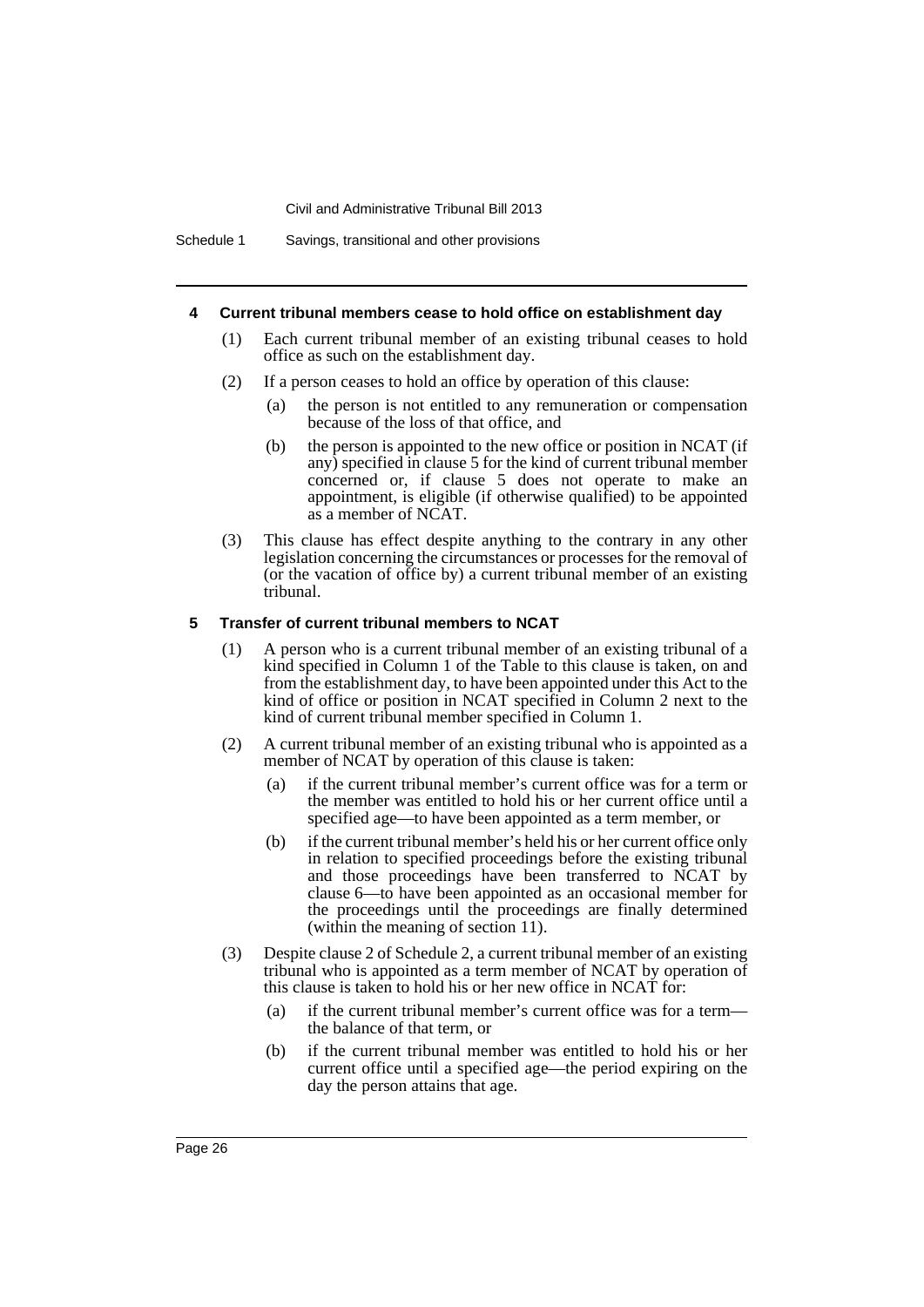Savings, transitional and other provisions Schedule 1 and the state of the state of the Schedule 1

- (4) A part-time current tribunal member who is appointed as a term member of NCAT by operation of this clause is taken to have been appointed as a part-time term member of NCAT.
- (5) Clause 5 of Schedule 2 is taken to apply to a current tribunal member of an existing tribunal who is appointed as a term member of NCAT by operation of this clause as if the Minister had made a determination under that clause (on the establishment day) for the member's remuneration to be the same as the remuneration to which the current tribunal member was entitled immediately before the establishment day.

**Note.** Clause 5 of Schedule 2 provides that the remuneration of a term member cannot be reduced during the member's term of office. However, the clause also provides that a member who is a Judge of a New South Wales Court is not entitled to remuneration under this Act while receiving remuneration as a Judge.

- (6) If a person is appointed as a member of NCAT by operation of this clause:
	- (a) in the case of appointment as a presidential member—the Governor may issue an appropriate commission under the public seal of the State to the person, and
	- (b) in the case of appointment as a non-presidential member—the Minister may issue an appropriate instrument of appointment to the person.
- (7) A person's appointment as a member of NCAT is effective whether or not a commission or instrument of appointment is issued under subclause (6).
- (8) This clause operates to appoint a person who holds office as a current tribunal member of more than one existing tribunal to only one office or position in NCAT. If there is a difference in seniority in the offices or positions in NCAT concerned, the person is taken to have been appointed to the most senior of the offices or positions in NCAT.

**Note.** Section 9 (1) lists the classes of members of NCAT in order of seniority.

- (9) This clause does not:
	- (a) apply to a current tribunal member of an existing tribunal who is appointed under this Act to be a member of NCAT before the establishment day, or
	- (b) prevent a current tribunal member who becomes a member of NCAT by operation of this clause from:
		- (i) being appointed, with the consent of the person, to a different or additional office in NCAT under this Act, or
		- (ii) vacating office, subject to subclauses (2) and (3), in accordance with the provisions of this Act.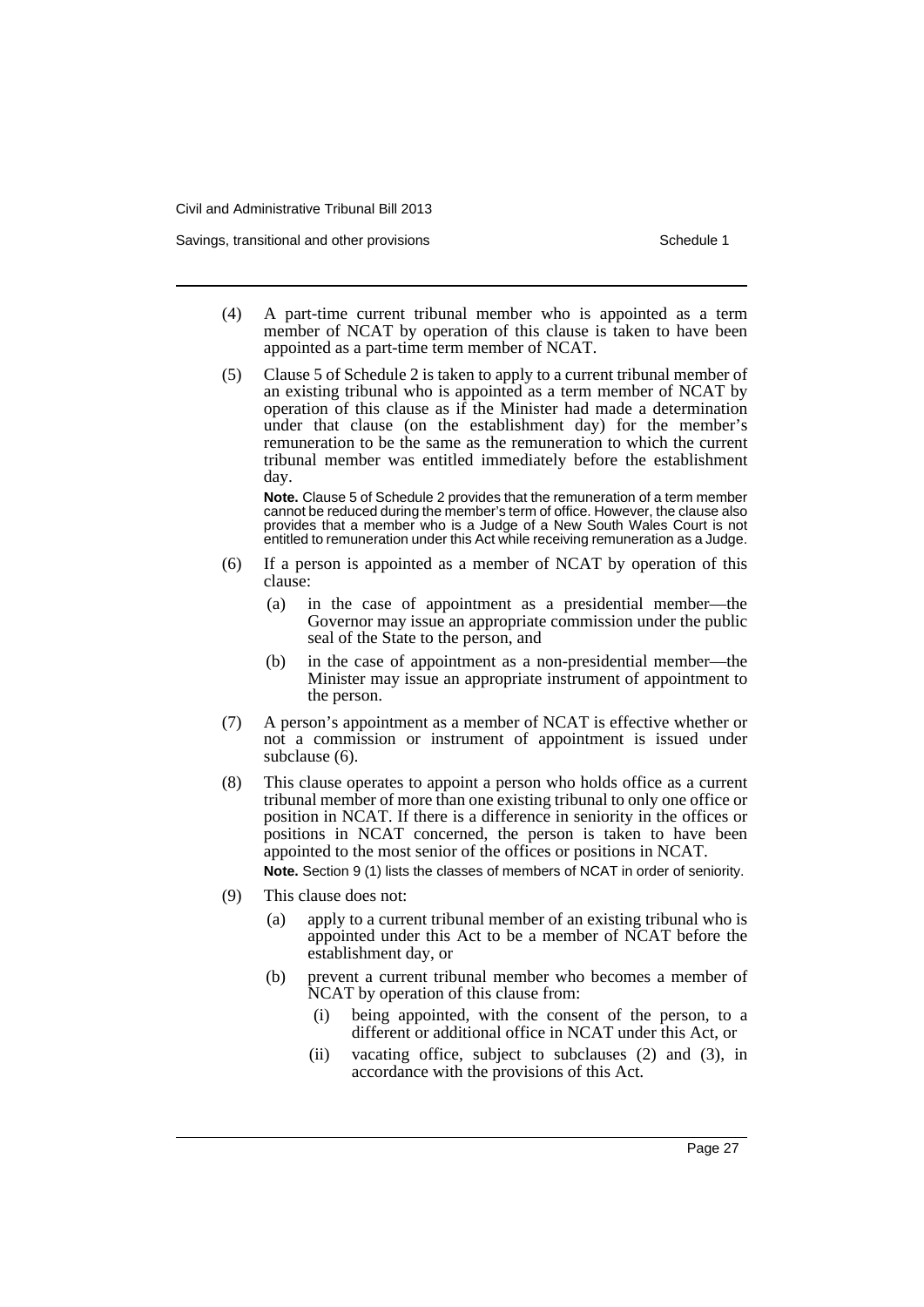- (10) A reference in the Table to this clause to a *professional non-judicial member* of the Administrative Decisions Tribunal is a reference to a non-judicial member of that Tribunal who:
	- (a) is an architect within the meaning of the *Architects Act 2003*, or
	- (b) is a registered surveyor within the meaning of the *Surveying and Spatial Information Act 2002*, or
	- (c) is a registered health practitioner within the meaning of the *Health Practitioner Regulation National Law (NSW)*, or
	- (d) is a veterinary practitioner within the meaning of the *Veterinary Practice Act 2003*, or
	- (e) has been appointed as a non-judicial member because he or she is a member of another particular profession or occupation.

#### **Table**

| Column 1                                                                                  | Column <sub>2</sub>                |  |  |  |
|-------------------------------------------------------------------------------------------|------------------------------------|--|--|--|
| <b>Current tribunal member</b>                                                            | <b>New NCAT office or position</b> |  |  |  |
| <b>Aboriginal Land Councils Pecuniary Interest and Disciplinary</b><br>Tribunal           |                                    |  |  |  |
| Member                                                                                    | Senior member                      |  |  |  |
| <b>Administrative Decisions Tribunal</b>                                                  |                                    |  |  |  |
| President                                                                                 | Deputy President                   |  |  |  |
| Deputy President                                                                          | Principal member                   |  |  |  |
| Non-presidential judicial member                                                          | Senior member                      |  |  |  |
| Professional non-judicial member                                                          | Senior member                      |  |  |  |
| Non-judicial member (other than a<br>professional non-judicial member)                    | General member                     |  |  |  |
| <b>Charity Referees under the Dormant Funds Act 1942</b>                                  |                                    |  |  |  |
| Chairperson of the Charity Referees                                                       | Principal member                   |  |  |  |
| Person appointed under section 5<br>$(1)$ – $(3)$ of the <i>Dormant Funds Act</i><br>1942 | General member                     |  |  |  |
| <b>Consumer, Trader and Tenancy Tribunal</b>                                              |                                    |  |  |  |
| Chairperson                                                                               | Deputy President                   |  |  |  |
| Deputy Chairperson<br>(Determinations)                                                    | Principal member                   |  |  |  |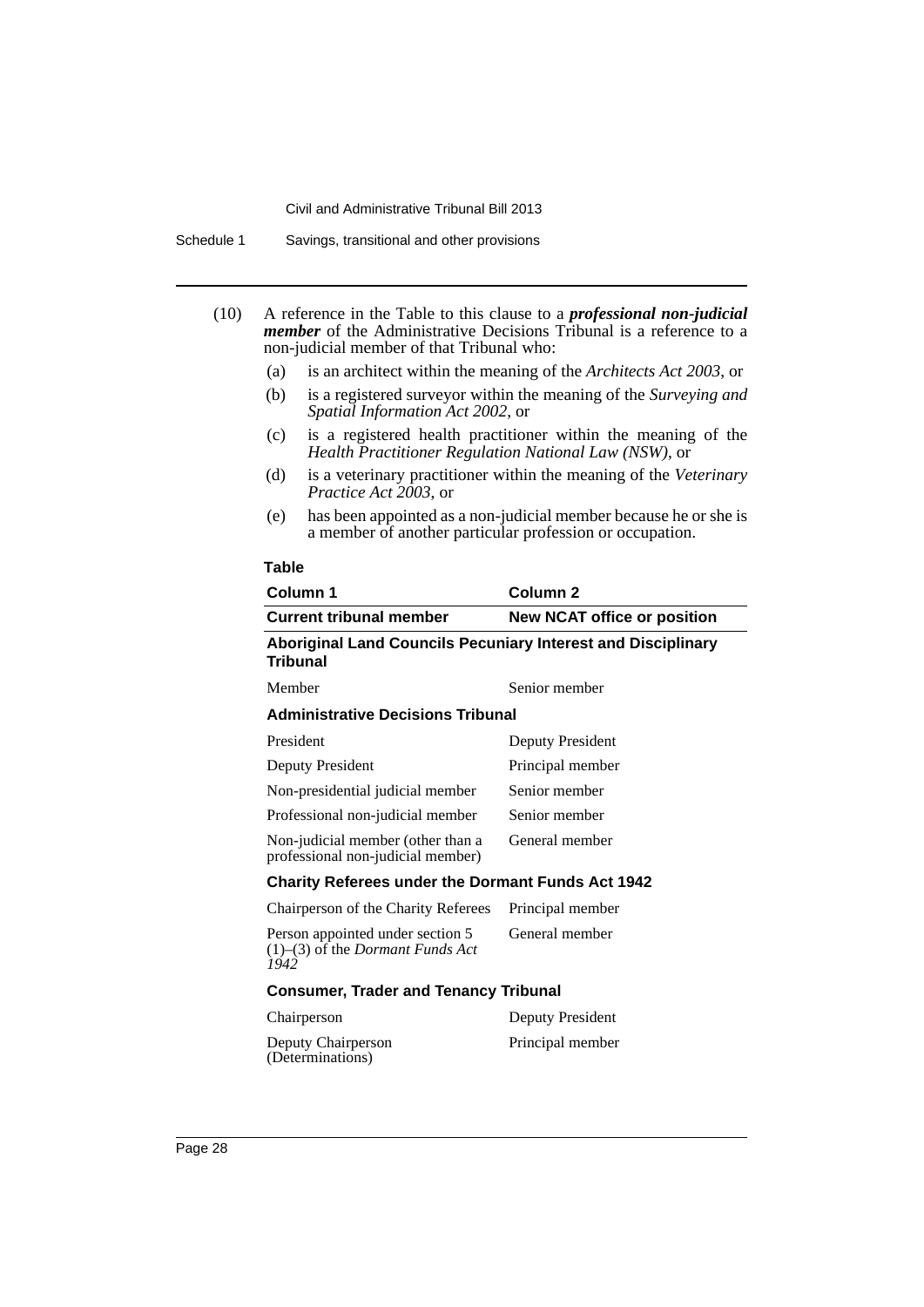Savings, transitional and other provisions Schedule 1

| Column 1                                                             | Column <sub>2</sub>                |  |  |  |
|----------------------------------------------------------------------|------------------------------------|--|--|--|
| <b>Current tribunal member</b>                                       | <b>New NCAT office or position</b> |  |  |  |
| Deputy Chairperson (Registry and<br>Administration)                  | Deputy Registrar                   |  |  |  |
| Senior member                                                        | Senior member                      |  |  |  |
| Other member                                                         | General member                     |  |  |  |
| <b>Existing health practitioner tribunal</b>                         |                                    |  |  |  |
| Chairperson                                                          | Principal member                   |  |  |  |
| Deputy Chairperson                                                   | Principal member                   |  |  |  |
| Other member who is a health<br>practitioner                         | Senior member                      |  |  |  |
| Other member who is a lay person                                     | General member                     |  |  |  |
| <b>Guardianship Tribunal</b>                                         |                                    |  |  |  |
| President                                                            | <b>Deputy President</b>            |  |  |  |
| Deputy President                                                     | Principal member                   |  |  |  |
| Legal member (other than the<br>President or a Deputy President)     | Senior member                      |  |  |  |
| Professional member                                                  | Senior member                      |  |  |  |
| Community member                                                     | General member                     |  |  |  |
| <b>Local Government Pecuniary Interest and Disciplinary Tribunal</b> |                                    |  |  |  |
| Member                                                               | Senior member                      |  |  |  |
| Local land boards under the Crown Lands Act 1989                     |                                    |  |  |  |
| Chairperson                                                          | Principal member                   |  |  |  |
| Member (other than the Chairperson) General member                   |                                    |  |  |  |
| <b>Victims Compensation Tribunal</b>                                 |                                    |  |  |  |
| Chairperson                                                          | Deputy President                   |  |  |  |
| Member (other than the Chairperson) Senior member                    |                                    |  |  |  |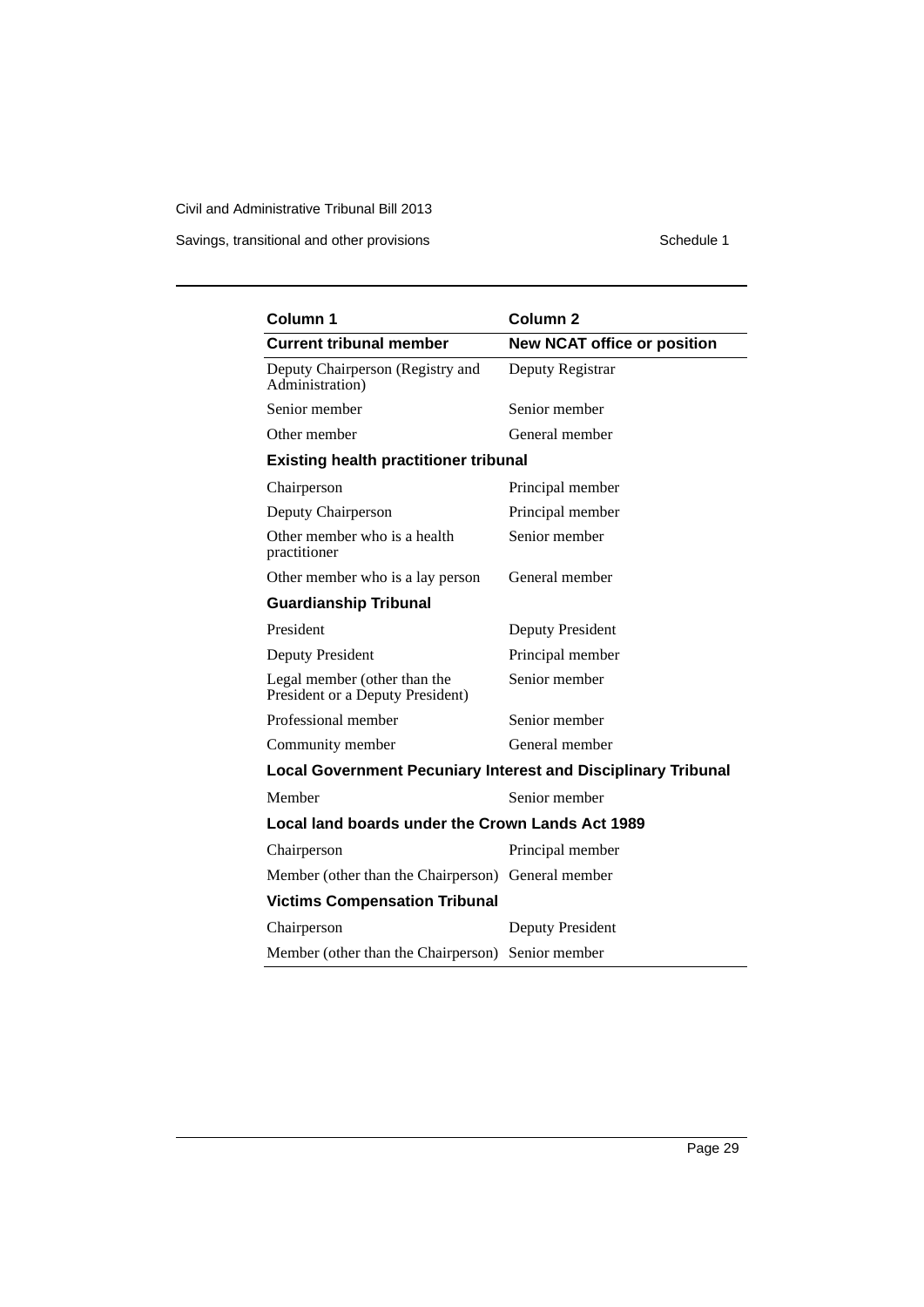Schedule 1 Savings, transitional and other provisions

## **Division 3 Proceedings concerning abolished existing tribunals**

## **6 Pending proceedings before existing tribunal**

- (1) If proceedings were initiated or commenced but not heard by an existing tribunal before the establishment day, the proceedings are taken on and from that day to have been duly initiated or commenced in NCAT.
- (2) If an existing tribunal had started to hear (but had not determined) a matter before the establishment day, the person or persons hearing the matter:
	- (a) are to continue on and from that day to hear the matter, and to determine the matter, sitting as NCAT, and
	- (b) have and may exercise, while sitting as NCAT under this clause, all the functions that the existing tribunal had immediately before the establishment day, and
	- (c) are taken to have been duly appointed as members of NCAT for the purposes of determining the matter even if the person or persons have not been appointed as members of NCAT by or under another provision of this Act.

## **7 Pending court proceedings**

- (1) This clause applies to proceedings before a court on an appeal against, or for the judicial review of, a decision of an existing tribunal that:
	- (a) were instituted or commenced before the establishment day, and
	- (b) have not been finally determined by the court before that day.
- (2) Proceedings to which this clause applies are to be determined as if this Act and the relevant amending Act in relation to the existing tribunal had not been enacted.
- (3) Accordingly, any rules, regulations or other law that would have been applicable to the proceedings had this Act and the relevant amending Act not been enacted continue to apply to the proceedings as if neither Act had been enacted.

## **8 Orders of existing tribunals**

(1) An existing order of an existing tribunal made under other legislation is taken on and from the establishment day to be an order made by NCAT under the corresponding provision of that legislation (as amended by a relevant amending Act) or this Act (as the case may be).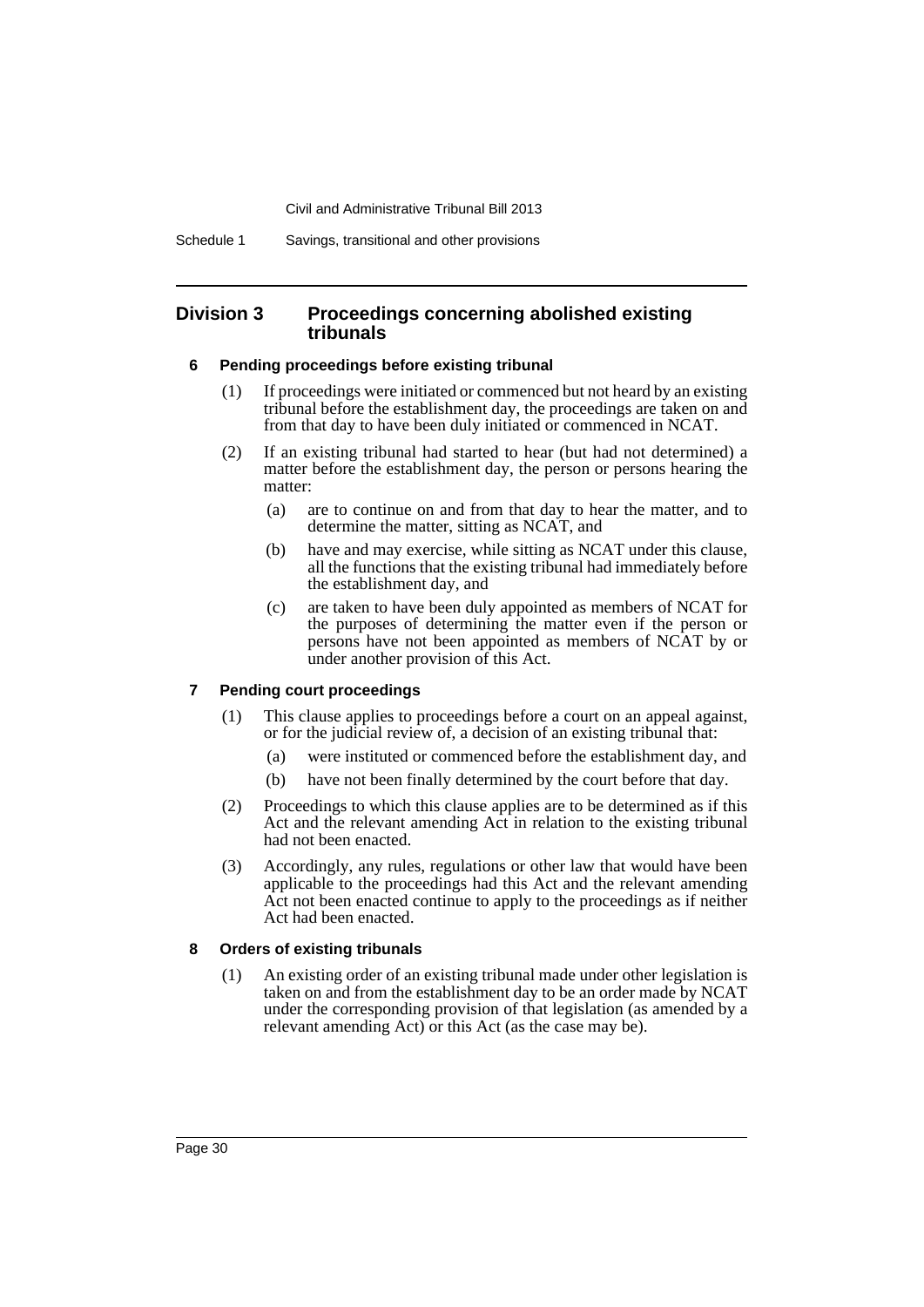- (2) Any application for an order made to an existing tribunal under another Act and not determined immediately before the establishment day is to continue to be dealt with as if made under this Act (but only if there is a corresponding provision of this Act under which the order could be made).
- (3) This clause is subject to the other provisions of this Schedule.
- (4) In this clause:

*existing order* of an existing tribunal is an order made by the tribunal before the establishment day, and includes an order that would have come into effect on or after the establishment day.

## **Division 4 Miscellaneous**

## **9 Expiration of current period**

If, for any purpose, time had commenced to run under a provision of other legislation in relation to an existing tribunal (but had not expired) before the establishment day, it expires for the corresponding purpose under that legislation (as amended by a relevant amending Act) or this Act, as the case may be, at the time at which it would have expired if the tribunal had not been abolished.

## **10 References to abolished existing tribunals**

- (1) On and from the establishment day:
	- (a) a reference in any other Act or in any instrument made under another Act to an existing tribunal is to be read as a reference to NCAT (as appropriately constituted to deal with the matter concerned), and
	- (b) a reference in any other Act or in any instrument made under another Act to a particular member of an existing tribunal is to be read as a reference to the corresponding member of NCAT (as set out in the Table to clause 5).
- (2) The regulations may make provision for or with respect to the updating of references in other Acts and instruments made under other Acts to an existing tribunal, or in provisions conferring or imposing functions on an existing tribunal, with effect on and from the establishment day.
- (3) Subclause (1) does not apply to the following:
	- (a) a reference in a relevant amending Act,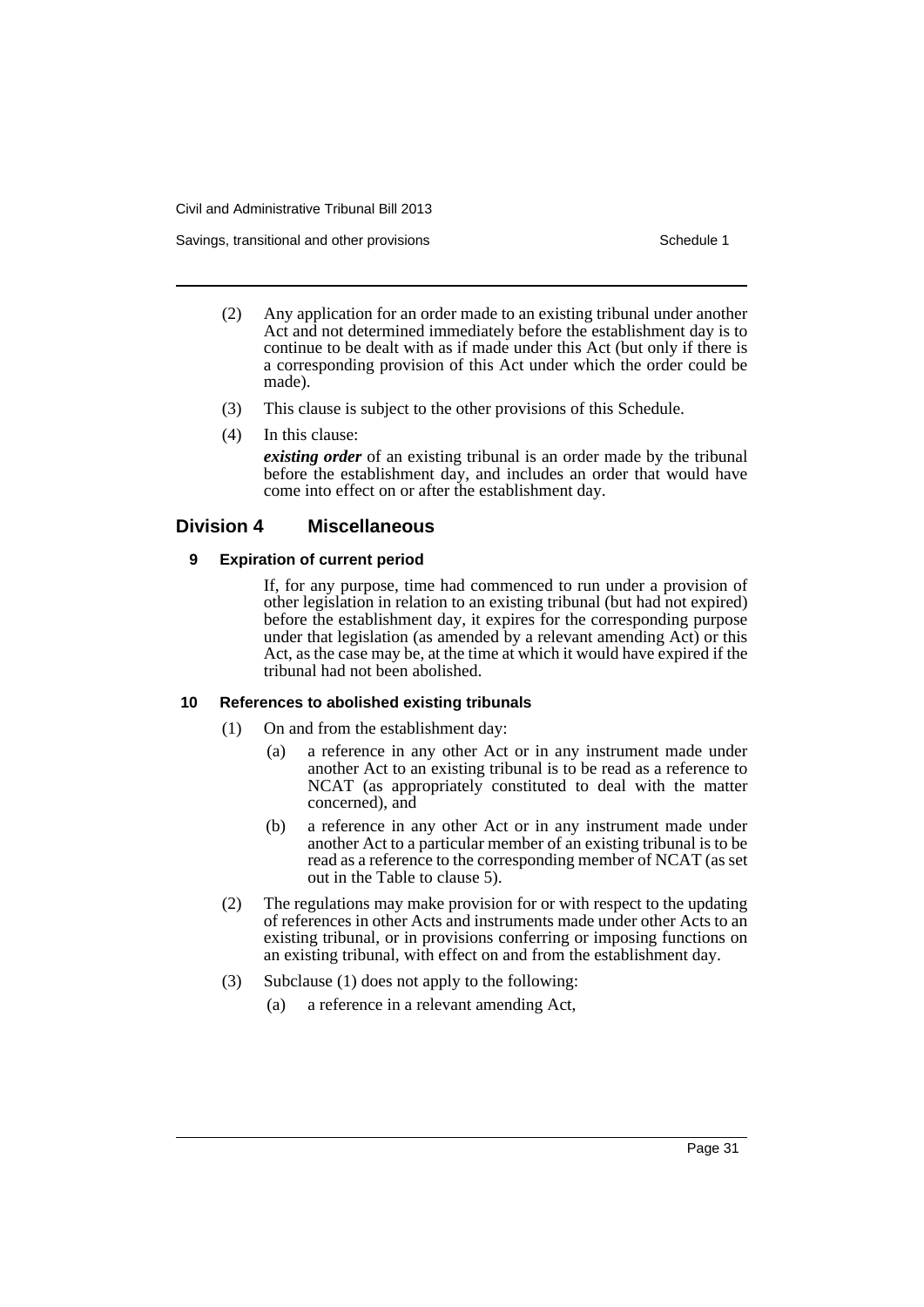Schedule 1 Savings, transitional and other provisions

- (b) a reference in a provision of another Act or instrument made under another Act (as amended, substituted or inserted by a relevant amending Act),
- (c) such references in another Act or an instrument made under another Act as may be prescribed by the regulations.

## **11 General savings**

- (1) If anything done, initiated or commenced under other legislation in relation to an existing tribunal before the establishment day and still having effect or not completed immediately before that day could have been done, initiated or commenced under that legislation (as amended by a relevant amending Act) or this Act if the relevant amending Act or this Act had been in force when the thing was done, initiated or commenced:
	- (a) the thing done continues to have effect, or
	- (b) the thing initiated or commenced may be completed as if it had been done, initiated or commenced under the other legislation (as amended) or this Act.
- (2) This clause is subject to any express provision of this Act on the matter.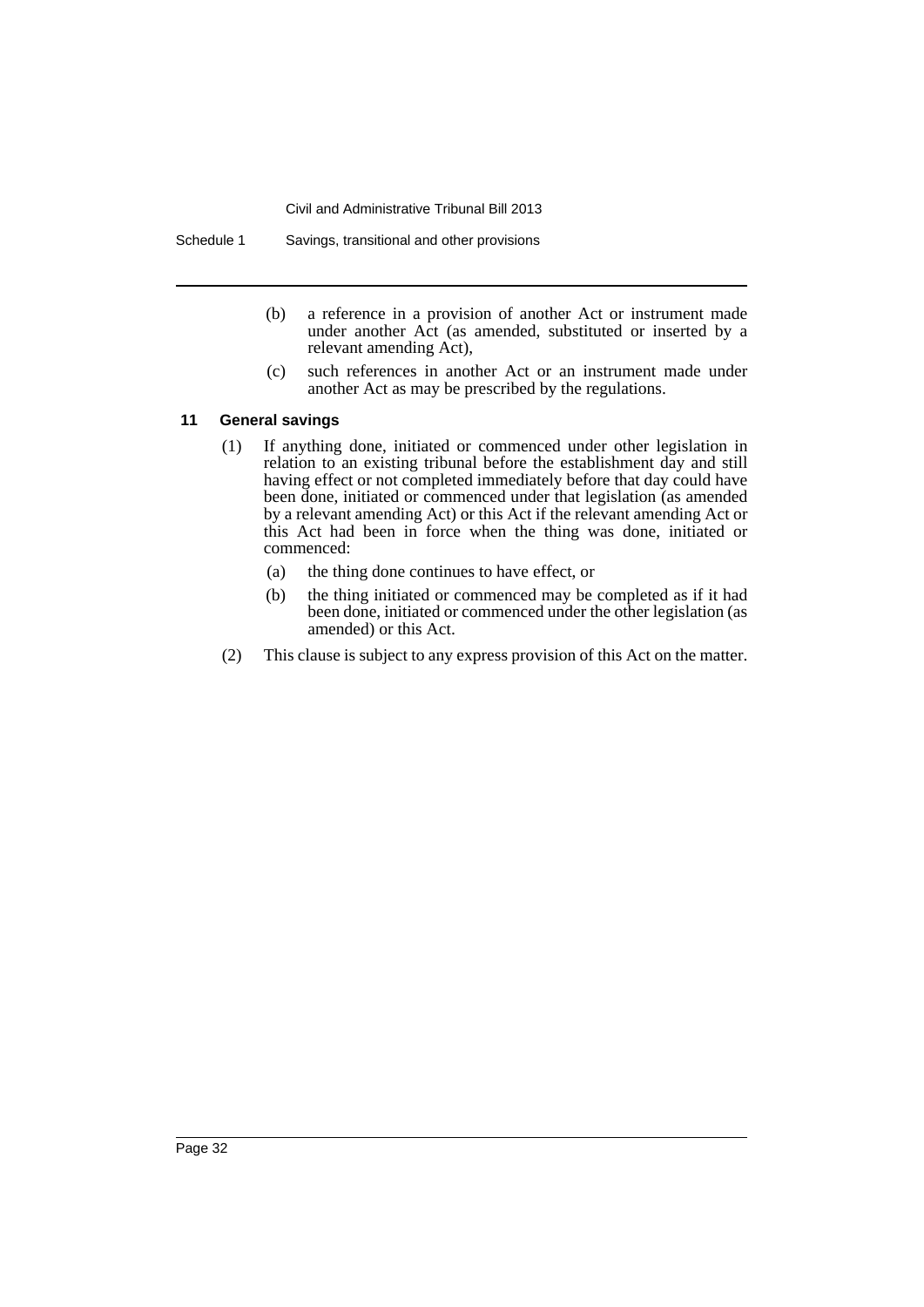Provisions relating to members Schedule 2 and the state of the Schedule 2 and Schedule 2

## <span id="page-36-0"></span>**Schedule 2 Provisions relating to members**

## **1 Acting President**

- (1) If the President is absent from duty, the most senior Deputy President is to be Acting President unless the Minister makes an appointment under subclause (2).
- (2) The Minister may appoint a Deputy President to be Acting President during the absence of the President from duty.
- (3) The Minister may make any appointment for a particular absence or for any absence that occurs from time to time.
- (4) An Acting President has the functions of the President and anything done by an Acting President in the exercise of those functions has effect as if it had been done by the President.
- (5) In this clause, *absence from duty* includes a vacancy in the office of President.

## **2 Terms of appointment for term members**

Subject to this Act, a term member holds office for a period (not exceeding 5 years) specified in the member's instrument of appointment, but is eligible for re-appointment.

## **3 Oaths**

The Governor may require an oath to be taken by a presidential member.

## **4 Protection and immunities of member**

A member has, in the exercise of functions performed as a member, the same protection and immunities as a Judge of the Supreme Court.

## **5 Remuneration of members**

- (1) A member is entitled to be paid:
	- (a) such remuneration as is determined by the Minister, and
	- (b) such travelling and subsistence allowances as the Minister may from time to time determine in respect of the member.
- (2) Without limiting subclause (1), the Minister may make different determinations for the purposes of this clause for different classes of members or members exercising different classes of functions.
- (3) However, the Minister may not make a determination in relation to a term member that operates to reduce the remuneration of the member during his or her term of office.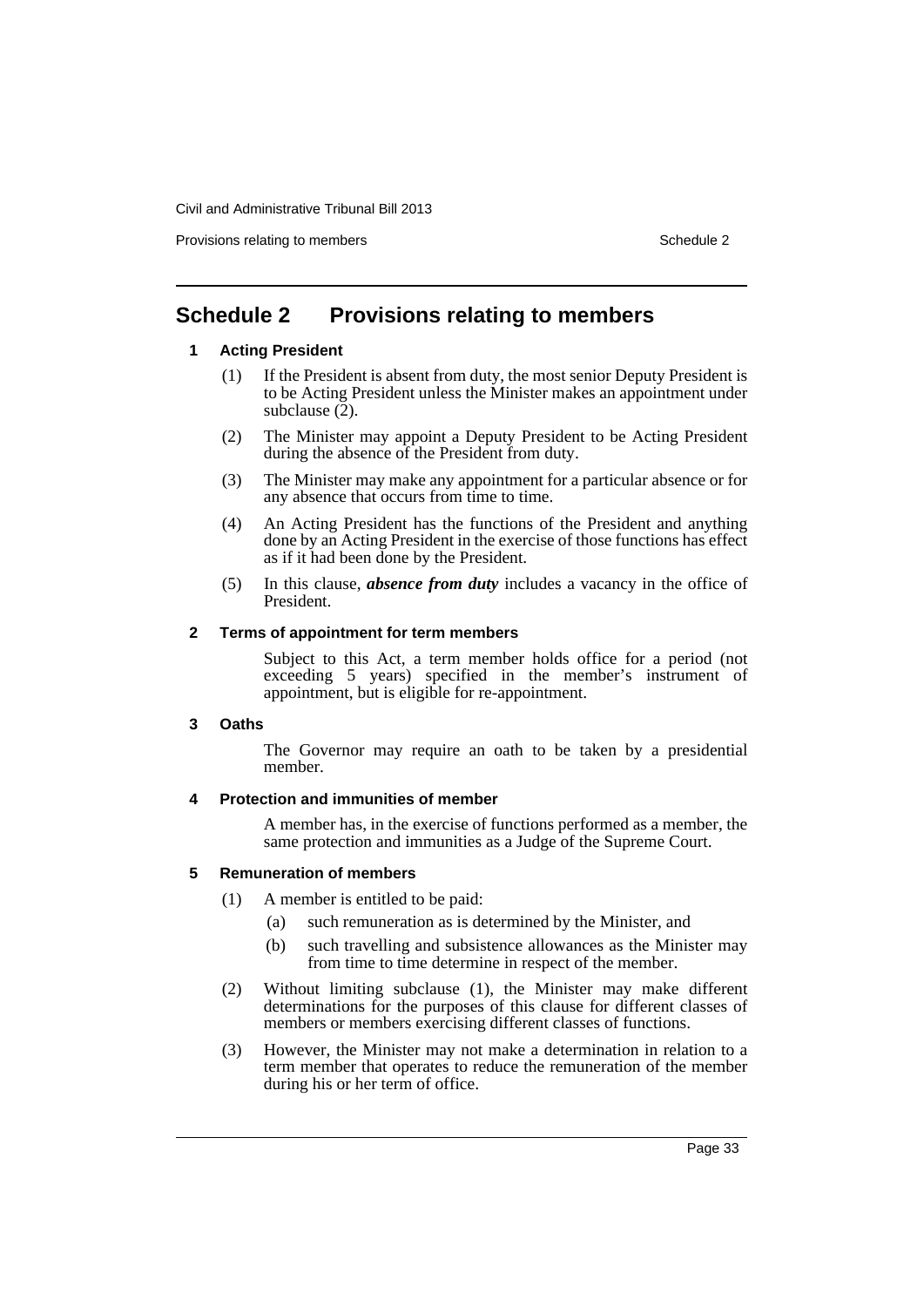Schedule 2 Provisions relating to members

- (4) A member is not, if a Judge of a New South Wales Court and while receiving remuneration as such a Judge, entitled to remuneration under this Act.
- (5) In this clause, *Judge of a New South Wales Court* includes a NSW judicial officer.

#### **6 Vacancy in office of President**

- (1) The President cannot be removed from office except by the Governor on an address from both Houses of Parliament in the same session seeking removal on the ground of proved misbehaviour or incapacity and in accordance with the applicable provisions of Parts 7 and 8 of the *Judicial Officers Act 1986*. However, simply because the President is removed from office under this subclause does not affect the person's tenure as a judicial officer.
- (2) The President may be suspended or retired from office in accordance with the applicable provisions of Parts 7 and 8 of the *Judicial Officers Act 1986*.
- (3) If the President is suspended from office and is remunerated as President at the time of the suspension, he or she is entitled to be paid remuneration as President during the period of suspension at the current rate applicable to the office.
- (4) The office of President becomes vacant if the President:
	- (a) dies, or
	- (b) is removed from office or retires in accordance with this clause, or
	- (c) completes a term of office and is not re-appointed, or
	- (d) resigns the office by written instrument addressed to the Governor, or
	- (e) ceases to hold office as a Judge of the Supreme Court.

## **7 Vacancy in office of member (other than President)**

- (1) The office of a member (other than the President) becomes vacant if the member:
	- (a) dies, or
	- (b) in the case of a term member—completes a term of office and is not re-appointed, or
	- (c) in the case of an occasional member—when the proceedings in relation to which the member has been appointed as an occasional member have been finally determined for the purposes of section 11, or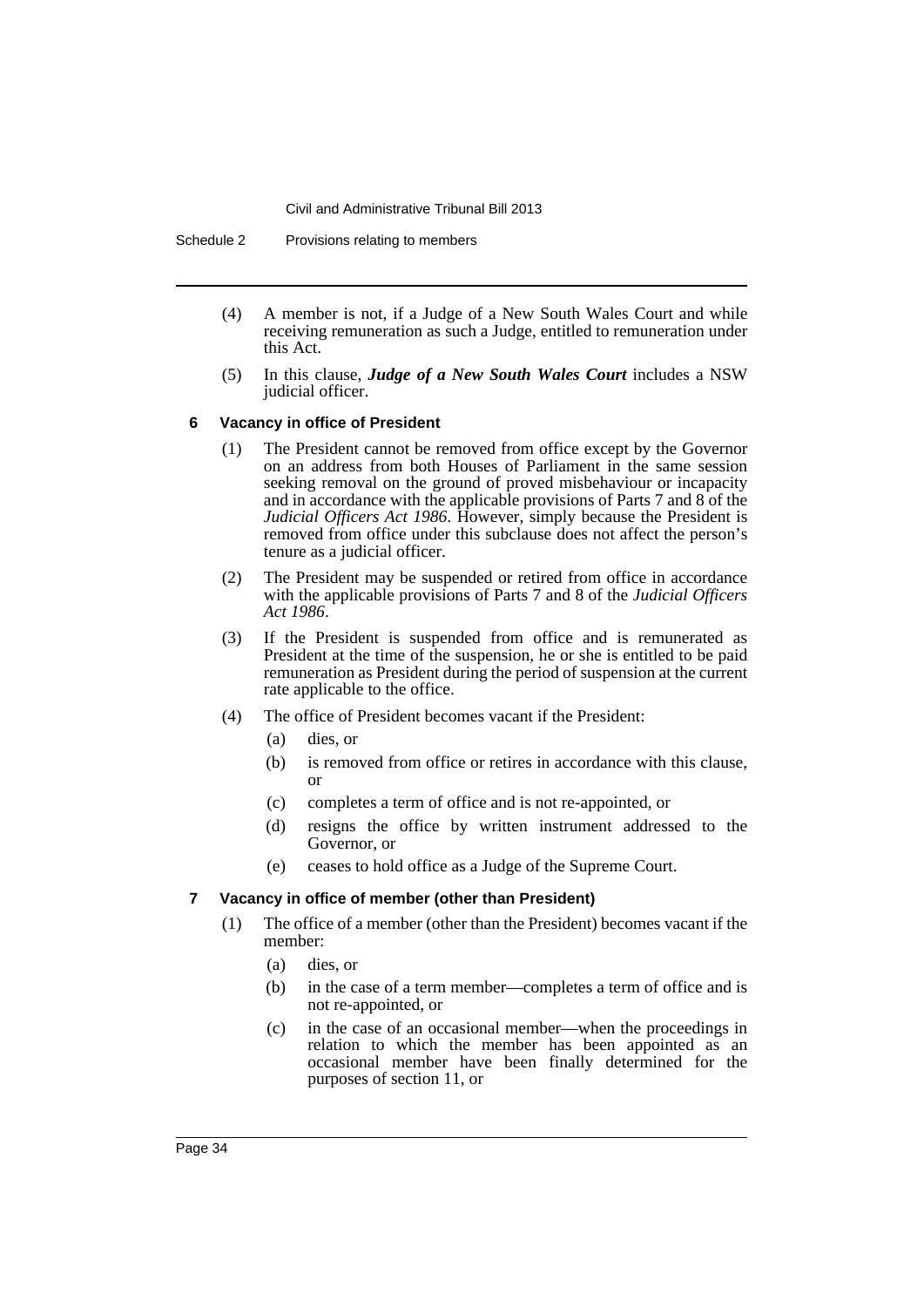Provisions relating to members **Schedule 2** and the set of the Schedule 2

- (d) resigns the office by written instrument addressed to the Minister, or
- (e) is nominated for election as a member of the Legislative Council or of the Legislative Assembly or as a member of a House of Parliament or a legislature of another State or Territory or of the Commonwealth, or
- (f) becomes bankrupt, applies to take the benefit of any law for the relief of bankrupt or insolvent debtors, compounds with his or her creditors or makes an assignment of his or her remuneration for their benefit, or
- (g) becomes a mentally incapacitated person, or
- (h) is convicted in New South Wales of an offence that is punishable by imprisonment for 12 months or more or is convicted elsewhere than in New South Wales of an offence that, if committed in New South Wales, would be an offence so punishable, or
- (i) is removed from office under subclause (2).
- (2) The Governor may remove a member (other than the President) from office for incapacity, incompetence or misbehaviour.

## **8 Members and former members may complete unfinished matters**

- (1) This clause applies to a member (an *affected member*) dealing with any matters relating to proceedings before the Tribunal that have been heard or partly heard (or were otherwise the subject of deliberations) by the member if, during the proceedings, the member:
	- (a) ceases to have a qualification specified by a Division Schedule for a Division of the Tribunal or enabling legislation for participation in the proceedings other than because of any of the following reasons:
		- (i) misconduct or unsatisfactory conduct of the member,
		- (ii) the mental incapacity of the member,
		- (iii) the member becoming bankrupt or insolvent, or
	- (b) ceases to be a member because of the expiration of the period of the member's appointment,

or both.

(2) An affected member may, despite becoming an affected member, complete or otherwise continue to deal with any matters in the proceedings concerned.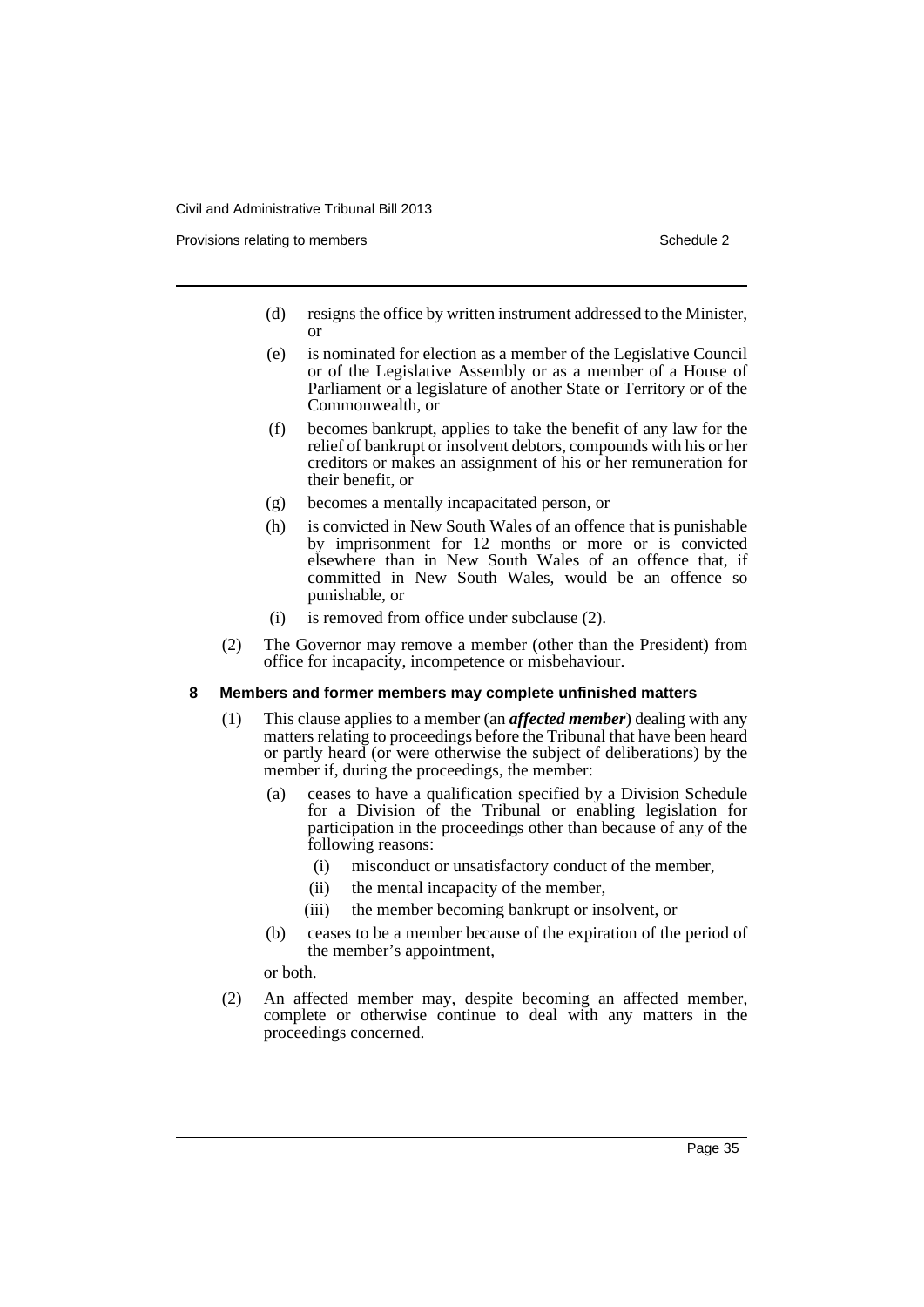Schedule 2 Provisions relating to members

(3) While completing or otherwise dealing with matters referred to in subclause  $(2)$ , the affected member is taken to have and may exercise all the rights and functions of a member that the affected member had immediately before becoming an affected member.

#### **9 Leave for term members**

- (1) The entitlement of a term member to annual and other leave is to be as stated in the instrument of appointment as a member.
- (2) A member may be granted leave:
	- (a) in the case of the President—by the Minister, and
	- (b) in any other case—by the President.
- (3) This clause is subject to clause 5.

### **10 Superannuation and leave—preservation of rights for term members**

(1) In this clause:

*eligible member* means a term member who, immediately before becoming such a member, was a public servant or an officer or employee of a public authority declared by an Act or proclamation to be an authority to which this clause applies.

*superannuation scheme* means a scheme, fund or arrangement under which any superannuation or retirement benefits are provided and which is established by or under an Act.

- (2) An eligible member:
	- (a) may continue to contribute to any superannuation scheme to which he or she was a contributor immediately before becoming an eligible member, and
	- (b) is entitled to receive any payment, pension or gratuity accrued or accruing under the scheme,

as if he or she had continued to be such a contributor during service as a member.

- (3) Service by the eligible member as a member is taken to be service as an officer in his or her previous employment for the purposes of any law under which the member continues to contribute to the scheme or by which an entitlement under the scheme is conferred.
- (4) The eligible member is to be regarded as an officer or employee, and the State is to be regarded as the employer, for the purposes of the scheme.
- (5) This clause ceases to apply to the eligible member if he or she becomes a contributor to another superannuation scheme, but the eligible member is not prevented from receiving a resignation benefit from the first superannuation scheme.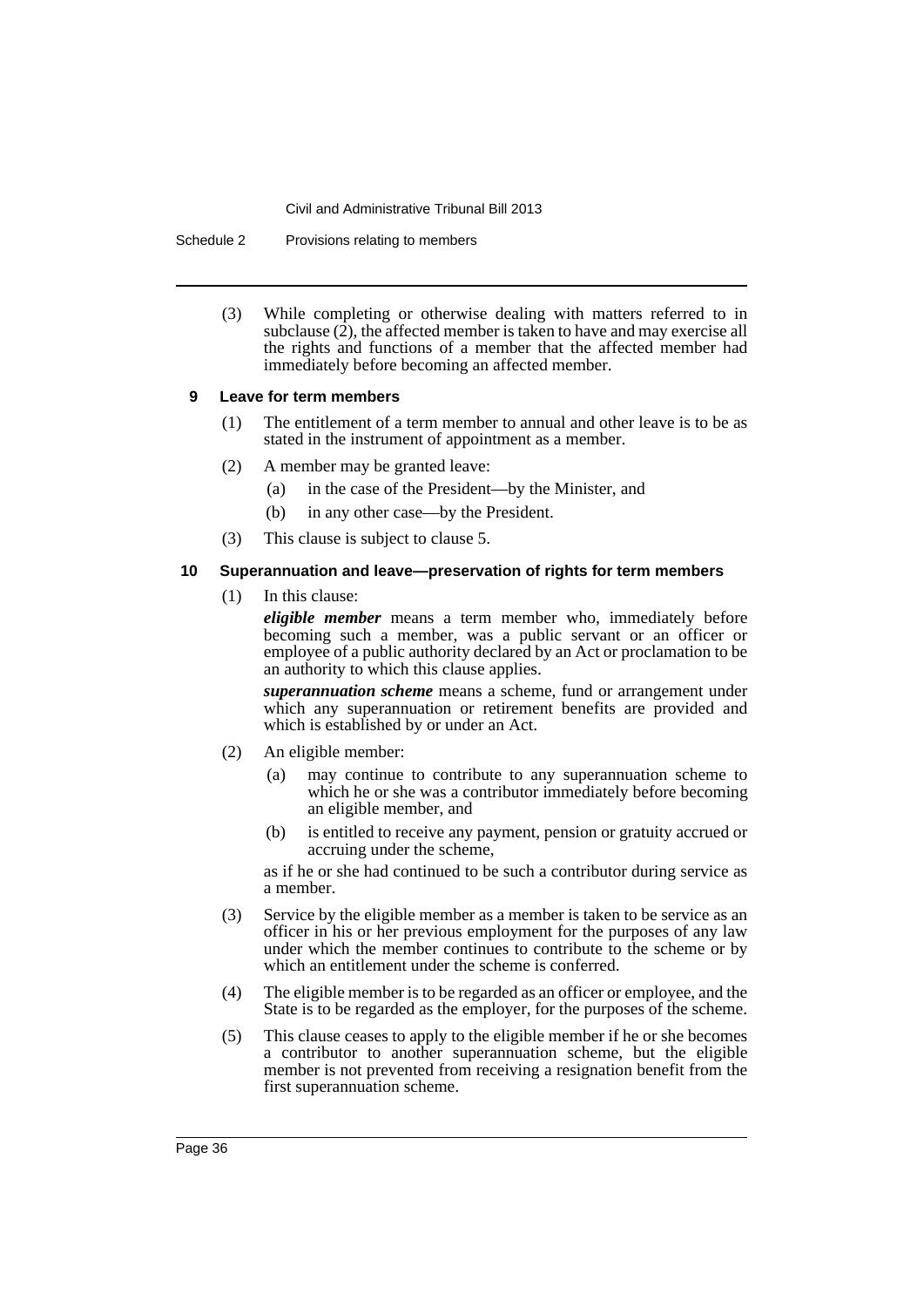Provisions relating to members **Schedule 2** and the set of the Schedule 2

- (6) An eligible member retains any rights to annual leave, extended or long service leave and sick leave accrued or accruing in his or her previous employment.
- (7) An eligible member is not entitled to claim, under both this Act and any other Act, dual benefits of the same kind for the same period of service.

#### **11 Provisions where Judge is holding office as member**

- (1) The appointment of a person who is the holder of a judicial office as a member, or service as a member by a person who is the holder of a judicial office, does not affect:
	- (a) the person's tenure of that judicial office, or
	- (b) the person's rank, title, status, remuneration or other rights or privileges as the holder of that judicial office.
- (2) The person's service as a member is, for all purposes, taken to be service as the holder of that judicial office.
- (3) In this clause: *judicial office* means an office of a Judge of a court of New South Wales (including a NSW judicial officer).

## **12 Delegations by the President and Division Heads**

- (1) The President may:
	- (a) delegate to a Division Head of a Division of the Tribunal or other member any of the functions of the President (other than this power of delegation), or
	- (b) delegate to the Registrar, a Deputy Registrar or any other member of staff of the Tribunal any of the functions of the President (other than this power of delegation) prescribed by the regulations or the Tribunal rules.

**Note.** Section 49 of the *Interpretation Act 1987* contains general provisions relating to the delegation of functions.

- (2) The Division Head of a Division of the Tribunal may:
	- (a) delegate to a List Manager of the Division any of the functions of the Division Head (other than this power of delegation), or
	- (b) delegate to the Registrar, a Deputy Registrar or any other member of staff of the Tribunal any of the functions of the Division Head (other than this power of delegation) prescribed by the regulations or the Tribunal rules.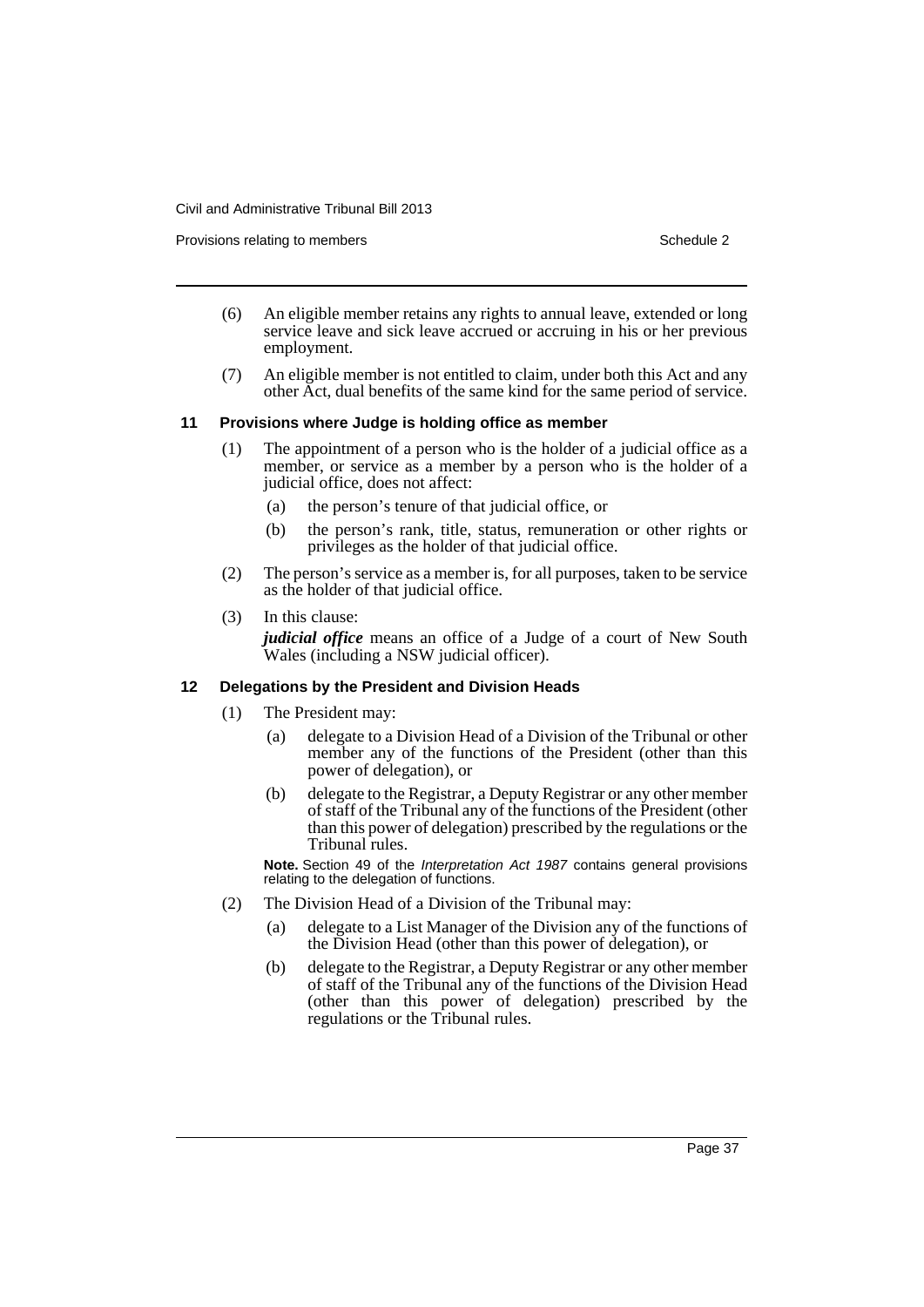Schedule 2 Provisions relating to members

### **13 Disclosure of pecuniary and other interests**

The regulations may make provision for or with respect to:

- (a) the disclosure by members of interests (whether pecuniary or otherwise) that could conflict with the proper performance of the functions of a member in proceedings, and
- (b) the participation of members in proceedings in which there may be a conflict of interest (including the effect of participation on the validity of decisions made in the proceedings).

## **14 Effect of other Acts**

- (1) The *Public Sector Employment and Management Act 2002* does not apply to the appointment of a member, and the holder of the office is not, as holder, subject to that Act.
- (2) If, by or under any Act, provision is made:
	- (a) requiring a person who is the holder of a specified office to devote the whole of his or her time to the duties of that office, or
	- (b) prohibiting the person from engaging in employment outside the duties of that office,

the provision does not operate to disqualify the person from holding that office and also the office of a part-time member or from accepting and retaining any remuneration payable to the person under this Act as a part-time member.

## **15 Application of Schedule to acting members**

- (1) Subject to subclause (2), all of the provisions of this Schedule apply to acting members.
- (2) Clause 2 does not apply to an appointment by or under section 15.
- (3) In this clause, *acting member* means a person appointed by or under this Act to act as a member.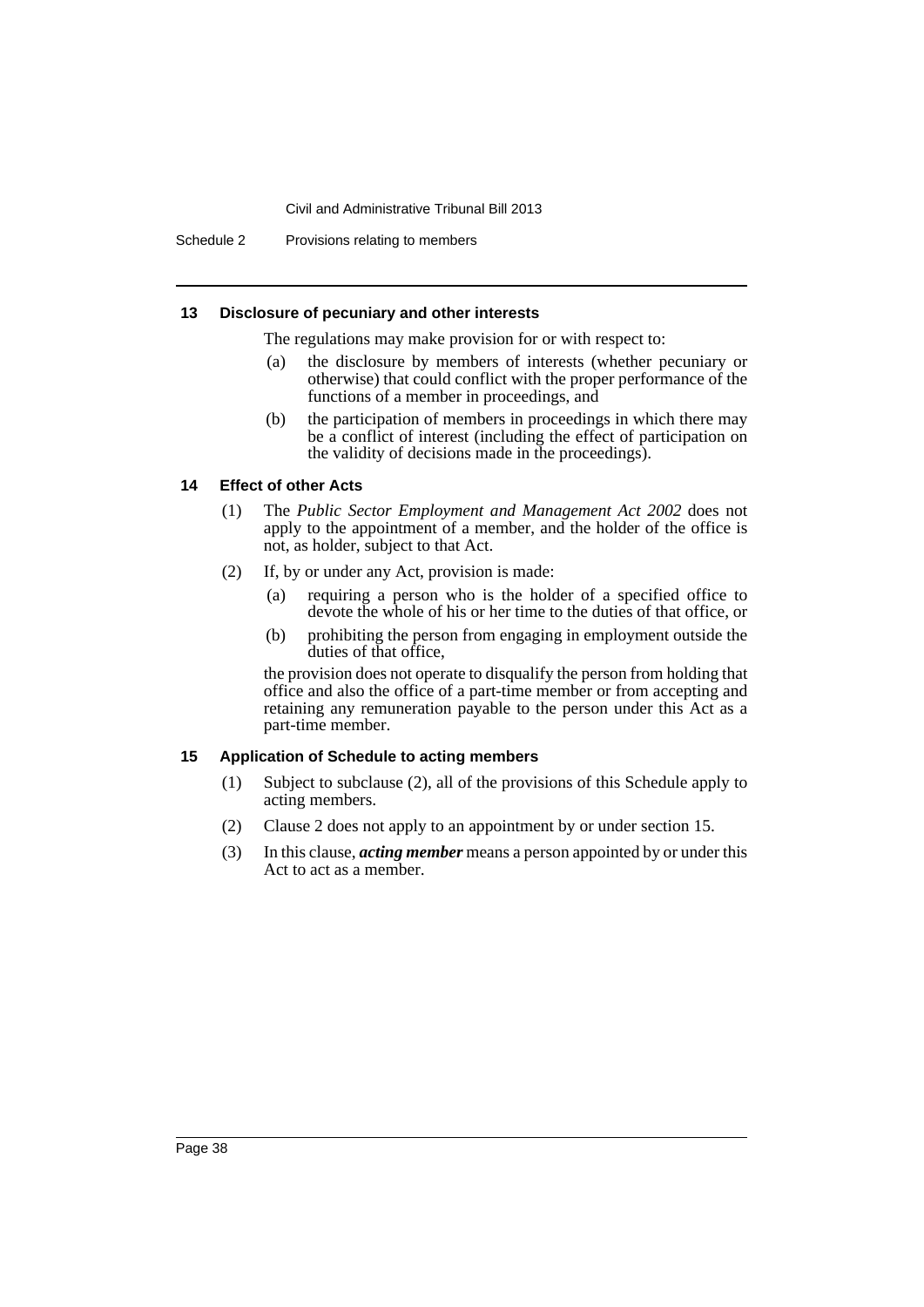Administrative and Equal Opportunity Division Schedule 3

# <span id="page-42-0"></span>**Schedule 3 Administrative and Equal Opportunity Division**

## **Part 1 Interpretation**

## **1 Definitions**

In this Schedule:

*Division Head* means the Division Head of the Division. *the Division* means the Administrative and Equal Opportunity Division of the Tribunal.

# **Part 2 Composition of Division**

## **2 Division members**

The Division is to be composed of the following members:

- (a) the Division Head,
- (b) such other members as may be assigned to the Division by or under this Act.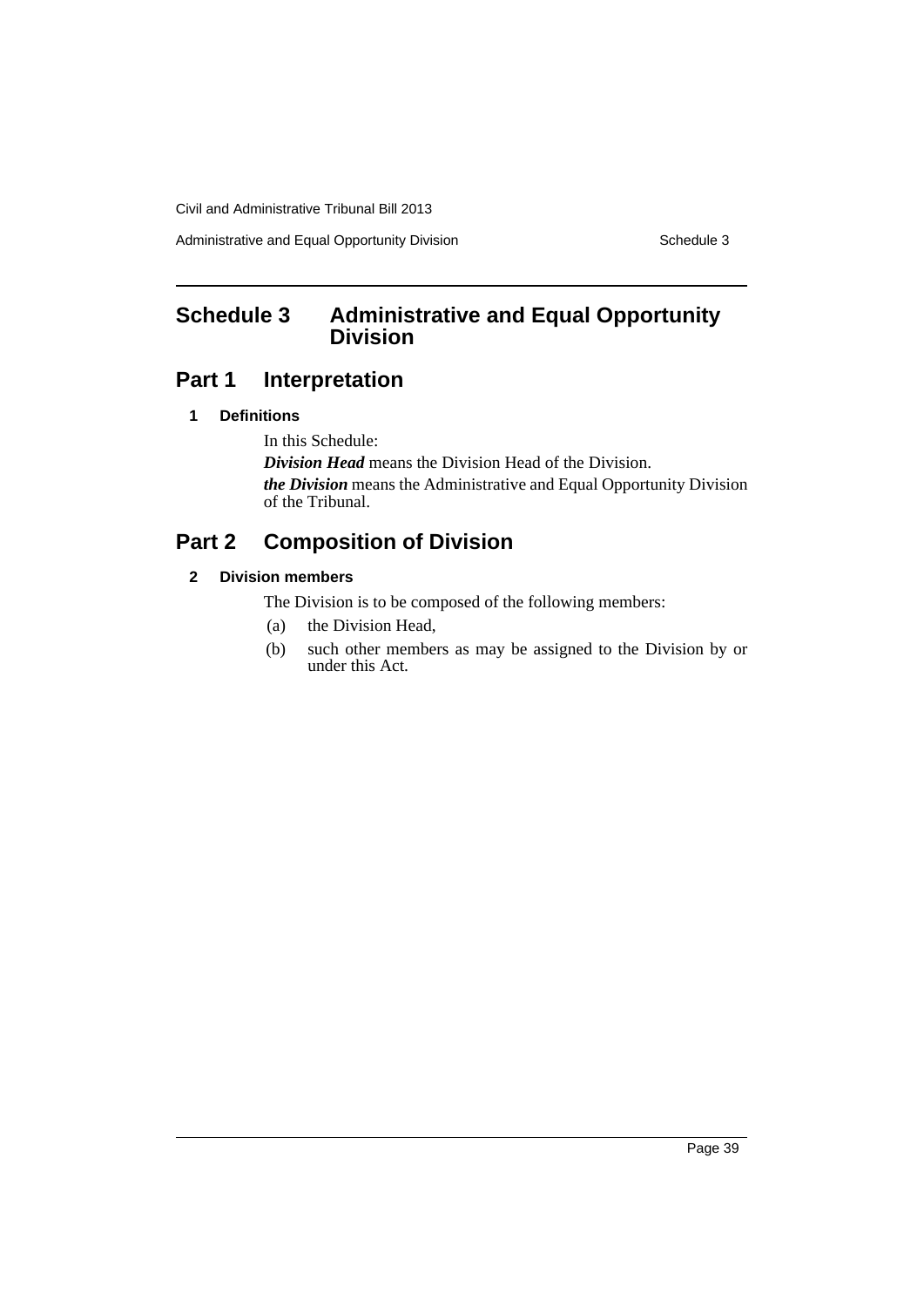Schedule 4 Consumer and Commercial Division

## <span id="page-43-0"></span>**Schedule 4 Consumer and Commercial Division**

## **Part 1 Interpretation**

## **1 Definitions**

In this Schedule:

*Division Head* means the Division Head of the Division.

*the Division* means the Consumer and Commercial Division of the Tribunal.

# **Part 2 Composition of Division**

## **2 Division members**

The Division is to be composed of the following members:

- (a) the Division Head,
- (b) such other members as may be assigned to the Division by or under this Act.

## **3 Appointment of Division Head**

The Minister may not recommend the appointment of a person as the Division Head unless the Minister has consulted with the Minister for Fair Trading about the appointment.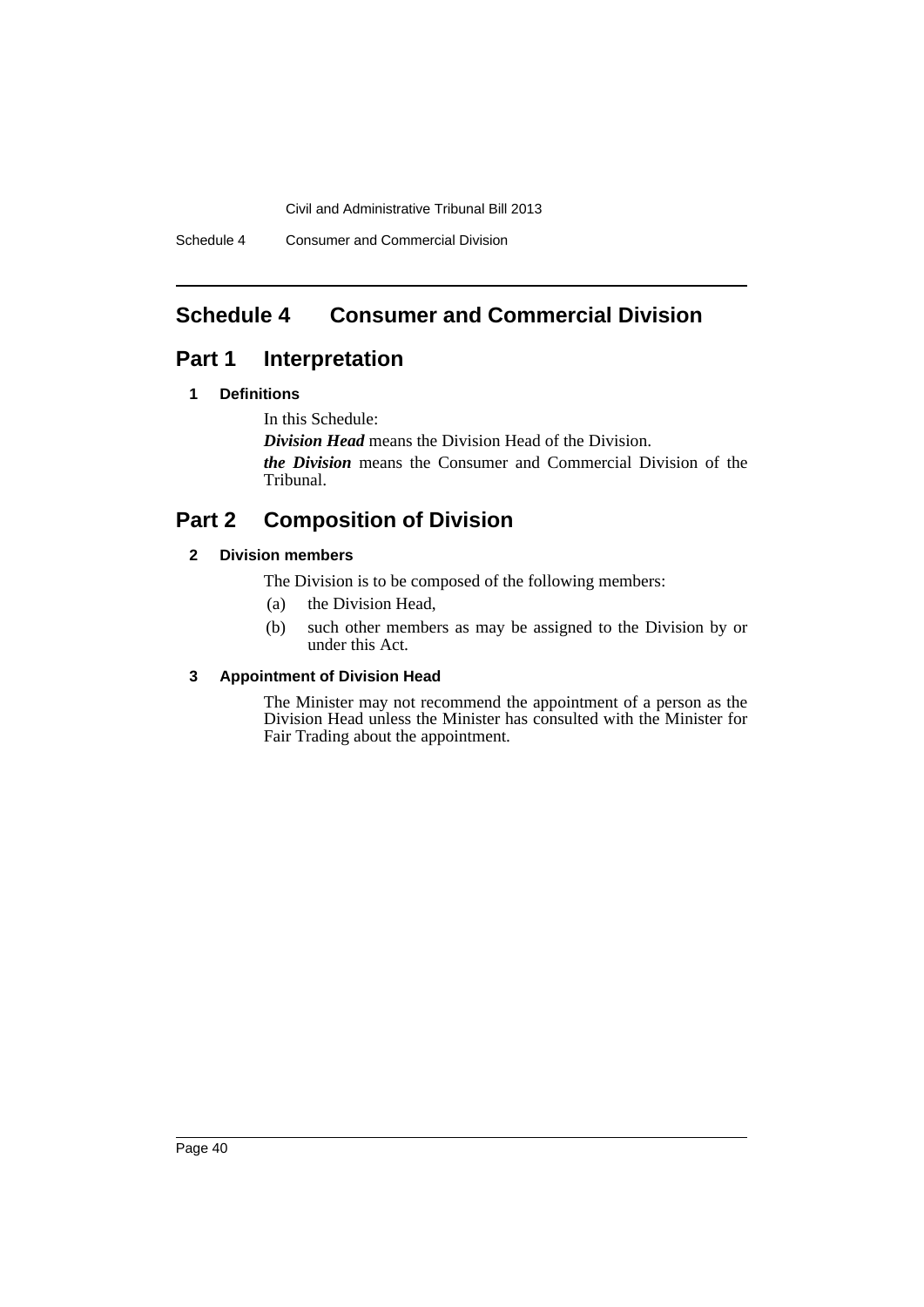Occupational and Regulatory Division Schedule 5

# <span id="page-44-0"></span>**Schedule 5 Occupational and Regulatory Division**

## **Part 1 Interpretation**

## **1 Definitions**

In this Schedule:

*Division function* means a function of the Tribunal allocated to the Division by this Schedule.

*Division Head* means the Division Head of the Division.

*the Division* means the Occupational and Regulatory Division of the Tribunal.

# **Part 2 Composition of Division**

## **2 Division members**

The Division is to be composed of the following members:

- (a) the Division Head,
- (b) such other members as may be assigned to the Division by or under this Act.

## **3 Appointment of Division Head**

The Minister may not recommend the appointment of a person as the Division Head unless the Minister has consulted with the Minister for Health about the appointment.

# **Part 3 Functions of Division**

## **4 Functions allocated to Division**

(1) The functions of the Tribunal in relation to the following legislation (or specified provisions of legislation) are allocated to the Division:

*Health Practitioner Regulation National Law (NSW)*

(2) Subclause (1) extends to functions conferred or imposed on the Tribunal by statutory rules made under legislation (or a provision of legislation) listed in the subclause.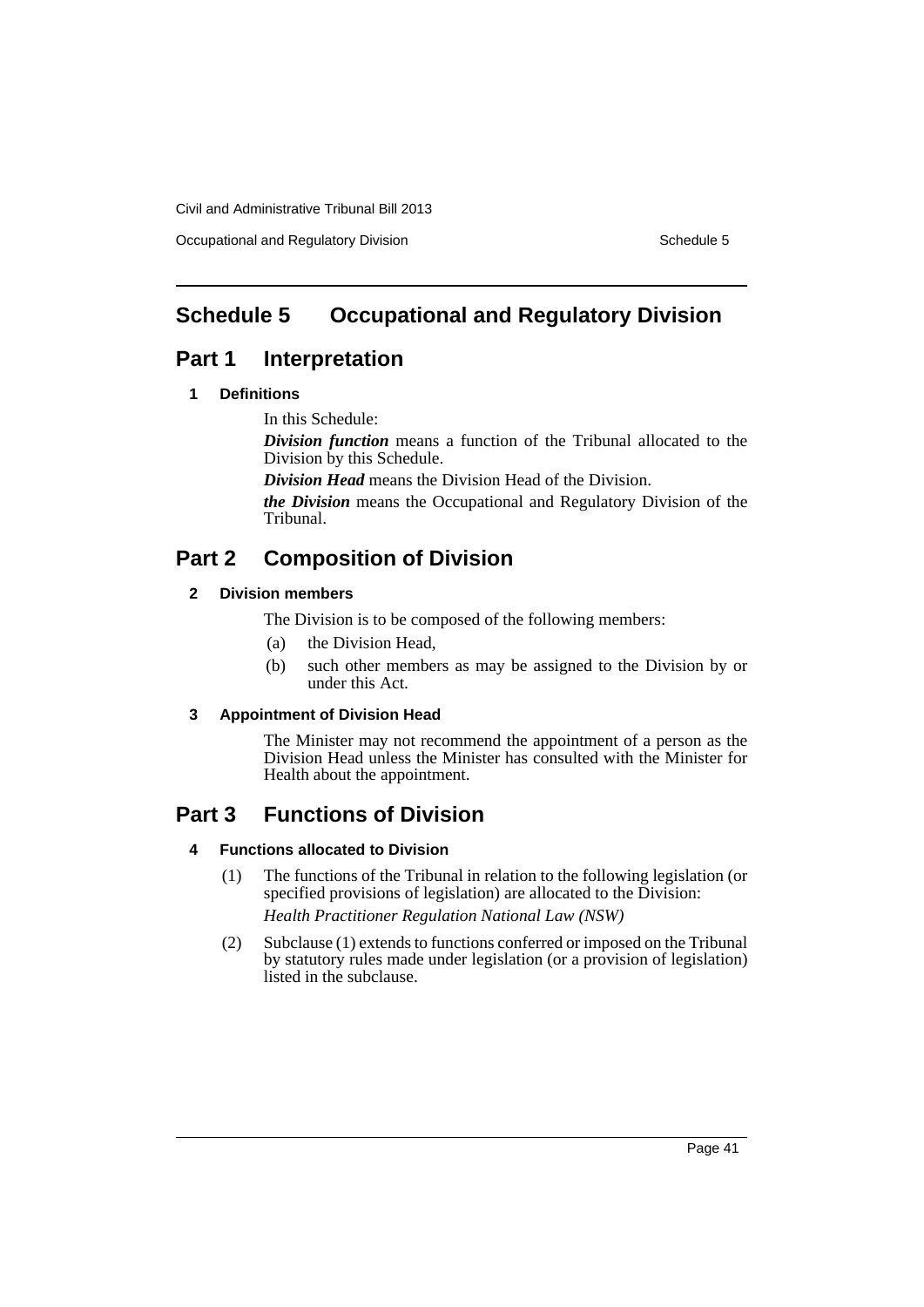Schedule 5 Occupational and Regulatory Division

## **Part 4 Health Practitioner Division List**

## **5 Definitions**

In this Part:

*health practitioner* has the same meaning as in the National Law, and includes a student within the meaning of that Law.

*Health Practitioner Division List*—see clause 6.

*National Law* means the *Health Practitioner Regulation National Law (NSW)*.

## **6 Establishment of Health Practitioner Division List**

- (1) A Health Practitioner Division List is established on the establishment day as a Division List of the Division.
- (2) All proceedings involving the exercise of a Division function in relation to the National Law are to be entered and managed in the Health Practitioner Division List.

## **7 List Manager of Health Practitioner Division List**

- (1) A Division member is to be designated as the List Manager for the Health Practitioner Division List, but only on the recommendation of the Minister for Health.
- (2) The functions of the List Manager for the Health Practitioner Division List are:
	- (a) to manage the proceedings that are entered in the List, and
	- (b) to constitute the Tribunal for proceedings entered in the List (subject to any direction of the President or Division Head of the Division) as if the function of constituting the Tribunal for such proceedings had been delegated to the List Manager under clause  $12(2)$  (a) of Schedule 2, and
	- (c) to exercise such other functions as are conferred or imposed on the List Manager by or under this Act.
- (3) The List Manager for the Health Practitioner Division List may delegate to another Division member any of the List Manager's functions (other than this power of delegation), including functions relating to the management of proceedings involving any particular class of health practitioner.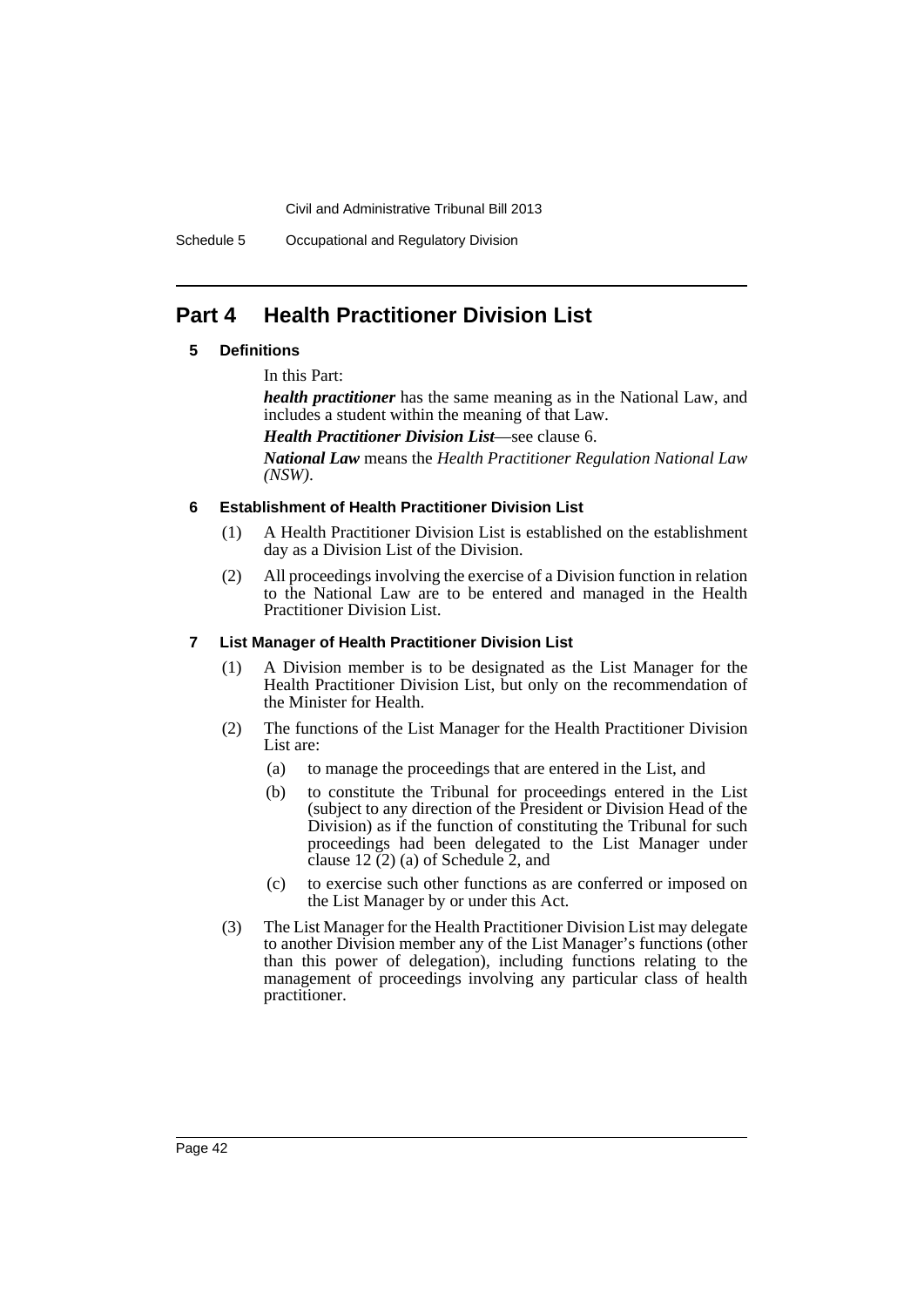Occupational and Regulatory Division Schedule 5

#### **8 Appointment and assignment of Division members where required under National Law**

The President must:

- (a) appoint a person as an occasional member for particular proceedings entered in the Health Practitioner Division List if that person has been selected for participation in the proceedings in accordance with any applicable procedures specified by or under the National Law, and
- (b) assign a term member to the Division to participate in a particular class of proceedings entered in the Health Practitioner Division List if the person has been selected for participation in that class of proceedings in accordance with any applicable procedures specified by or under the National Law.

## **9 Constitution of Tribunal for proceedings entered in Health Practitioner Division List**

- (1) The Tribunal, when exercising a Division function in proceedings that are entered in the Health Practitioner Division List, is to be constituted in accordance with any applicable requirements specified by or under the National Law for the constitution of the Tribunal in proceedings of the kind concerned.
- (2) Nothing in subclause (1) limits the exercise by the List Manager for the Health Practitioner Division List (or a delegate of the List Manager) of any of the functions of the List Manager.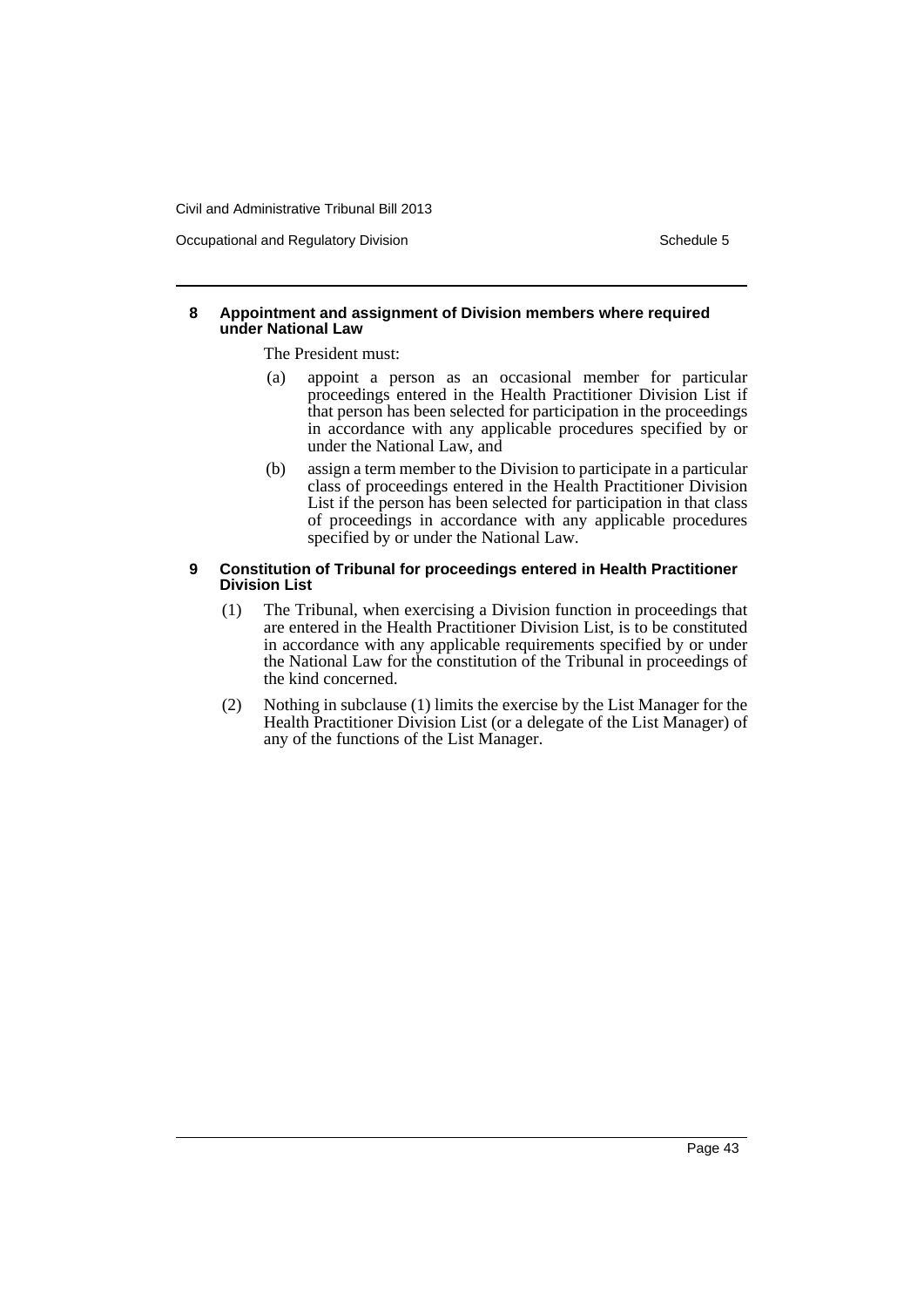Schedule 6 Guardianship Division

# <span id="page-47-0"></span>**Schedule 6 Guardianship Division**

# **Part 1 Interpretation**

## **1 Definitions**

In this Schedule: *Division Head* means the Division Head of the Division. *the Division* means the Guardianship Division of the Tribunal.

# **Part 2 Composition of Division**

## **2 Division members**

The Division is to be composed of the following members:

- (a) the Division Head,
- (b) such other members as may be assigned to the Division by or under this Act.